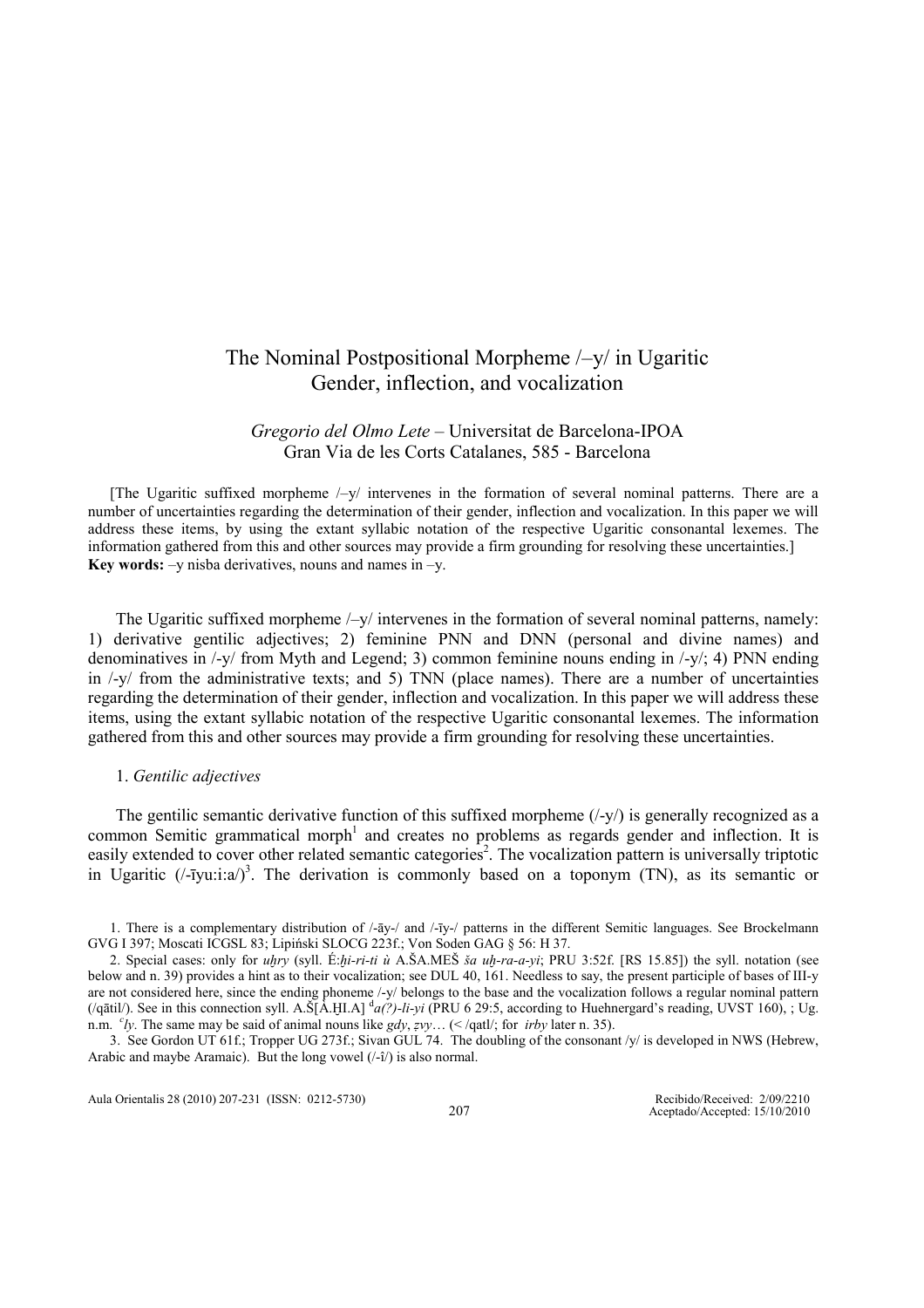etymological reference, with the value: "native of …"; the suffix may also be added to a patronymic (PN) name with the value: "belonging to the stock of ...". Territory and *ethnos* define the gentilic relation. The functional and nominal patterns are easily verified when we have both the TN/PN and its gentilic denominative.

The pattern is fully supported by the syll. transcription. We will simply record the few direct testimonies (taking into account the total number of attested consonantal GNN) which have a syll. counterpart, referring to DUL for the text data in this and in the following categories. In the syll. notation the gender and the case inflection can normally be ascertained.

'ugrt =  $\langle \text{ugartī}(\text{div}) \text{yu} \rangle$  (< u-ga-ar-ti<sup>4</sup>, u-ga-ar-ti-yu(PI)) 'alty(y) = /alit $\overline{f}$ (:iy)yu/(< a-li( $\overline{S}I$ )-ši-PI, a-li-ši-PI<sup>5</sup>)  $apsny = /apsanī(iy) yu / (*ap-su-ni-yi-ma*, <sup>al</sup>ap-su-na-PI<sup>6</sup>)$  $\vec{b}$ irty = /birutī(:iy)yu/ (< bi-ru-ut-ti<sup>7</sup>)  $gb<sup>c</sup>l$  $\dot{ly}$  = /giba<sup>c</sup>lī(:iy)yu/ (< gi<sub>s</sub>(KI)-*ba-'a-li-PI*, *ašar-ba-'a-li-PI*<sup>8</sup>  $gbly = /gubl\bar{i}$ (:iy)yu) (<  $gu-ub-li-PI$ )  $hry = /lgurr\bar{1}(iyy)$ yu/  $(*hur-ri*<sup>9</sup>)$  $knp$  y = /kanapī(:iy)yu/ ( < A.Š $\overrightarrow{A}$  ka-na-BI-PI<sup>10</sup>)  $ma/ihdy = /ma/ihadī(:iy)$ yu/ (<  $ma-ha-di-PI$ )  $msry = /musrī(iy)yu/ (< *mu-us-ri*-PI)$ ptrty = /patarat $\overline{u}$ (:iy)yu/ (< pa-ša-ra-ti)  $qrty = \sqrt{qart}$  $(iy)$ yu $/$  ( <  $qar-ti$ - $\text{P1}/qa-ra-ti$ - $\text{P1}/qa-ra-ti$ - $\text{P1}-ma/u$ )  $qrty = /qurt\bar{I}(\text{.iy})\text{.}$   $\left(\frac{1}{q}q_t - \mu\bar{I}\right)$  $rišy = /rišī(iy)vu / (-SAG-PI)$  $\check{s}lm = / \check{s}alm\bar{u}$ (:iy)yu ( <  $\check{s}al-mi-PI^{12}$ )  $\delta t gy = / \delta \text{atig}(\text{iv})$ yu/ $\left( \langle \delta u - t e - g a^{13} \rangle \right)$  $t$ lrby = /talurbī(:iy)yu/ (< *ša-lur<sub>x</sub>-bi-PI*)  $\frac{y}{y} = \frac{1}{\tan a}$  =  $\frac{y}{y} = \frac{1}{\tan a}$  =  $\frac{y}{y} = \frac{z}{a}$ 

4. A contraction /ugārtī/ for u-ga-ar-ti-yi, as is normally the case with  $\frac{-a-ya}{\leq a-ya}$  /- $\frac{a}{a}$  in TNN, normal also in the Arabic nisba and transferred into the Romance languages (see n. 3). For this sort of  $\frac{\text{log}(y)}{\text{log}(y)}$  contraction in nisba adjectives see particularly Heb. /<sup>c</sup>ibriy(y)i(m)/ < cibrî(m); mô'ābiyyāh/mô'ābît; Kautzsch GHG 240; Bauer-Leander HGHSAT 501f.; Joüon-Muraoka GBH I 267, 271, 317.The same TN ugrt could itself be analysed as a contracted nisba fem. derivation fron ugr, "field": /ugārīyu //  $\mu$ gārīyatu/ > /ugārītu/, with external gender marker; see Van Soldt, UF 28 1996, 657; id., TCSU 169.

5. We should bear in mind the polyvalence of the signs ia, PI and a-a to transcribe  $\frac{1}{\sqrt{2}}$ ,  $\frac{1}{\sqrt{2}}$ ,  $\frac{1}{\sqrt{2}}$ , see Von Soden GAG § 22:4, 2; also Mayer, Orientalia 72, 2003, 293-306; and the very pertinent comments of Kühne, UF 7, 1975, 255f. For the reading of the sign /PI/ in the Ugaritic PNN and TNN and. the distribution of those signs in the different archives see Van Soldt SAU 280f., 334ff.; Huehnergard UVST 238f.; id., AkkU 41-45.

6. See infra n. 118 on this exceptional syll. notation..

7. See n. 4: /birutī/ for bi-ru-ti-yi.

8. See later on this TN.

9. See n. 4: / $\frac{h}{w}$  for  $\frac{h}{w}$ -ri-yi.

10. See PRU 3, p. 79 [16.239]7; Kühne, UF 7, 1975, 255f.

11. See n. 4: /qurtū/ (Akk. patern) for  $qu-ur-ti-yu$ .

12. In this case GN, TN and PN have the same spelling, probably derived from  $\zeta/m$ , TN or common noun. A GN  $\zeta/m_{yy}$  is not extant.

13. See n. 4: /šategā/ for ša-te-gi-ya.

14. See n. 4: /šanaqî/ for *ša-na-qi-yi*. The masculine DN *trty* (syll. *šar-ra-ši-IA* > /Ţarratīyu/), of Hurrian origin, may also belong here; see Arnaud, SMEA 34, 1994, 107; Pardee TR 2, p. 800f.).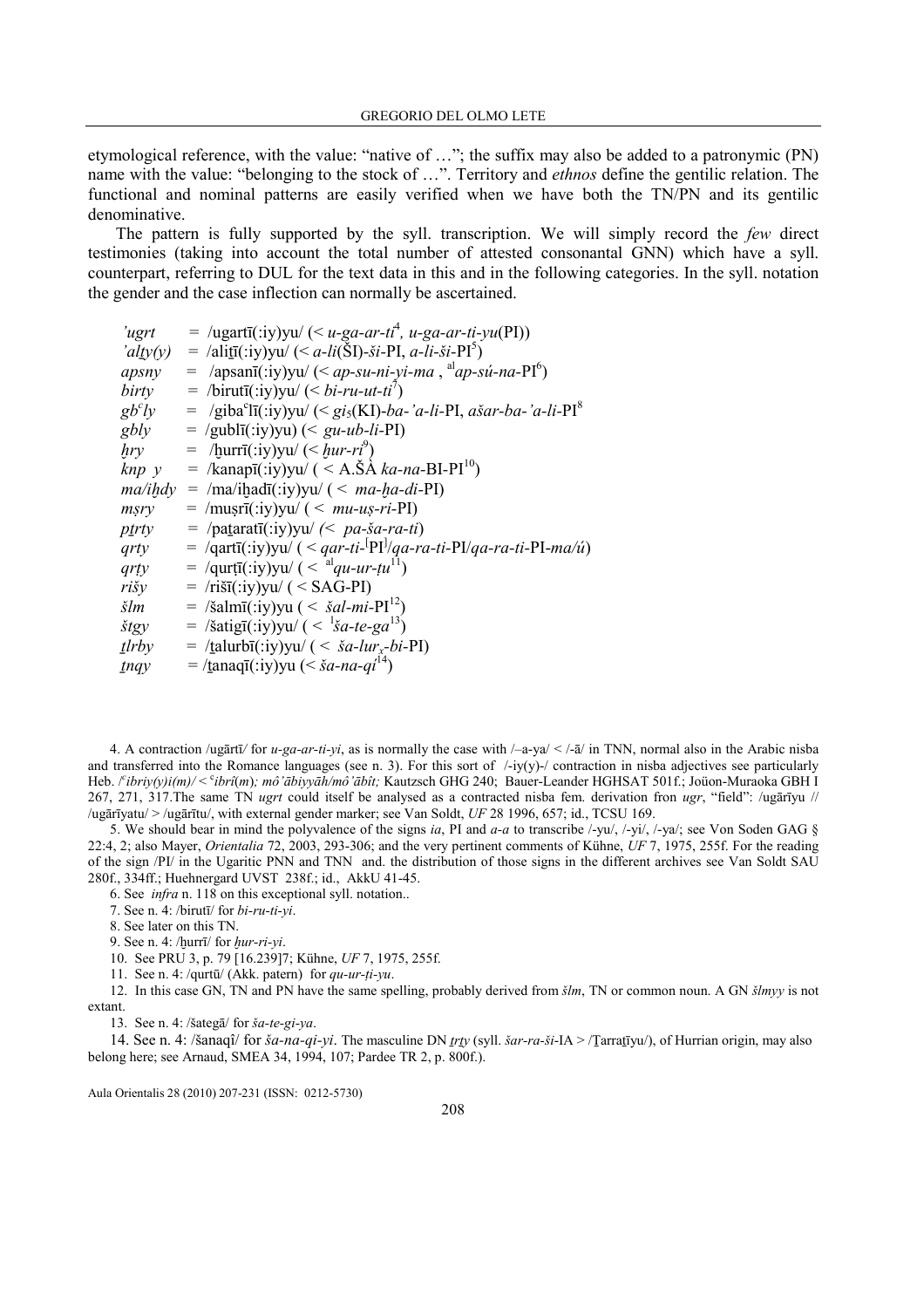In this first group of adjectives, the morph /-y/ functions as a grammatical derivative suffix. We cannot go further in determining its origin, but certainly this postposition does not correspond either to a hypocoristicon ("Verkürzung"), or to a diminutive ("Zärtlichkeits- suffix"), categories we will find later on in keeping with other similar nominal patterns.

As we said above, besides these gentilic adjectives, Ugaritic also has a few masculine non-gentilic denominative adjectives which follow the same pattern and for which obviously we lack a syll. counterpart. Their vocalization must be guessed by analogy and comparison, mostly according to the derivative patterns /-īyu/ (/-āyu? ).

 $\gamma_{\text{agzrv}} = \sqrt{\text{agzariy}}$  $'llnv = /il\overline{a}n\overline{v}vu/$  $\ell$ llmy = /  $\cdot$ alalmīyu/ $^{15}$  $\frac{trry}{\sqrt{16}} = \frac{t \arctan(16)}{2}$ 

2. Feminine PNN and denominatives in  $\frac{y}{y}$  from Myth and Legend

Besides this clear-cut category of gentilic and assimilate derivatives we have a few lexemes apparently of the same pattern, but which function in this case as feminine PNN or qualifiers (personal names are singular by definition and its gender is determined by the referent), beginning with the famous three/four daughters of Baal: pdry, arṣy, ṭly, ybrdmy. The first three are clearly derivatives so the hypocoristicon or "Zärtlichtkeitswort" character of the /-y/ must be also ruled out in this case: arṣy < "that of the earth/Hell",  $tly <$  "that of the dew", pdry  $\lt$  "that of the town"?<sup>17</sup>. We can also include in this group the DN *mlghy* and the denominative:  $hbly$  (<  $hbl$ , "destruction") and  $rhmy$  (<  $rhm$ , "womb, damsel").

A first but unequivocal hint of the vocalization of those PNN is provided by the two syllabic counterparts of the PNN that we have:  $\dot{u}$  it-ta-[din-]un-šu-n[u a-na  ${}^f[t/T]$ a-la-PI ... iš-tu qâti<sup>ti f</sup>ta/TA-la-PI, "ils les ont cédés à Dame Țalaya ... des mains de Dame Țalaya"<sup>18</sup>; and ]? *bani*  $\frac{d}{dt}$ *i*-it-ra-i (<  $\frac{d}{dt}$ *i*-id-ra-i)<sup>19</sup>. The sign PI is read  $\frac{1}{2}$  /-ya/ by Nougayrol<sup>20</sup>; here, as is always the case at the end of a word, while Van Sold reads  $/$ -yu:i $/$  according to the case inflection<sup>21</sup>, prepositional genitive in this case, the gender being indicated by the determinative. The other example is more debatable: *ilānu* [ša <sup>mat al</sup>]ú-ga-rit <sup>il</sup>adad [ša <sup>al</sup>……]-ba-ni <sup>il</sup>bi-it-ra-i … lissuru<sup>ru</sup>-ka, "Que les dieux (d'Ougarit), Adad, (de ……)-bani B/Pitra'i … te gardent<sup>"22</sup>. As pointed out by Nougayrol "nous devrions trouver aux l. 2<sup>'</sup> et suiv. des dieux d'Amurru". Actually the quoted god, parallel to Adad of Ugarit and probably also a masc. deity, may indeed be a patron god of Amurru, although unknown to us at present, and would therefore have nothing to do with Baal's daughter *pdry*. Morphologically it is in nom. so the syll. notation  $\frac{1}{4}$  (<  $\frac{1}{2}$  is difficult to explain<sup>23</sup> from the point of view of Ugaritic grammar (see later). But being a denominative one would

15. See Del Olmo Lete IMC 42; for other opinions see DUL 158.

16. See Del Olmo Lete, Aula Orientalis 16, 1998, 187-192.

17. See Gröndahl PTU 171f.; this etymology is questioned by Pope-Röllig GMVO, p. 303. For a discussion of the possible etymology of ybrdmy see Del Olmo MLRSO 93, 165. .

18. See PRU 3, p. 61 [RS 16.156]:8, 17.

19. See PRU 4 132 (RS 17.116):3' n. 14; ) and later on nn. 35 and 84 for the reading and vocalization.

20. See also Gröndahl PTU 202 /ṭalaya/; De Moor SP 83; Gordon, NUS 31, 1984, 11; Aartun StUL 61ff; Cross CMHE 56 n. 47; Sivan GAGl. 289f; Huehnergard UVST 214.

21. Van Soldt insists on "case ending", passim in his books and articles on the subject. I myself have used the ending /-ayu/ as the normalization of those PNN (MLC; but changed to /-ay/ in MLRSO as a spoken form).

22. See PRU 4 132 (17.116): 14', n. (1).

23. It may be that the scribe copied only the first part /'i/ of the compound sign /ia/? In this case we should have Pidraya/Pidrayu (?). But, as we pointed out, this deity is not known as the main god(dess) of the contemporary State of Amurru.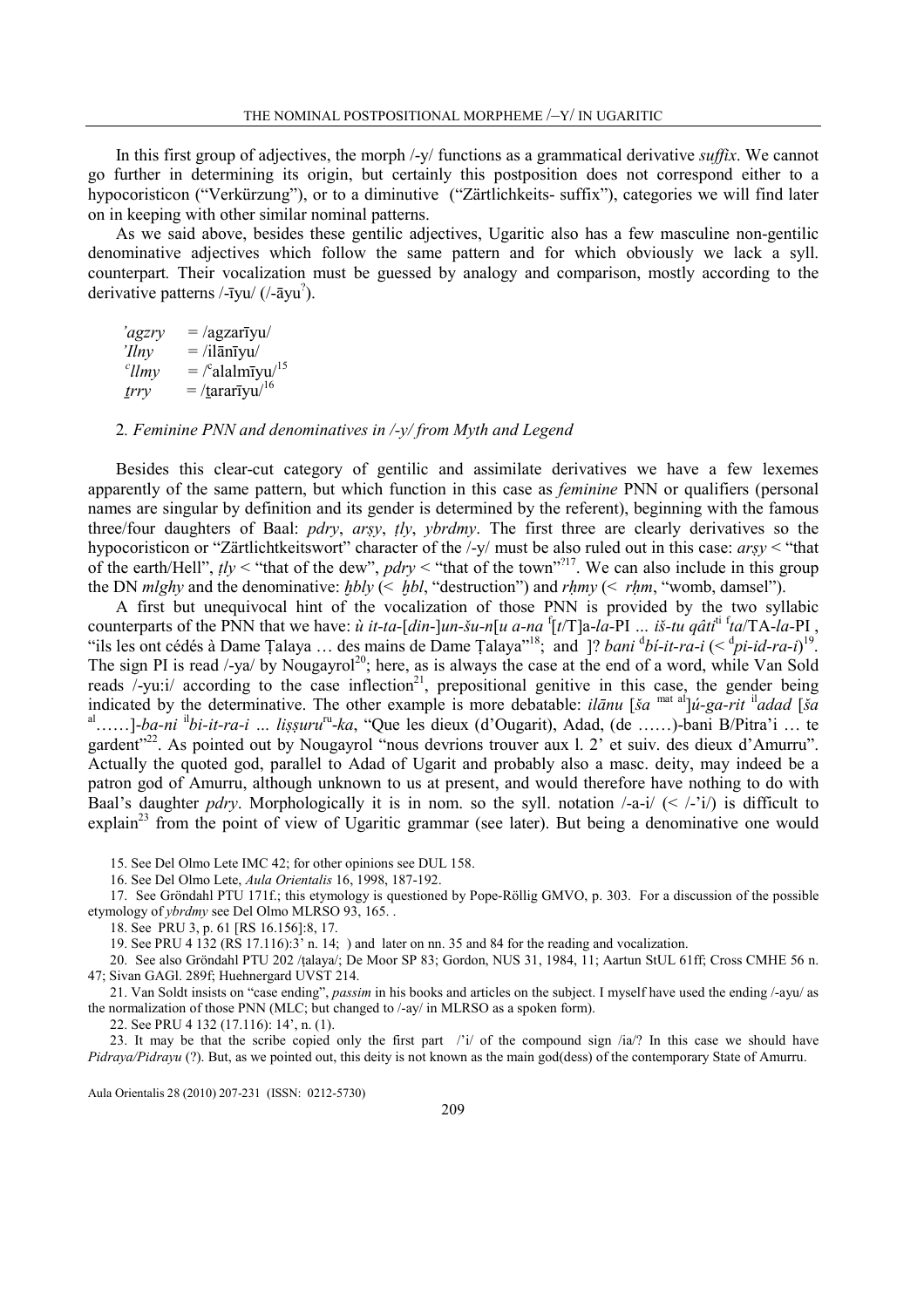expect the corresponding gender marker for feminine DNN. This means that besides being a derivative suffix  $\frac{1}{\sqrt{2}}$  (<  $\frac{1}{\sqrt{2}}$  is in this case a morphemic suffix. To distinguish between the two functions I choose in this case the vocalization /-ayu/ instead of /-āyu/ of the derivative nisba suffix:

| 'arsy        | $=$ /Arsayu/                          |
|--------------|---------------------------------------|
| pdry         | $=$ /Pidrayu/                         |
| $t\bar{t}$   | $=$ /Tallayu/                         |
| ybrdmy       | $=$ /Yabrudmayu/ $(?)^{24}$           |
| hbly (Anat)  | $=$ /Hablayu/                         |
| mlghy (ktrt) | $= 2^{25}$                            |
|              | $r h m y$ (Anat/Ashtarte) = /Rahmayu/ |

In this case the parsing will be:/- ayu/ derivative/morphemic suffix, feminine, triptotic<sup>26</sup>, used in PNN. The difference in semantic function, gender and vocalization distinguishes this suffix from the previous nisba suffix /-ī:āyu/. We could even hypothesize that they form a kind of complementary distribution ( $/$ -ī: $\bar{a}$ yu/ vs.  $/$ -ayu/) within the field of derivative suffixes: common gentilic vs. PN, masculine vs feminine. One might even think of a diptotic pattern (/-ayu/, /-aya/), which is normal with PNN, vs. the triptotic nisba pattern  $(\frac{1}{1}i\alpha)^2$ . In any case, as will be seen later on, the categorical grouping of those clear derivative PNN with the general class of non-derivative feminine PNN ending in /-y/, will allow a wider perspective for our discussion of the morphological origin of the postposition.

Furthermore, in the Ugaritic literary texts we also have a wider set of *feminine* denominatives ending in /-y/, sometimes functioning as PNN, applied this time to humans. Some of them are clearly derivative in origin, others less so. They may be treated according to the same vocalization pattern:

 $d$ mgy (Ashera's slave) = /Dam(v)gayu/ dnty (Danil's wife)  $=$   $\sqrt{Dan(v)}t$ ayu $\sqrt{27}$ and possibly some others.

One cannot in any case consider the ending /-y/ as a mere graphemic convention at the consonantal level in Ugaritic, like the Ar. fem. pattern /fa<sup>c</sup>la<sup>y</sup>/, /fu<sup>c</sup>la<sup>y</sup>/ for /fa<sup>c</sup>la*l*, /fu<sup>c</sup>la/ // (/fa<sup>c</sup>la:/, /fu<sup>c</sup>la:/)<sup>28</sup>. It must preserve its full consonantal value. Nor is a normalization of the sort  $pdrv <$  /pidray/<sup>29</sup> acceptable in

26. But the diptotic declension of PNN is common in Semitic: Brockelmann GVG I 461; Lipiński SLOCG 258f. Even Izre'el AALS 193 asserts. "Personal names do not regularly inflect for case", with regard to El-Amarna PNN (see also p. 195).

27. The DN  $i/\iota\delta\eta y$  ( < /Išḫarayu/; syll. iš- $\eta a$ -ra [Ug V 18(RS 20.24):23], and p. 56), apparently of Hurrian (?) origin. Furthermore, PNN of non literary texts like btšy (agdn's daughter) > /Batšayu/, kbby (f?) > /Kubabayu/ ("this of Kubaba"; see Hur.  $kbb(d)$ ), nkly (f?) > /Nikkalayu/ ("this of Nikkal; see RSO 14 50:15, p. 376-377), prdny (wrt's wife) > /Pardānayu/ (?), trhy ( $\frac{g}{m[n]}$ 's wife) > /Tar(-)hayu/ (?),  $\frac{lgdy}{lqht}$  >  $/$   $\frac{lgy}{d}$ -ayu/ (Hurrian name) may follow the same vocalic pattern.

28. See Tropper UG 282 ("plus Kasusendung") and Van Sold, passim ("(plus) the case ending").

29. See Gordon UT 62; Bordreuil-Pardee MOu II 194 (also /'arsay/, /tallay/, /hablay/, a. l.). Pardee's review of Tropper UG,  $(AfO 50, 2003-2004, \text{on-line}, p. 176f.)$  completely misses the point, among other things because "the Arabic feminine morpheme" /ay/" is absent; the /-<sup>y</sup>/ (alif maqsura) is merely graphic. The same elementary error is made by S.C. Layton, AFCPN 241ff., 245 (see in this regard Streck AOAT 352f.) and Van Soldt TCSU 166; id., Fs. Groneberg, 322 n. 140. The references quoted in this connection, namely W. Wright GAL 1:184, and Fischer GKA  $\S$  64b n. 5 (this note has nothing to do with the diphthong  $\text{/-ay/}$ ), speak of "Feminines in  $\zeta$ - // -ā  $(\zeta)$ " (namely, of graph  $\zeta$  without diacritic points), not of diphthong  $-ay$   $(fa^c l\bar{a}^{(y)})$ , nor  $f a^c lay$ ; neither ending  $-\bar{a}$  nor  $-\bar{a}'$ -u are written with [consonantal] -y). These grammarians speak of standard or literary Arabic; on a possible ancient dialectal diphthong  $-ay$  see below n. 46, but this is impossible in the Ugaritic phonological system. Resorting to Heb. *śāray* (see later) is not justified either, since in Heb. the quoted monophthongation does not take place (except in the

<sup>24</sup> See n. 17.

<sup>25.</sup> Maybe a compound DN: mlg-hy ("She is …); see DUL 548.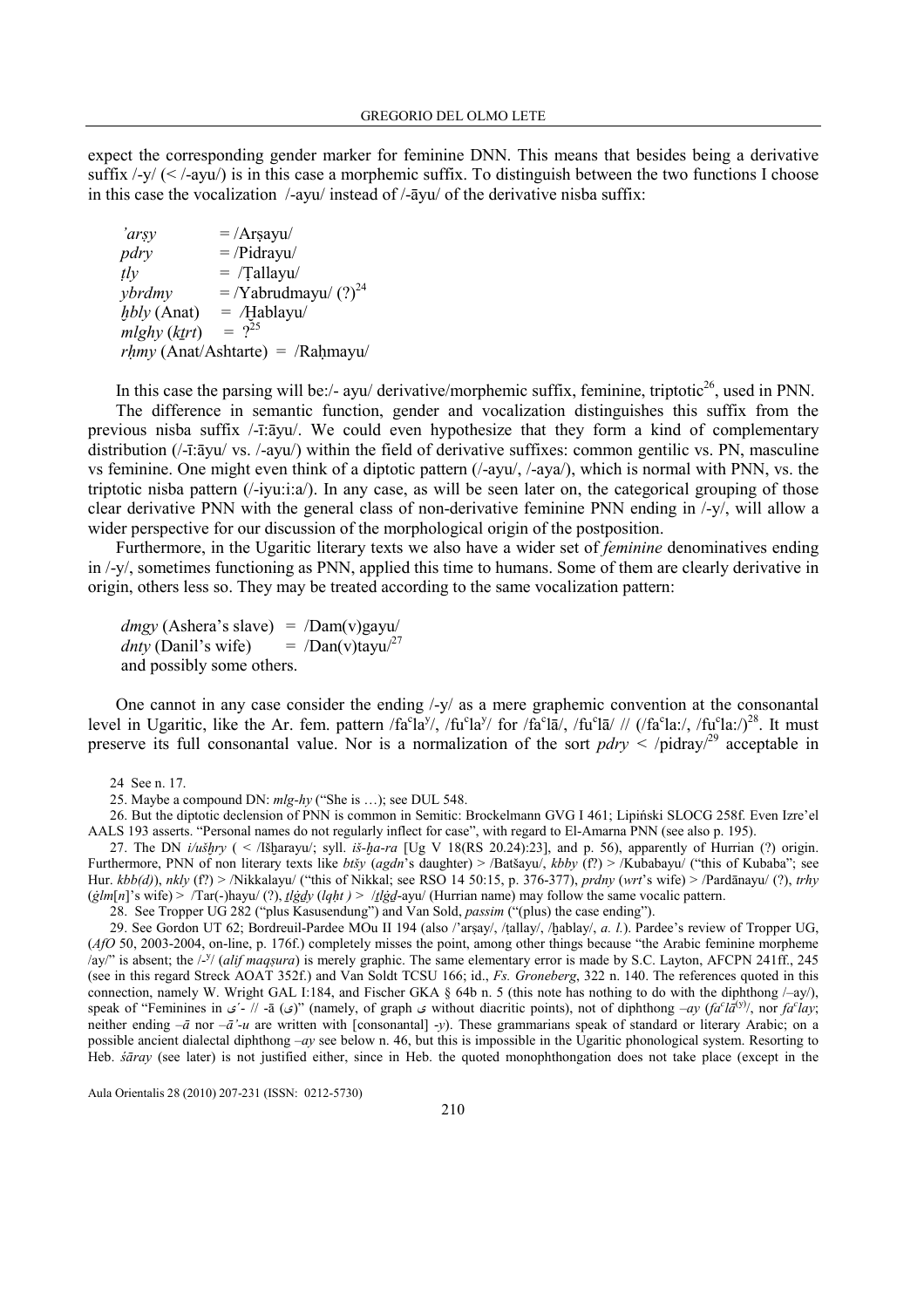Ugaritic phonology, where the ascending diphthong /-ay/ becomes without exception /-ê/ (alternatively / î/) the contraction absorbing the closing semiconsonant /-y/ (see jus. III-y /–ay/ = /-ê/). As we have seen, the syllabic transcription  ${}^{f}\bar{f}a-la-PI$  confirms the syllabic pronunciation of this final /-y/ in these names.

### 3. Common feminine nouns ending in /-y/

Besides these derivative nominal groups, the last and most striking category of Ugaritic lexemes ending in  $\langle -v \rangle$  is that of common nouns. In a pioneer article O. Loretz<sup>30</sup> gathers and analyses a few lexemes, three common names and one mythical place name (TN):  $n<sup>c</sup> my$ , "delight, beauty", brky, "pool", srry, "heights" // hmry, TN, "the muddy"). The first group, thanks to parallel forms  $(n<sup>c</sup>mt, brkt, srt)$ , appear to be *feminine*, a characterization that can also be extended to the TN hmry  $(//hmrt)^{31}$ . On the other hand, in this case there is no hint of the inflectional (case and number) pattern and vocalization, a question Loretz does not consider, since no syll. counterpart is available. To them we should add uhry for which this time we have the syll. witness  $u_1h$ -ra-a-PI (gen., "extremity", "posterity")<sup>32</sup> However, the semantic coincidence between the forms in /-t/ and /-y/ obliges us to take the pattern as a morphemic alternative, not as a suffixed derivative form. Consequently the /-y/ element must be of different origin in this case. But once again, hypocoristicon or diminutive/"Zärtlichkeitswort" patterns are clearly excluded.

Those examples are taken from the great literary texts from Ugarit. The ritual, administrative and other minor literary texts present some more cases of this morphology which should be placed in the same group: 'abdy, "ruin, destruction" (KTU 1.107:7<sup>33</sup>), 'ubdy, "land, plot, farming" (KTU 4.103:1 and

construct state), nor is the case ending extant; see the difficulties experienced by Kautzsch, GHG 224, 242, in attempting to explain this form. A hypothetic preservation of the diphthong /-ay/ in roots III-y, after the case-vowel was lost (but actually this did not happen in Ugaritic) is also ruled out by the syllabic evidence of the preservation of the case-vowel in the bound forms, according to Tuttel's conclusions; cf. G.A. Tuttel, Fs. LaSor 253-268; J. Huehnergard, JCS 33, 1981, 199-205 (204). A possible alternative (accepting that "anything is possible") would be to put forward the vocalization /-āy/, with the long vowel hindering the contraction (see Van Soldt TCSU 165, who accepts this vocalic pattern, even though this vocalism would hinder the contraction, as is manifest in the case of toponyms) or an 'historical spelling' (pidrā<sup>y</sup>), as Van Soldt TCSU 166 suggests; for a possible occurrence of this sort of vocalization in Emariote see Arnaud SEL 8, 1991, 27. In this regard consider the TN  $^{\text{ur}}$ u $\alpha$ -ni-iš $t-a-i/pa-ni-i\zeta-t-a-a$  that certifies the case ending  $(-qvi, -qva)$ ; the same phenomenon can be observed in Mari (see below). But the mere final consonantal /–y/ is an epigraphical value that is unknown and impossible in the Akk. syll. system. See Van Soldt TCSU 163; also Richardson JSS 23, 1978, 311, 312; in the Akk. syllabary the consonantic value /-y/ for the sign /-i/ is unknown. In this respect, Streck's normalizations of /Ka-a/ and /Ka-i/ as /-ayy/ (AOAbZ 183) are supposed to mean rather /-ayy-/. For the situation at Emar see Pentiuc WSVATE 236 ( $h_a-p_a-i = /h_a-p_a-i = /h_a-p_a-i$ ). Then  $/-a-i/$  stays for  $/-a-y_i$  against Izre'el's opinion AALS 42 ("Consonantal y in non-Akkadian names is attested in word-final position in the following names: <sup>d</sup>pi-id-ra-i [RS 17.116:3'], a Ugaritic DN;  ${}^{1}b^{a}$ -a-i [EA 166:1, 14], for the Egyptian PN /ḫa'ay/" (see also p. 195). Here two different transcription systems are mixed up: the syll. Ugaritic for Semitic pdry and the Amarna system for an Egyptian PN whose vocalization is unknown. According to this line of thinking, other PNN, not only this one, should be read as ending in consonantal  $\frac{1}{y}$ : PN  $\hat{u}$ - $\hat{s}i$ -i; EA ka-si-i (Hess APN 97, 207, Ug. ksy; on the other hand,/ḫa-a-i/ is here normalized /ḫaya/, p. 75, 217). The grammarians of the Ugaritic Akkadian (Huehnergard, Van Soldt; also Tropper; see also Von Soden GAG § 22:4, 2: "e (seltener i) auch für ji") argue for the inflectional type of this kind of syll. notation. In Ugaritic phonetics such normalization is impossible (see above Huehnergard and Tuttle's advice). For the reading  $\frac{d}{dt}$ *pi-id-ra-i* see PTU 171.

30. See O. Loretz, "Ugaritisch <sup>c</sup>tq I-II, <sup>c</sup>tq und hebräisch <sup>c</sup>tq in Ps 6,8. Zur Nominalform qtly (srry) in KTU 1.16 I 2-9a", UF 33, 2001, 303-324. Already Tropper UG 274, 283  $($ /-āy//: /nu<sup>c</sup>may/, maybe an error<sup>?</sup> for /nu<sup>c</sup>māy,; p. 282: "plus Kasusendung"), who refers to Ar. /fu<sup>c</sup>lā<sup>y</sup>/ fem. pattern of masc. pattern /'af<sup>c</sup>alu/. In this regard see Pardee AfO 50, 2003-2004, on line, p. 171. But one has to bear in mind that the morpheme /–ayu/ in TNN is feminine in gender, so it cannot be considered simply a nisba ending.

31. See also Tropper UG 282f. (on Pardee's review, see above n 29); Sc.C. Layton AFCPN 243-244. There are some other mythical TNN of this kind such as knkny, hdr<sup>c</sup>y (Heb. 'Edre<sup>c</sup>i, Ar. Der<sup>c</sup>a), for which we do not have a syll. counterpart.

32. See KTU 1.19 III 56 and par.; 1.103+:39-40. For reading and interpretation, see DUL 40 and Tropper UG 274. Nougayrol's interpretation (PRU 3 52 [RS 15.85]18) is quite divergent.

33. See DUL 6. Otherwise D. Pardee TP 241 ("la destructrice", /'abday/(!).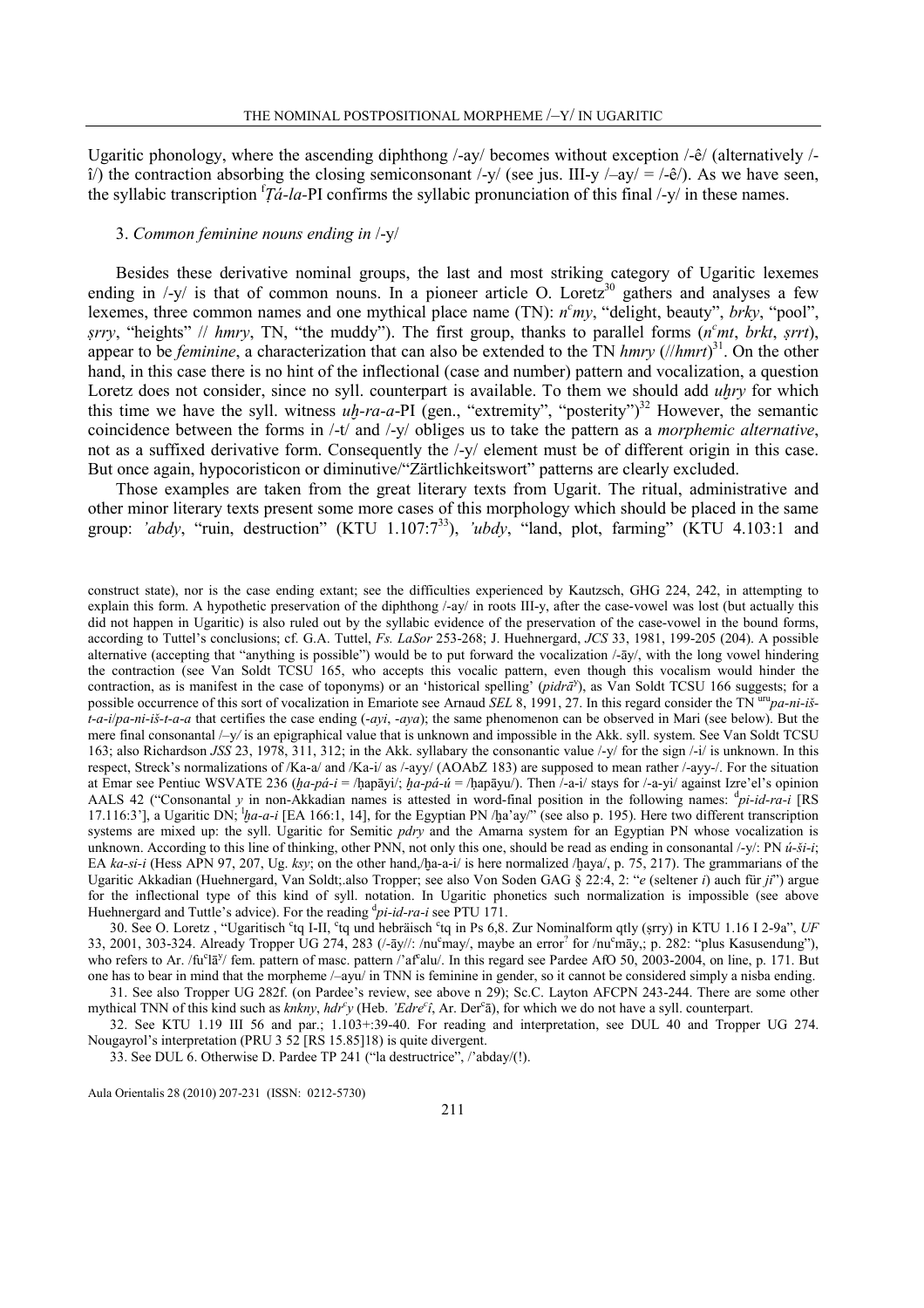passim); mnhy, "offering" (// mnḥ<sup>34</sup>; KTU 1.2 I 38); mšpy, "?" (KTU 1.16 IV 14); nkšy, "accounting"  $(KTU \ 6.66:3-4).$ <sup>35</sup> Those nouns mostly have an abstract feminine semantic value ("destruction", "farming", "offering", "accounting") $^{36}$ .

No clear or indirect gender mark or syll. transcription is available for these nouns either. In this situation, only analogy and comparatism are of some utility. The alternation in Heb. between śāray (/šarrayu/) and  $\frac{\sinh((\sinh((\sinh((\sinh((\sinh(1))1111))\sinh(\sin(\sinh((\sinh((\sin(1))1111))))\sinh(\sin(\sin(1))))\sinh(\sin(\sin(\sin(1))))\sinh(\sin(\sin(\sin(\sin(1))))\sinh(\sin(\sin(\sin(\sin(1))))\sinh(\sin(\sin(\sin(\sin(1))))\sinh(\sin(\sin(\sin(\sin(1))))\sinh(\sin(\sin(\sin(\sin(1))))\sinh(\sin(\sin(\sin(\sin(1))))\sinh(\sin(\sin(\sin(\sin(1))))\sinh(\sin(\sin(\sin(\sin(1))))\sinh(\sin(\sin(\sin(\sin(1))))\sinh(\$ particularly pertinent since it turns out to be at the same time a PN and a common noun. According to the biblical text  $\frac{\xi}{\overline{a}}r$  (see Gen. 11:29-31; 12:5, 11, 17; 16:1-8) was the old exceptional (Amorite/Aramaic<sup>2</sup>), name, while śārāh would turn out to be the innovation, the normal (Canaanite, actually Akkadian from the point of view of the Bible exilic redaction) pattern (*šarrum/šarratum*:: $\frac{\dot{s}}{\dot{a}}$ r/s $\frac{\dot{a}}{\dot{a}}$ r $\frac{\dot{s}}{\dot{a}}$ 

In view of these data, we propose the following normalization<sup>39</sup> for this category of common nouns, considered to be of feminine gender and their inflection pattern supposed to be triptotic, like that of their parallel forms in /-atu/.

Interestingly, this morphemic ending (/-ay-/) can also be found in Syriac, as well as in derivative adjectives  $(1-ay(a))^4$ , in seven *feminine* nouns; an ending that Nöldeke defines as "eine alte

34. See Heb. f. minhāh,

35. The parsing proposed in DUL 631 ("Akk. obl. pl. /nikkassī/, with mater lect. –y") seems less probable. We leave aside the hapax qnuy, "craftsman", a derivative of nisba type  $\overline{q}$ anu'iyu/, /qani'uyu/ (< iqnu; KTU 2.73:17; see DUL 705). The animal names ary:w, gdy/gd, zby, are simple triptotic nouns, as already pointed out, supra n. 2. More dubious irby, "locust" = 'irbayu > Hb. 'arbeh\*; slightly different in Tropper UG 174.

36. On the special case of šiy, as MN (AkkUg. ša'iy-) see Del Olmo Lete, AuOr 28, 2010, 133 (pattern /qātil/?).

37. See Bauer-Leander HGHSAT 512 (also p. 502, and other examples without morphological counterpart and probable radical nature of the ending /-y/); Kautzsch GHG 224, 242; Koehler-Baumgartner HALOT 1355; Meyer HG II, p. 40; Richardson UPNY 314-315. For Heb. Mordechay = Akk. Marduki(ja) ("The one of Marduk") see Zadok UF 17, 1955, 392. The pair /bty/ # /btt/ of KTU 1.96: 6, 12-13 could be considered as alternative feminine forms /-ayu/  $\#$ /-atu/ (see in this regard Tarazi, UF 36, 2004, 465ff.: infinitive/nominal pattern); but the complementary distribution of mas./(contracted) fem. nouns of profession, treated as indissoluble in the chiastic organization, seems more likely (see Tropper UG 283; G. del Olmo Lete, AuOr 28, 2010 49f.).

38. Some other *hapax* of apparently the same (?) nominal pattern (in this case masculine in gender) seem to have survived in Heb.: hôray, gōbay, śāday, etc., as well some masculine PNN: Zakkay, Haggay, Barzillay, Yanay …(see the above note: Mordechay). Maybe this is a nisba derivative morpheme ("this of …") following the alternative Akk.-Aram. pattern (see above n. 1) or a conditioned environmental assimilation/dissimilation of the nisba /-īy(y)-/: /-aX-iy/ < /-aX-ay/; /-iX-iy/ < /-iX-ay/.

39. The vocalization /-ayu/ is here assumed as against the nisba /-āyu/; see n. 1; Tropper UG 282ff

40. The syll. notation uh-rā-a-yi would suggest rather a nisba vocalization /uḫrāy-//; see Tropper UG 274. But see ibdm. /na<sup>c</sup>may/; see above n. 30.

41. See Sanmartín, UF 10, 1978, 454 n. 9.

42. See Costaz GS 55; Nöldeke KSG73-81; Muraoka Csyr. 32.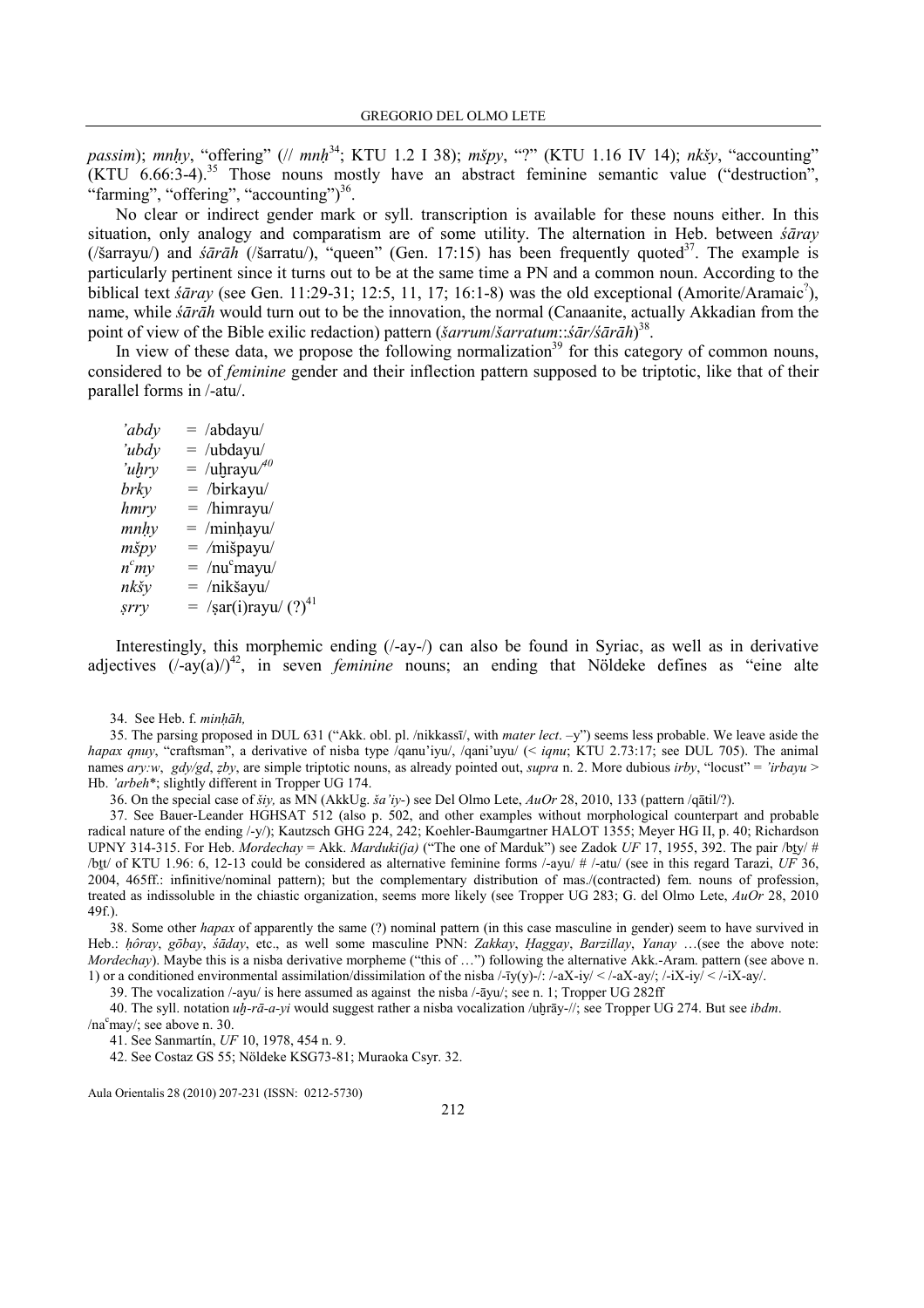Femininendung ... nicht mehr flektierbar"<sup>43</sup>: gôgay, "spider", hi'fay, "gnat", kûkbay, "owl", salway, "quail", tanway, "contract", tû<sup>c</sup>ay, "error", tûšay, 'to be occulted', Lat. clam ("nur in btûs<sup>c</sup>ay, 'heimlich'"<sup>44</sup>). Originally this ending, applied mainly to animal nouns, was also a suffixed morphemic element in Syriac.

But it is above all in Arabic where the nominal *feminine* gender morpheme  $\frac{1}{4}$  is witnessed in different categories, along with the common  $/-$ t-/ ending of triptotic inflection ( $/$ -atu:i:a/). We must leave aside the case of the masculine plural fractus patterns /qatlā/ and /qatālā/, as well as that of the feminine of adjectives of the patterns /qatlan-/, /'aqtal-/ and even /qatal-/ > /qutla<sup> $45$ </sup>, whose final /-<sup>y</sup>/ turns out to be purely graphic (' $\bar{a}$ lif maqṣūrat)<sup>46</sup>. But in Arabic there are also original feminine nouns of the same pattern /qatl $\bar{a}$ /<sup>47</sup>, but which have a *dualis* and *pluralis sanus*, in which the soundless graphic ending /-<sup>y</sup>/ becomes fully incorporated into the triliteral scheme, even though it does not belong to the 'root':  $\frac{d}{dx}$ <sup>(y)</sup> >  $\frac{d}{dx}$   $\frac{d}{dx}$ , "memory/ies"<sup>48</sup>. As for the inflection, both the broken plural and the original feminine pattern /qatl $\bar{a}$ /, according to Wright<sup>49</sup>, are diptotic. He also equates the PNN ending in /' $\bar{a}$ lif maqsūrat-/ and those in /'ālif mamdūdat-/. Nevertheless, the script clearly distinguishes them: yaḥyā<sup>(y)</sup> and zakariyyā'u. The same is ascertained in common names: dikrā, dunyā, but sahrā'-u, huyalā'-u. In this regard Fischer is explicit: "Das Suff. – $\bar{a}$  hat eine flektierbare Variante – $\bar{a}'u$ "; but "Nomina mit stammauslautenden – $\bar{a}$  sind Sg. indeclinabel".<sup>50</sup> Corriente also comments in this connection: "Los morfemas de caso no se usan con bases acabadas en /a:/ (o Ȉ«)"<sup>51</sup>; that is, they are indeclinable, not diptotic.

Interestingly, the patterns /qatl $\bar{a}^{(y)}$  and /qatl $\bar{a}^{(y)}$  are normal patterns for forming *feminine* adjectives of /qatlān-/, /'aqtal-/ and even of /qatal-/ patterns, as pointed out above, along with other non-derivative feminine adjectives that follow this pattern (by analogy?)<sup>52</sup>. This suggests that the those graphic patterns /qatl $\bar{a}^{(y)}$  are felt to be equivalent to /-at-/ as regular morph of feminine gender. Maybe this morphemic use comes from the morphology of the primary feminine nouns (in Ugaritic, Syriac) with this pattern, quoted above. What does this parallelism imply from the point of view of phonology and morphology? Why did the Arabic grammarians and lexicographers set up this notation system: feminine with soundless  $\frac{y}{y}$ ? Are we right to see here an etymological trace of the ancient west-Semitic morph /-ayu/ of the PNN, with its consonantal value recovered in the plural?<sup>53</sup>. In that case, is it justified to trace the development: Amor./Ug. /-ayu/ > Heb./Syr. /-ay/ > Ar. /- $\bar{a}(\bar{y})$ /, but pl. /-ay( $\bar{a}t$ )/?

43. See Nöldeke KSG 54; Costaz GS 38 ("invariables" < "ancien absolu"); K. Brockelmann, Lexicon Syriacum, Hildesheim 1966, a.l.

44. See Nöldeke, loc. cit.; Costaz, loc. cit. mixes up the last two items; Brockelmann, op. cit., p.282, 292.

45. See Wright GAL I 184. 199; Fleisch TPhA I 315-319; Fischer GKA § 64b.

46. See above n. 35. Fleisch TPhA I 316 quotes Sībawayhi's testimony of the dialectal pronunciation of three toponyms, of which he says: "la toponymie, domaine des survivances, des conservatismes, ne peut ici permettre d'inférer un emploi étendu d'un suffixe -ay dans la langue vivante. Elle est plutôt un témoin de ce qui a été, à rapprocher de la correspondance: syriaque salway, árabe salwā". A possible final diptong /-ay/ may be found in the late North Arabian Dedanitic, but given its unvocalized notation the question remains highly speculative; see M.C.A. Macdonald, CEWAL 501.

- 47. See Wright GAL I 179,
- 48. See Wright GAL I 94, 197; see p. 94 (verbs III-y).
- 49. See Wright GAL I, pp. 239-242; see the forms of /-y/ in p. 441
- 50. See Fischer GKA § 64a, 154a.
- 51. See F. Corriente, Gramática árabe, Barcelona 2006<sup>2</sup>, p. 91.
- 52. See Wright GAL I 184.

53. See in this connection Fleisch's suggestion: "-ay serait peut-être une diphtongaison de  $-\bar{a}$  ... Cette hypothèse de  $-ay$ anciennement una variante affective de  $-\bar{a}$ , usée, et ramenée a  $-\bar{a}$  par l'arabe, serait peut-être un moyen d'accorder un certain état ancient avec le sentiment linguistique des grammariens arabes qui ont vu un 'alif dans ce suffixe  $-\bar{a}$  > - $\bar{a}$ , un 'alif magsura, qu'ils ont opposé à l'alif mamdūda, selon leur synthétisation" (TPhA 318 n. 1). For his part, Van Soldt (TCSU 166) suggests. "-āyu is most likely to be a feminine ending which also seems to occur in Ugaritic words and personal names. Forms like Gulbatā and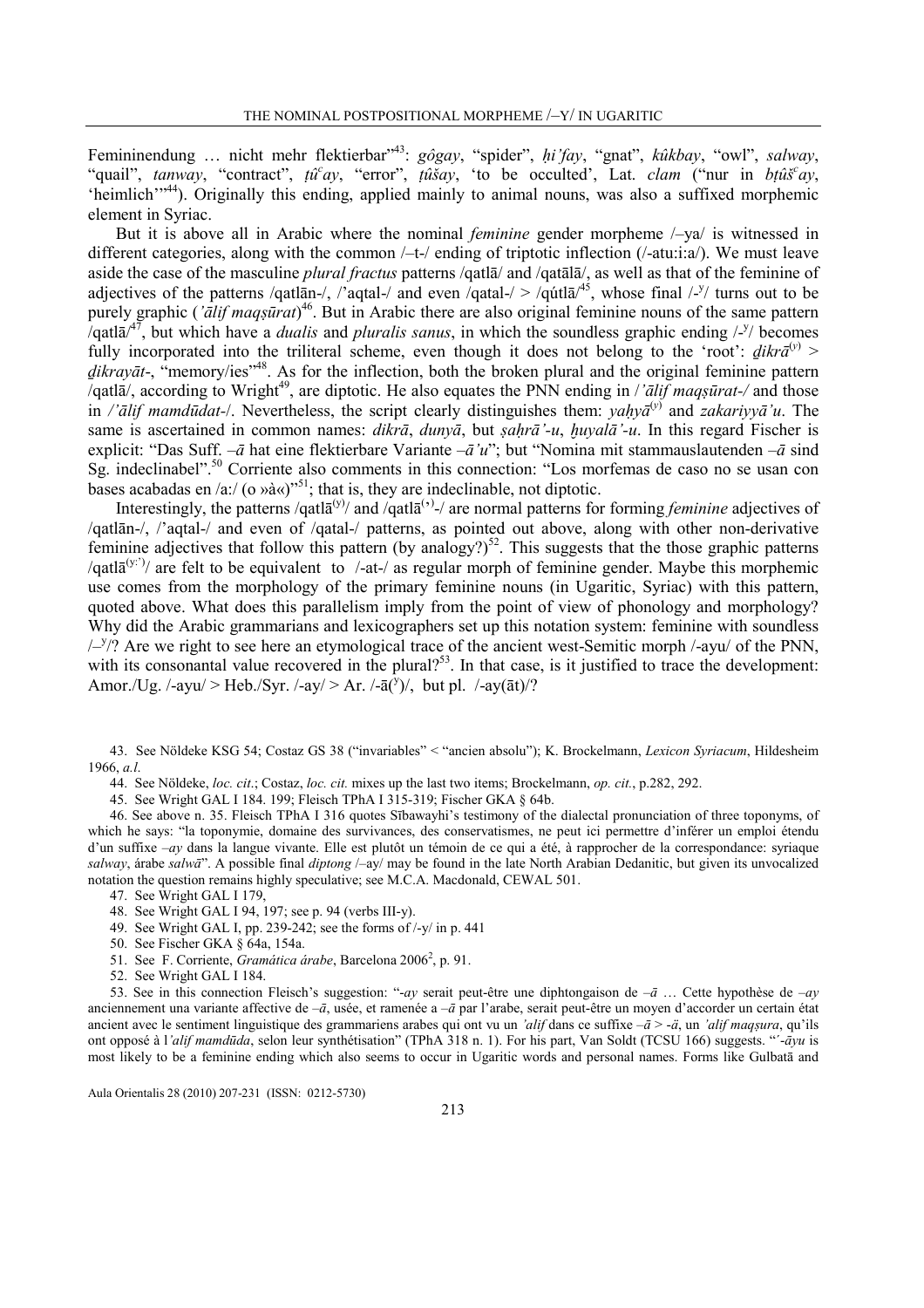In any case, these Arabic data refer to a late linguistic level that cannot apply unrestrictedly to the situation implied by the Ugaritic morphology and orthography. It must be stressed that at the linguistic consonantal level of the latter we cannot consider the ending /-y/ as a merely historical graphemic convention, as it is in Arabic. It must preserve its full consonantal value, as we pointed out above.

We conclude, then, that the morpheme /-ayu/ is used in Ugaritic in common nouns as a feminine pattern, along with the more normal /-atu/. Maybe it was considered more archaic and literary, or maybe it was reserved, as a "marker of class", for more or less abstract nouns ("prettiness", "acuosity", "height", "muddiness", etc.) whose gender *neutral* character is normally worded by the feminine gender in Semitic (while in Syriac it survived as morph for animal names). The preexistence of this archaic feminine morphemic pattern probably determined its application in case of the derivative personal and denominative names we have dealt with above. In this way, the two linguistic processes came together.

Morphologically, this pattern, besides the peculiar ending, also shows a clear base alternance in Arabic  $5^4$ . This is the phonetically significant element, while the  $\frac{y}{y}$  turns out to be merely graphic. So this is a sort of internal inflection characteristic of flective languages and in this regard more primitive in Semitics, a family fundamentally of this kind, than the agglutinative ending  $/$ -at- $/55$ .

## 4. PNN ending in  $\frac{1}{v}$  from the administrative texts

Of the more than 6,000 syll. Ugaritic PNN, some 200 end in /-y-/. The consonantal Ugaritic PNN with this ending show a similar proportion. Here only the PNN with a syll. counterpart (some 50) will be taken into account. The rest are assumed to follow the same pattern. Let us now verify the gender, inflection and possible vocalization of the general class of PNN as witnessed by the syll. transcription according to the editio princeps of the texts (PRU 3, 4, 6; Ugaritica 5; RSOu 7, 14; TMOM 47; see also DUL for other sources).

As regards the inflection, Van Soldt, after a thorough inquiry sums up the situation as follows: "There are about fifty syllabically written personal names with this suffix, which can be spelled with IA or PI. The first is normally used when the name has the accusative ending  $\frac{1}{a}$ , the second when it has either the nominative  $\frac{1-u}{v}$  or the genitive  $\frac{1}{v}$ .<sup>56</sup> Some names occur with different case endings and they can serve as an illustration of these spellings. In particular the names ending in  $\neg \bar{q}yu$  show this difference quite clearly"<sup>57</sup>. Nevertheless, Van Soldt quotes some cases in which this equation fails, and in which the ending sign PI is used for accusative case inflection and the sign IA for other cases. So the scribes were aware that both signs could represent the three values /-yu, -yi, -ya/; that is, they were general case ending signs.<sup>58</sup> Consequently Van Soldt concludes that this distribution implies a triptotic inflection of those  $PNN.<sup>59</sup>$ 

 $Hub/patāyu suggest that this ending was compatible with the feminine ending  $-at$ . The most frequent correspondence however is$ between endings /–ā/ and /-a-a/ < /–aya/ in PNN and TNN.

54. I must thank Professor F. Corriente for this suggestion; in a private communication, he commented on this kind of feminine ending (/-a<sup>y</sup>/), asserting: "Algo en que no han reparado los lingüistas, al citarlo como morfema de fem. en ár., limitado a ciertos tipos de sg., es que, a diferencia de *-at/h*, que se añade simplemente al masc., este morfema y su pareja –ā<sup>'</sup> requiere alternancia de tema, como el fem. fracto del etiópico (tabīb, fem. tabbāb), que parece ser lo mismo, pero con transfijación".

55. But it is almost impossible to find/ this alternance in non-vocalized texts, above all in the PNN. As this is a secondary and culturally borne linguistic field, the application of the old fem. nominal pattern was an archaizing and mechanical procedure which worked in a merely agglutinative way, unless we take the distribution  $\frac{1}{y}$ - $\frac{1}{x}$ -ay-/ as a form of base alternance.

56. See Van Soldt SAU 332f.; id., Fs. Groneberg 309.

57. See Van Soldt, op. cit., p. 309.

58. See Van Soldt, op. cit., n. 29, 51, 53.

59. The scribal alternative would suggest rather a diptotic declension (normal for PNN, but in this case the sign /-ia/ should stand for genitive/accusative cases). One even could suppose that the alternative sign aims to represent the different grammatical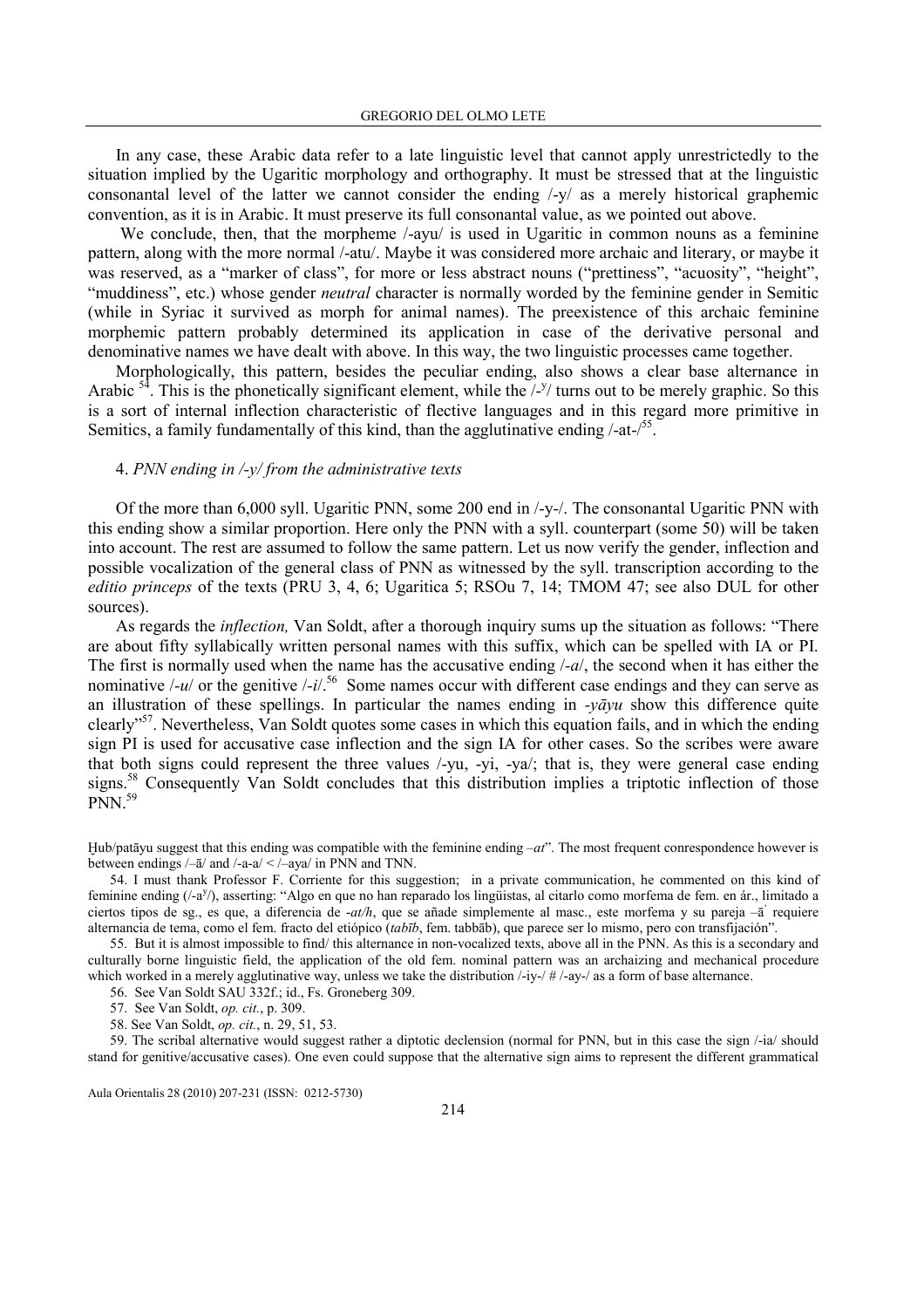As for the *gender*, in the overwhelming majority of cases, the complementary distribution recorded by Huffmon<sup>60</sup> for the interpretation of this ending in the Amorite PNN is correct and could be extended to the Akkadian of Ugarit: /-īyu/ for masculine and /-ayu/ for feminine PNN, their gender being clear either from the use of the determinatives attached to the names  $($ <sup>1</sup> $#$ <sup>f</sup> $#$ <sup>If</sup>) or from the prefixed inflection of the verbal predicate (ušab, …). These morphs, distributed in this way, could also be supposed to be present in the consonantal notation from Ugarit (/-y/). So, in the case of /-ayu/, we are dealing with an ancient Amorite or West Semitic morph which is also extant, although never in so clear a use, in other WS languages, as we have seen earlier. Here is their distribution, distinguishing the groups of PNN ending either in  $\left[-\frac{1}{2}V\right]$ or /-ayu/; the notations PI and IA have been verified in Nougayrol's copies of the cuneiform texts.

| 1-PNN m. $>$ /-īyu/:                                                                                       |
|------------------------------------------------------------------------------------------------------------|
| $=$ /Ab(b) $\bar{y}$ yu/ ( $a$ -bi:e-PI, $\bar{a}$ b-bi-PI, $\bar{a}$ -bi-IA) (gen./nom)                   |
| $=$ (see below $\partial(y)$ )                                                                             |
| = /Ahivu/ $({}^{1}a$ -hi-IA) (gen./nom.) <sup>62</sup>                                                     |
| $=$ /Ululīyu/ ( <i>bin-ú-lu-li-</i> PI) <sup>63</sup> (no gender marker?) (gen., nom.)                     |
| $=$ /Iliyu/ ( <sup>1</sup> <i>ili</i> -PI, [ <sup>f</sup> ] <i>e-li-</i> IA) (nom.)                        |
| $=$ /Alip <sub>Tyu</sub> / (' <i>il-pi-PI</i> , <i>i-li-pi-PI</i> ) <sup>64</sup> (gen.)                   |
| $=$ /Urumiyu/ ( $\frac{d}{dt}$ -ru-mi-PI) (gen.)                                                           |
| $=$ /Ayīyu/ $({}^{l}a-i-i)$ (nom.) (see 'yy)                                                               |
| $=$ $\int^c$ Abdīyu/ $\int^t$ <i>abdi</i> -PI <i>it-ta-si</i> , IR-TE-PI) (nom.)                           |
| $=$ /°Addīyu/ ( <sup>1</sup> <i>ad-di-PI</i> also <sup>1</sup> <i>a-da-a-a</i> ) <sup>65</sup> (nom., gen) |
| $=$ /°Alpīyu/ ( $i\ell$ - <i>pi</i> -PI) (nom.)                                                            |
| $=$ /°Armiyu/ ( $a$ <i>r-me</i> - $\rm [PI]$ ) (nom.)                                                      |
| $=$ $\int^c$ Ayīyu/ $\left( \frac{1}{a} - i \right)$ (nom.) (see <i>ayy</i> )                              |
| $=$ $\int$ Did <del>iyu/ (<sup>1</sup>ti/te-<i>še</i>-IA)<sup>66</sup> (gen.)</del>                        |
| = /Dukurīyu/ $({}^{\perp}u$ -ku-r[a]-PI, ${}^{\perp}zu$ -uk-ri-PI) (acc., gen., nom.)                      |
| = /Gupanu/, /Gupaniyu/ $({}^{1}_{\mathcal{S}}u$ -pa-na) <sup>6/</sup> (gen.)                               |
|                                                                                                            |

function [nominal: absol., const./prep. gen. // verbal: ac.] rather than the corresponding vowel, allowing us to presume a possible indeclinable form in /-ya/ as Nougayrol apparently did. Furthermore the losa of inflection of PNN is generally recognized from Middle-Babylonian onwards (cf. Pruzsynszky PNTE 72; Arnaud, SEL 8. 1991, 24 et n. 4). Were this the case, the sign PI would obtain a general value /ya/, in final and non-final position in Ugaritic, except for gentilic and foreign words, giving rise furthermore to a contracted non-inflected type in/- $\bar{a}$ . But these are mere hypotheses that are not easy to test. For the time being the more reasonable position is to accept Van Soldt's proposal.

60. See Huffmon APNMT 134f. ["At Mari the hypocoristic ending  $-iva$   $\ldots$  is found only with masculine names. Corresponding to  $-iya$  is the hypocoristic ending  $-a(y)a$ , found mostly with feminine names"], n. 22 [in "Akkadian... -(i)ya is found with both mas. and fem. names"]; Layton AFCPN 242. PNN in /-i(y)a/ are common in Alalakh; see Wiseman AT 125ff.; Stamm ANG 113, 242f.; Lipiński SLOCG 223. At Ebla the ending /-y/ in onomastics is apparently non-extant; see the comprehensive works by A.Archi, ed., EPNSN and M. Krebernik PNTE. For the discussion of the value of the sing NI as ending element in PNN see ibdm pp. 99-101.

61. Van Soldt's basic article (2010) does not take this ending into account – only /-āyu/.

62. Or  $/$ Aḫīyā/, taking into account the notation -ya-a: i[-n]a U.MEŠ-te  $^1a$ -hi-ya-a (PRU 6 72 [RS 19.65]:5'), nom. Possibly two different persons. This would be a clear example of a non-inflected form; see also nom.  $\delta i$ -DI/di-IA.

63. It may be Hittite, according to Gröndahl PTU 274, with derivative suff.  $>$  TN ul (p. 26). Possible harmonization.

64. See also below  $\ell$ *py*.

65. Other cases of gen. in  $/-a-a$ :  $\ddot{s}a^{-1}a-da-a-a$ ,  $\ddot{i} -na p a-n\dot{i}^{-1}a-da-a-a$ ; nom.  $a^{-1}a-e-ia-a$ ;.

66. See Gröndahl PTU 263 (Hurrian); Wiseman AT 149; Laroche GLH 266f.; Watson, AuOr 13, 1995, 222. Gen. in /IA/: išt]u qâti<sup>ti 1</sup>ti-še-IA.; see also <sup>1</sup>ki-li-IA, kur-ni-IA.

67. Gen. also in this case: *ina qâti* <sup>1</sup>gu-pa-na. According to Van Soldt Fs. Groneberg 318, following Liverani and in accordance with the Semitic grammar, the PNN endings in /-ānu/ are diptotic.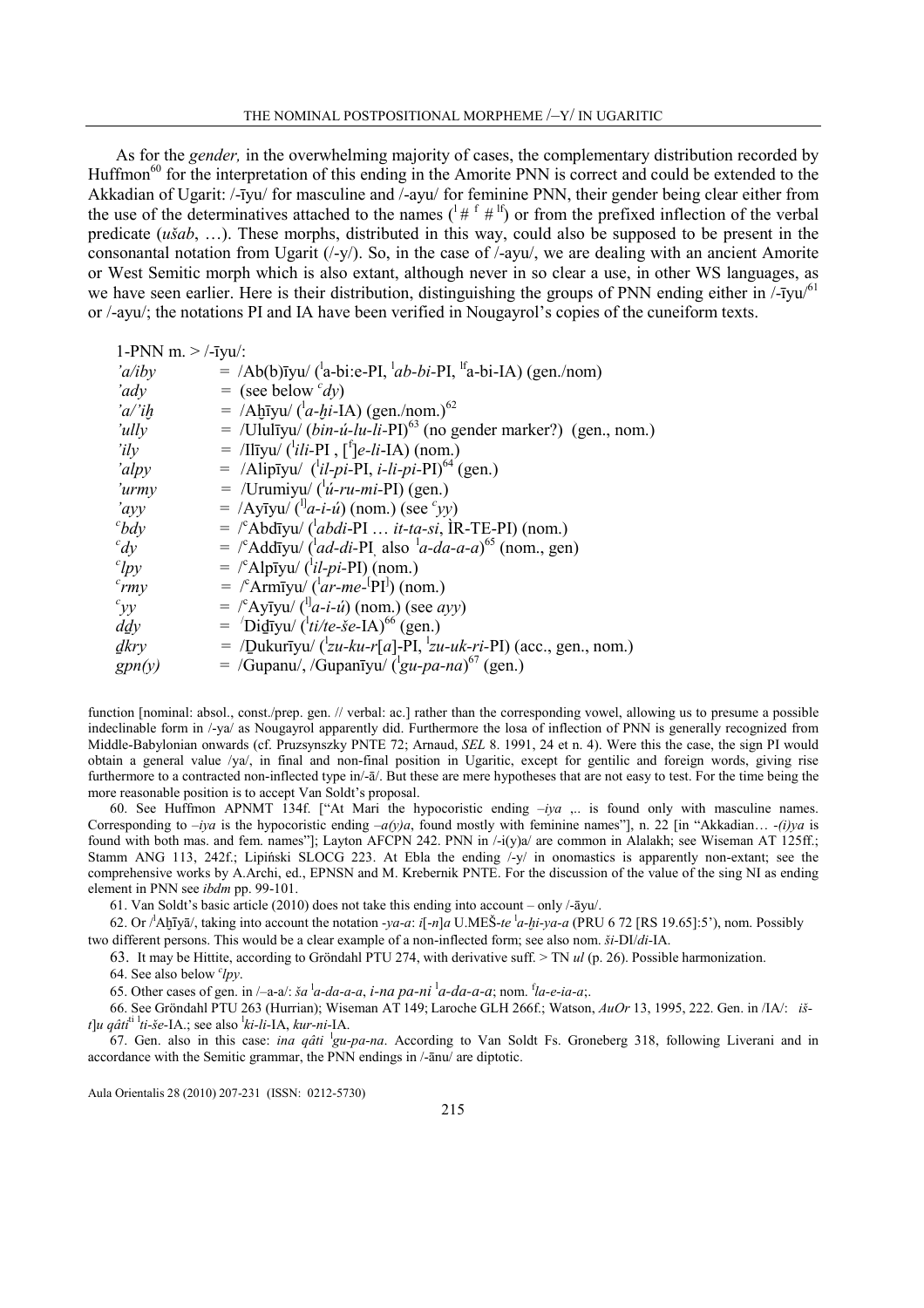| gzry                    | $=$ /Gazarīyu/ ( $\frac{1}{2}$ ga-za-ri-PI) (gen)                                                 |
|-------------------------|---------------------------------------------------------------------------------------------------|
| klby                    | $=$ /Kalbīyu/ ( $k\acute{a}$ <i>l-bi/be-</i> PI) (gen., nom.)                                     |
| kly                     | $=$ /Kilīyu/ ( $'ki-li$ -IA) (gen.)                                                               |
| kny                     | $=$ /Kunīyu/ (ku-ni-PI) (gen.)                                                                    |
| krny                    | = /Kurnīyu (kur-ni-IA) (gen.) (no gender marker)                                                  |
| $k$ ty                  | $=$ /Katīyu/ ( $^{\prime}$ <i>ka-ši</i> -PI) (gen.)                                               |
| liy                     | $=$ /La'iyu/ ('la-i-PI, 'la-e-ia-a) <sup>68</sup> (gen.)                                          |
| lbiy                    | $=$ /Lab'īyu/ ( $^l$ la-ab-'i-PI) (gen.)                                                          |
| mmy                     | $=$ /Mamīyu/ ( $^{\text{1}}$ <i>ma-mi</i> -PI) (gen.)                                             |
| mny                     | $=$ /Muntyu/ $\binom{1}{m}$ [u]-ni-PI) (nom.)                                                     |
| msry                    | = /Misrīyu/ (mi-iṣ-ri-PI) (gen.) (no gender marker)                                               |
| pity                    | $=$ /Pi'tīyu/ (pi-'-da-PI) (gen.) (no gender marker)                                              |
| pdy                     | $=$ /Pa:dīyu/ $({}^{\text{b}}pa/pi$ -di-PI/IA) (gen.)                                             |
| plsy                    | $=$ /Pilsīyu/ ( $\frac{1}{pi}$ -si-PI) (gen., nom)                                                |
| sny                     | $=$ /Sinīyu/ ( $^1ZI/si-ni-PI(?)$ ) (gen)                                                         |
| $\check{s}dy$           | = $\delta$ idīyu/ (ši-DI/di-IA <i>ú-šab</i> ) (nom.); cf. <i>tdy</i> .                            |
| $\zeta l$ <i>my</i>     | $=$ /Šalmīyu/ ('ša-al-mi-PI) (gen.)                                                               |
| $f^c y$                 | = $/Ta^{c}$ Tyu/ $({}^{1}Sa-i-Pi)^{69}$ (gen.)                                                    |
| $\mathbf{1}d\mathbf{y}$ | $=$ $/T$ idīyu/ cf. <i>šdy</i> .                                                                  |
| tpty                    | $=$ /Tiptīyu/ ('ši-ip-TI/ti-PI) (nom.)                                                            |
|                         |                                                                                                   |
| 2-PNN $f$ . > /ayu/     |                                                                                                   |
| a <sub>ib</sub>         | $=$ /Abayu/ $({}^{t}a-ba-PI)$ (gen.)                                                              |
| abyy                    | $=$ /Abbuyayu/ ( <sup>If</sup> ab-bu-IA-PI) <sup>70</sup> (gen.)                                  |
| adty                    | $=$ /Adatayu/ ( <i>a-da-ta-PI</i> ) (gen.) (no gender marker)                                     |
| agy                     | $=$ /Agayu/ (a-ga-IA) (gen.) (see $qy$ ) (no gender marker)                                       |
| 'ilyy                   | = /Iliyayu/ $({}^{t}e$ -li-IA-PI) (ac.) <sup>71</sup>                                             |
| usyy                    | $=$ /Usiyayu/ ( <i>u-zi-</i> IA-PI) <sup>72</sup> (gen.) (no gender marker)                       |
| $u\check{s}y$           | $=$ /Ušayu/ $({}^{t}\acute{u}$ - <i>ša</i> -PI) (gen.)                                            |
| $\epsilon_{qy}$         | $=$ $\int^c$ Aqayu/ (a-qa-PI) (gen.) (see agy) (no gender marker)                                 |
| cty                     | $=$ /°Uttayu/ ( $^{\prime}u\check{s}$ -ta-PI) (nom.) <sup>73</sup>                                |
| $\frac{dy}{dx}$         | $=$ /Dudayu/ (du-da-a-PI, da-de <sub>4</sub> -PI, da-dá-a (gen.) (no gender marker) <sup>74</sup> |
| dkry                    | $=$ /Dukurayu/ $({}^{\text{L}}zu$ -ku-r[a]-PI) (ac.)                                              |

68. Gröndahl's suggestion seems unlikely; see Gröndahl PTU 50 ('Nominalsatz') 61, 66, 154 (part. of /l'y/?); also Sivan GAGI 241; Huehnergard UVST 238 ( $\langle la-i-yi \rangle$ , but 249 ( $\langle la-i-yv \rangle$ ). In this category of PNN the final /-y/ is a morphemic element; a contraction could be presumed /la-i-y(v)-ya/. On Mari Lâ'iyu see Millet PRMERZL 311.

69. See Dietrich, Loretz, Sanmartín, UF 5, 1973, 117.

70. See Van Soldt Fs. Groneberg 309, 314 (RS 23.79 ii:15').

71. In this and other cases the syll. transcription prohibits taking the last /-y/ as a notation of the gen. case ending in consonantic Ugaritic; see Bordreuil, SEL 5, 1988, 25-30 (27-29). In some cases we can at most presume the use of two forms of the same PN: with and without the morph /-y-/. Notice in this case the 'anomalous' use of PI for ac. ending.

72. For the reading see Van Soldt Fs. Groneberg 310 ( $m\omega$ -zi-IA-PI = Uziyāyi(?)); Huehnergard AkkUg 44. Nougayrol reads: bin-ú-zi-ya-wa; Gröndahl PTU 229: /uziiaya/ and maintains this PN to be Hurrian. It may be related to asyy (KTU 4.611:4); vd. Stamm ANG 216.

73. This PN appears in the new text 94:2383: see Van Soldt Fs Groneberg 2010 213, n. 57; but the reference 19.09[PRU 6, n99]:21) is mistaken (lin. 22).

74. See Gröndahl PTU 122, 424; Huffmon APNMT 181; Van Soldt SAU 10, n. 116; Huehnergard UVST 213. They may be different persons.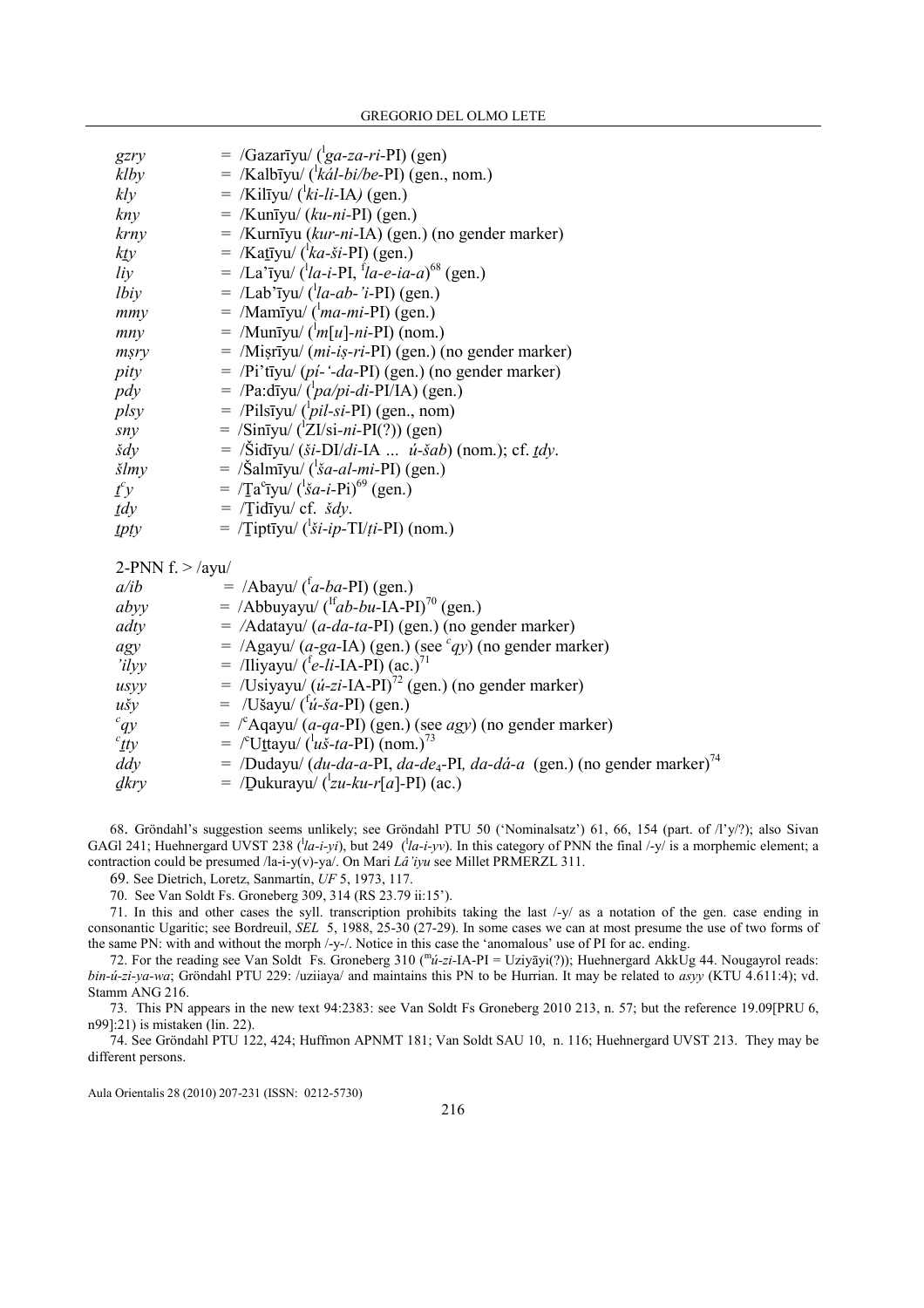THE NOMINAL POSTPOSITIONAL MORPHEME /–Y/ IN UGARITIC

| úmny          | = /Haminnayu/ $({}^{t}$ ha-mé-en-na-PI) <sup>75</sup> (gen.)                                                            |
|---------------|-------------------------------------------------------------------------------------------------------------------------|
| mlky(y)       | $=$ /Milkā/Milkayu/Milkiyayu ( <sup>f</sup> mi-il-ka-a  tù-šab; za-ka-at <sup>f</sup> mi-il-ka-IA) <sup>76</sup> (nom.) |
| ngly          | = /Niqalayu/ (ni-qa-la-a) (gen.) <sup>77</sup>                                                                          |
| pit           | $=$ /Pi'tayu/ (pi-'-dá/TA-PI) (gen.) (no gender marker)                                                                 |
| pdy           | $=$ /Pid(d)ayu/ (fpi-da-PI, fpi-id-da-PI, also fpi-id-da) <sup>78</sup> (gen., ac.)                                     |
| ply           | $=$ /Pilayu/ $({}^{t}pi$ -la-PI) (gen.)                                                                                 |
| ptry          | $=$ /Patarrayu/ $({}^{\dagger}pa$ -tar-ra-PI) (gen.)                                                                    |
| rqdy          | $=$ /Raqdayu/ $\frac{(raq_x(ZUM)-da-PI)}{(gen.)}$                                                                       |
| ršpy          | $=$ /Rišpayu/ ( $\langle r\hat{i} - i\hat{j}\hat{j} - p\hat{a} - iA \rangle$ (nom., gen)                                |
| sly           | $=$ /Salayu/ (ZA/sà-al-la-a) (gen.) (no gender marker)                                                                  |
| $\check{s}dy$ | $=$ /Šadayu/ ('ša-da/TA-PI-, 'ša-TE/de <sub>4</sub> -PI) (gen.)                                                         |
| šrn           | $=$ /Šurunayu/ ( <sup>f</sup> šu-ru-na-PI) (gen.)                                                                       |
| šyy           | $=$ /Šayayu/ $({}^t\tilde{g}a$ -ya-a  ù-za-ak-ki  ù za-kà-at  tamât,) (nom., ac.)                                       |
| $t\bar{y}$    | $=$ /Tal(1)ayu/ $({}^{\dagger}ta/TA-la-PI)$ (gen.)                                                                      |
| $tdy$         | = /Tudiyayu/ (šu-zi-IA-PI) (gen.) (no gender marker).                                                                   |
| yy            | $=$ $\sqrt{Y}$ ayu $\sqrt{(?)}(ya(?) - PI)(gen.)$ (no gender marker) <sup>79</sup>                                      |

3- In some cases both forms appear (even in the same text) in a clearly complementary distribution, unless we presume some kind of phonetic mistake:

PN m.  $^{1}ab-bi-y-$  # PN f.  $^{1}a-ba-y-$ PN m.  ${}^{1}\!ka$ -ši-y- # PN m.  ${}^{1}\!ku$ -ša-y-  $(?)^{80}$ PN m.  $^{l}$ la-i-y- # PN f.  $^{f}$ la-e-y-PN m.  $p\rightarrow i$ -di-y- # PN f.  $p\rightarrow i$ -da-y-PN m.  ${}^{1}$ ša-ti-y-(?) # PN f. <sup>f</sup>ša-da/TA-y-

4- In other cases, already pointed out, since the quoted markers are absent, the analogy rule must be applied.

5- Nevertheless, there are a few exceptions to Huffmon's distribution that could be interpreted either as scribal or transcriptional errors or as phonologically conditioned forms, due maybe to the foreign character of the name or to phonetic harmonization: fem. PNN in /-iyu/:  $a$ -da-ti-y-,  $a$ <sup>f</sup>la-i-y-/ta-e-ya-a<sup>81</sup>,  $\left[ \frac{f}{p} \right]$ *i-iz-zi-y-<sup>82</sup>*,  $\frac{f}{z}$ *i-di-y-*; masc. PNN in /-ayu/: SUM-ta-PI ('arty);  $\frac{1}{k}$ u-šá-y-<sup>83</sup>,  $\frac{1}{l}$ tu-la-y-<sup>84</sup>.

75. See Gröndahl PTU 51, 135 ("Kurzform eines Namens wie *<sup>c</sup>bdhmn*"), but the vocalization *ab-di-ḫa-ma-ni*/ÌR- $\alpha$ -ma-mu rules it out.

76. Notice the vocalization mi-il-ka-a. See Van Soldt SAU 8 n. 70, 156 n. 185 (hypocoristic [-a-a]); see in Emar Milkia,  $c<sub>A</sub>bdia/<sub>C</sub>Abdaia$ , Pruzsinszky PNTE 149, 174. As for the double suffixation /-yy/ see below 8-). For the meaning of the double determinative  $/$ <sup>If</sup>/ see Brinkman Fs. Brigg. 2-10; Van Soldt Fs. Muraoka 458, 460.

77 . The syllabic spelling has only the short form. Van Soldt Fs Groneberg 315, n. 82.

78. See Dietrich-Loretz, UF 1, 1969, 21ff.; De Moor, BiOr 24, 1969, 106; Lipiński, OLA 1, 1973, 129ff. (his interpretation seems improbable); Maraqten SOARI 203 (Aram., Phoen., Heb., Saf.); Siva, GAGl, p. 256f. < /pdy/ p.p.(?), but fem. Pidaya rules this out.

79. See Gröndahl PTU 143 (Sem.? or 'Lallwort'). The reading is doubtful.

80. Both in /-ayu, -īyu/ masculine.

81. This last form in nom. contradicts any inflexion pattern.

82. See. Dietrich, Loretz, Sanmartín, UF 6, 1974, 35; Watson, AuOr 8, 1990, 123 (Hurrian).

83. In other instances  $[ky, liy, pdy, \dot{s}dy]$ ; see below] the double vocalization may correspond to two different persons. In this case the PN is of Hurrian origin; see Watson, AuOr 14, 1996, 101 (ku-ša-ya: Wiseman AT 37:11). Notice the odd case inflection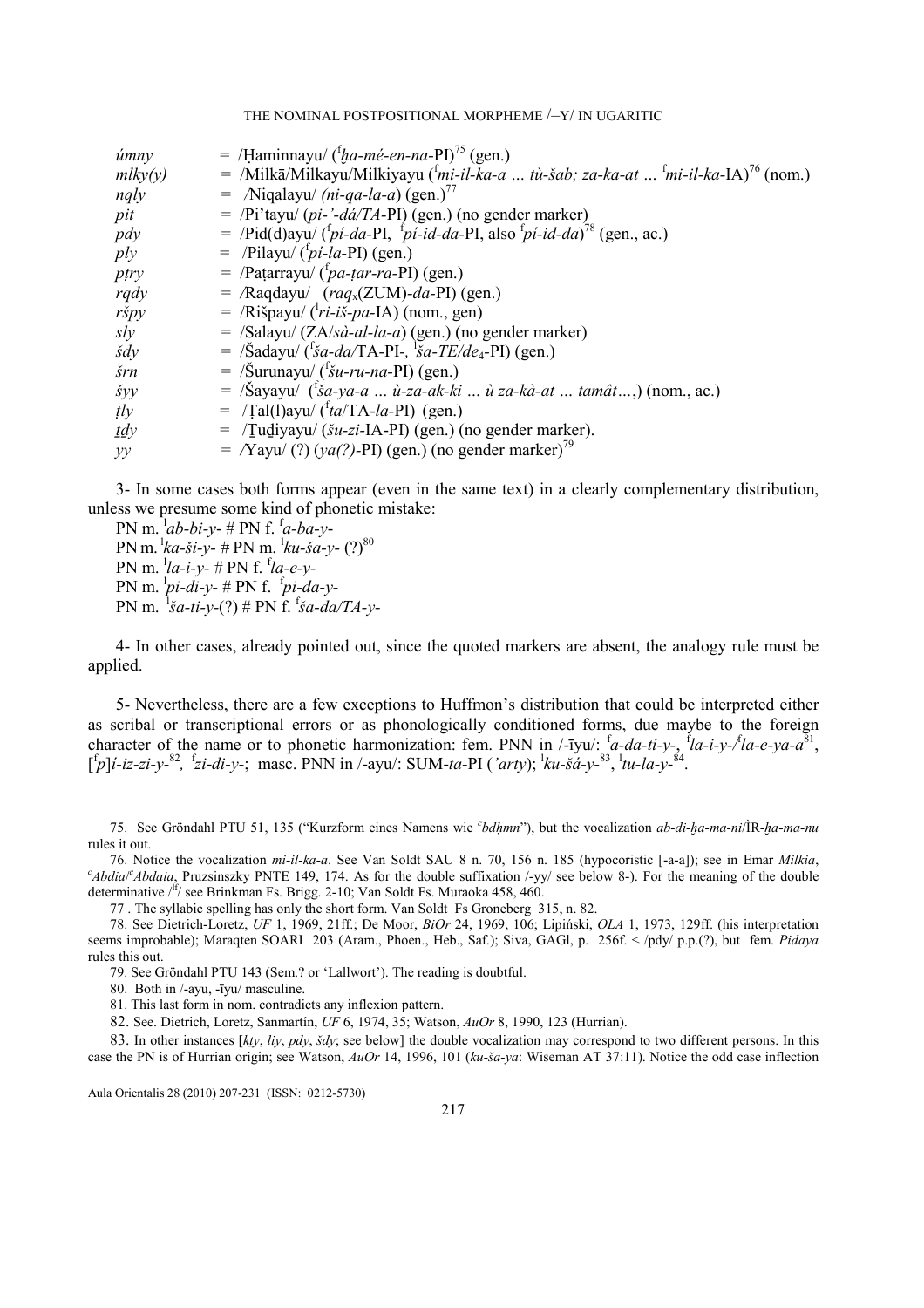On the other hand some PNN offer a reading /–u-y-/, with and without gender marker:

 $\text{"agy}$  = /Aguyu/  $(a\text{-}gu\text{-}y\text{-})^{85}$  $\langle 'adv \rangle = /Adduyu / (a - du - u' \leq a - du - yu \leq a - d\hat{u};$  $i\,dy = /I\,l\,y$  = /Iluyu/ (<sup>l</sup>DINGIR/ilu-y-)  ${}^{c}kv$  $ky =$   $\int^c Akkuyu/(dx-ku-y)^{86}$ bly  $=$  /Buluyu/  $(bu-lu-y-)^{87}$  $\delta dy = / \delta$ aduyu/ $(\delta a - du - y)$ <sup>88</sup>  $s/sw(y)$  = /S:Suwayu/ < S:Sûwâ<sup>?</sup> > (<sup>1</sup>zu-ú-y-/ZU-(ú-)wa)<sup>89</sup>  $\delta y = \frac{\delta y}{\delta u y} \left( \frac{f^2}{\delta u} - y \right)$ 

Also without illative vowel  $(-y-)$ :

 $gd = /Gad(a)$ yu/  $(ga-ad-y-)^{90}$ 

 $hny =$  /Han(i)yu/  $(Ha-an-y-)^{91}$ 

6- There are also a couple of exceptional notations in ending isolated vowels /-u:i/ ( -'u:i// -yu:i). They probably represent scribal oversights or hypercorrections which try to render precisely the inflection ending $^{92}$ :

 $\langle 'adv = /Aduyu / \langle /Ad\hat{u} \rangle \langle adu - \hat{u} \rangle )$  (nom.)  $\langle 'adv \rangle = /Adayu / \langle /Ad\hat{a} \rangle \langle a - da - a - a$  (gen.)  $u\text{S}y = /U\text{S}yu/ < /U\text{S}y/ < u\text{-}5i-i\text{ }93 \text{ (gen.)}$  $ayy$ <sup>c</sup>yy  $yy = /Ayiyu' < /Ay\hat{u}/<sup>1</sup>]a-(y)i-\hat{u}$  (nom.)  $kry(y)$  = /Karāyu/ < / Kurāyayu/ <  $({}^{1}ku$ -ra-a-ia-ú $)^{94}$  $pdry =$  /Pidrayu/ < /Pidrayi/'i/ < ( $\frac{dp_i - id - ra - i}{p}$  (nom.)

in PRU 3 195 22: ina qâti  $\frac{Id}{q}$ arradu(!) mâr  $\frac{1}{k}$ a-ši-ya  $\frac{amil}{m}$ uru(!), "des mains de NP fils de NP *muru*". Neither the first PN nor the qualifier are declined.

84. See Gröndahl PTU 296 (Hittite<sup>2</sup>); Goetze, JCS 16, 1962, 53 (Hurrian  $T/Du$ -li-ia). In those cases the apparently anomalous masc. vocalization /-ay-/ may depend on the foreign origin of the PN or reflect the alternative nisba suffix /-āyu/.

85. In the case of aguya (Ug 5 5 [RS 17.22+]:28) we are dealing with a Hurrian PN; cf. Gröndahl PTU 215 ("Kurzform eines Namens wie agu-šenni" [Gelb et al. NPN 198]).

86. In consonantal notation TN (syll. URU  $a$ -ki-yu) and PN (syll.  $ak-ku-ya$ ) coincide; those syll. transcriptions are exceptional. See Belmonte AuOr 17-18, 1999-2000, 15; possibly a Hurrian name.

87. For the vocalization /-uya/ for /buli:aya/ (?) see Gröndahl PTU 117 (<  $b^c$ ly), 288 (< ply [cf/puluya, pilaya/].

88. See Watson  $AuOr$  13, 1995, 228; for the orthography Van Soldt SAU, p. 309 n. 115 ( $\delta a$ -de<sub>4</sub>/TE-ya). The vocalization ... <sup>1</sup>*ša-du-ya* ... could be taken as a variant of <sup>1</sup>*ša-di-ya* 

89. See Gröndahl PTU 293; Segert,UF 15, 1983, 212; Tropper, UF 27, 1995, 523; See also ZU-wa-ZU-wa (PRU 4, p. 232 [RS 17.252]13'; Ug 5 81 [RS 21.230]:36). Anomalous /-aya/ for masc., maybe due to the Hittite origin of the PN. - See Izre'el AALS 42: "Note that final PI is interpreted above as designating  $ia_8$  rather than wa. The latter is attested for non Semitic PN's, as in ar-sà-wa (EA 60:27); cf.alphabetic arsw".

90. See Gröndahl UVST 217.

91. See Gröndahl PTU 231 (Wiseman AT 135 passim: hanaia; Hur. haniia); Sivan GAGI 204 (< /<sup>c</sup>anu/ [?]); Hess APN 71ff.  $(EA$  ha-an-ia).

92. In this regard see Van Soldt Fs Groneberg 313-314: "There are several names in which the vowel -a is not separated from the case ending by -y-, but by an aleph: Abišta'u, Aga'u, Aḥala'u, Anana'u, Ara'u, Kila'u, Mama'u, Mutra'u, Taba'u, Talma'u)". "As observed by Gröndahl, 71 abbreviated names can take different suffixes. Agaʾu can be compared to Agaya, Mama'u to Mamiyu, Taba'u to thy and Talma'u to Talmiyu and Talmiya. However, it cannot be shown that the ending  $-a\hat{i}u$  is a variant spelling for the ending  $-\overline{a}yu$ ".

93. See Watson, AuOr 25, 2007, 130; id., LS 159.

94. See Van Soldt Fs Groneberg 311 n. 39; id., Fs Veenhof 438f..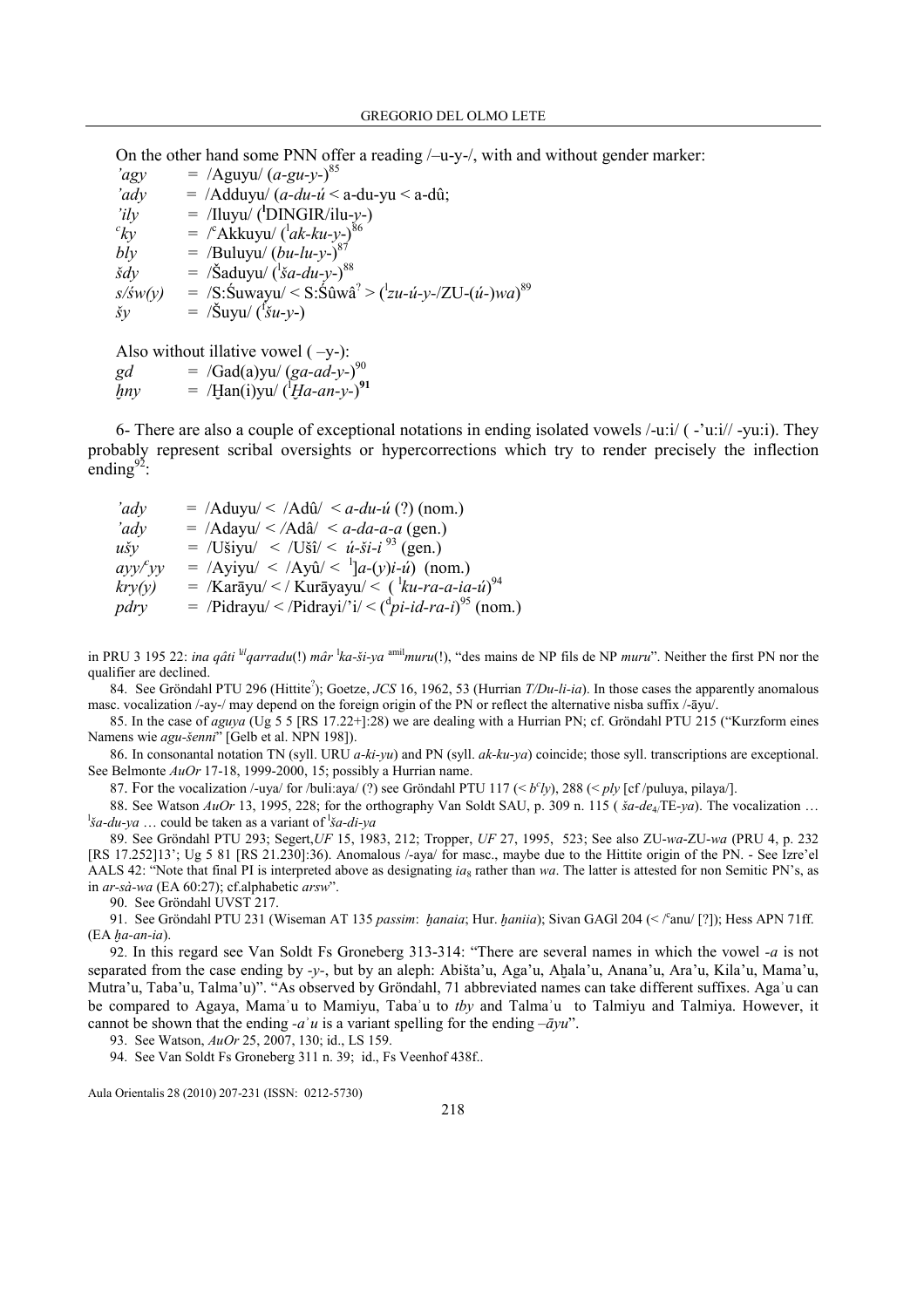7- But the contracted forms /-a-a/ must also be taken into account, sometimes alternating with the expansion  $\frac{y}{y}$ -/<sup>96</sup>. This is an acc. contracted form or an indeclinable pattern as in Arabic in case of a nom. or gen. case form in /-a/ (see above). The PN may also be treated as a simple noun without /-y/ expansion:

| li <sub>V</sub> | $=$ /La'iyā/ ('la-e-ia-a) (nom., gen.)                                                                |
|-----------------|-------------------------------------------------------------------------------------------------------|
| mlky            | $=$ /Milkā/ $(\frac{f_{mi}-iI-ka-a}{a})$ (nom.)                                                       |
| nqly            | $=$ /Niqalā/ ( <i>ni-qa-la-a</i> ) (gen.) (no gender marker)                                          |
| pdy             | $=$ /Piddā/ $({}^{t}pi-i d-da)$ (gen.)                                                                |
| pznv            | $=$ 'Piza:un $\overline{a}$ / ( <sup>1</sup> <i>pi-za-na, pi-sú/zu-ni</i> ) (gen. both) <sup>97</sup> |
| pzry            | $=$ /Pazirā/ $\left(\frac{1}{pq} - zi\right)/2r\alpha$ ) (gen.)                                       |

8- Finally, let us consider the alternative double suffixation as a case of reduplicated morpheme<sup>98</sup>. Note, nevertheless, that this reduplication, when the syll. notation allows confirmation, corresponds to the syll. vocalic pattern /-ayu/ (/Abayayu/, /Iliyayu/, /Usiyayu/, /Milkiyayu/); in other cases the first /-y/ probably (?) belongs to the base (/Maniyayu/, /Ramiyayu/; but  $\ell^c$ Ayiyu/, /Bayiyu/, /Šayiyu/). Might this mean that the morph represents in the first two cases a feminine gender alternative affixed to the masculine form?

'abyy and 'aby<sup>99</sup> byy and by ilyy and  $i\ell y^{100}$ mlkyy and mlky mnyy and mny rmyy and rmy šy and šyy

The result of these records may be summarized as follows:

In the overwhelming majority of cases, the complementary distribution recorded by Huffmon<sup> $101$ </sup> for the interpretation of this ending in the Amorite PNN seems to be correct and can be maintained for the syll. PNN of Ugarit: /-iya/ for mas. and /-aya/ for fem., even if there are some cases of contrary use. As we said above, the gender is made clear either by the use of the determinatives attached to the names  $({}^{1}# {}^{f})$  or by the prefixed inflection of the verbal predicate (ušab, …). This morph, distributed in this way, could also be supposed to be present in the consonantal notation from Ugarit  $(\frac{1}{y})$ . So we may be dealing with an ancient Amorite or West Semitic morph, occasionally added to the hypocoristic or derivative form of the PN, and thus conforming a reduplicative pattern.

Nevertheless, a closer analysis of the Amorite (Mari) prosopography obliges us to revise Huffmon's complementary distribution, and in fact to reject it altogether. It was founded on the texts from Mari published up to 1964. Working on a much larger register of PNN (Amorite names from all areas, from Ur III through Old Babylonian and North-Mesopotamian areas up to Syria [Alalakh]; from Mari only the names from the texts published in ARM I-XV) Gelb offers the records of nominal suffixes /-aja/ and /-ija/.

95. See n. 29.

96. See Van Sold 2010: 314-315. But we cannot speak of "abbreviations" in this case, but a kind of hypocoristicon of an hypocoristicon …

97. See Gröndahl PTU 245 (Hurrian fem.), cf. Gelb/Purves/MacRae NPN 246.

98. See Van Soldt Fs. Groneberg 110, 115-316.

99. See Van Soldt 2010:314, n. 78-79

100. See Van Soldt 2010:310

101. See n. 60.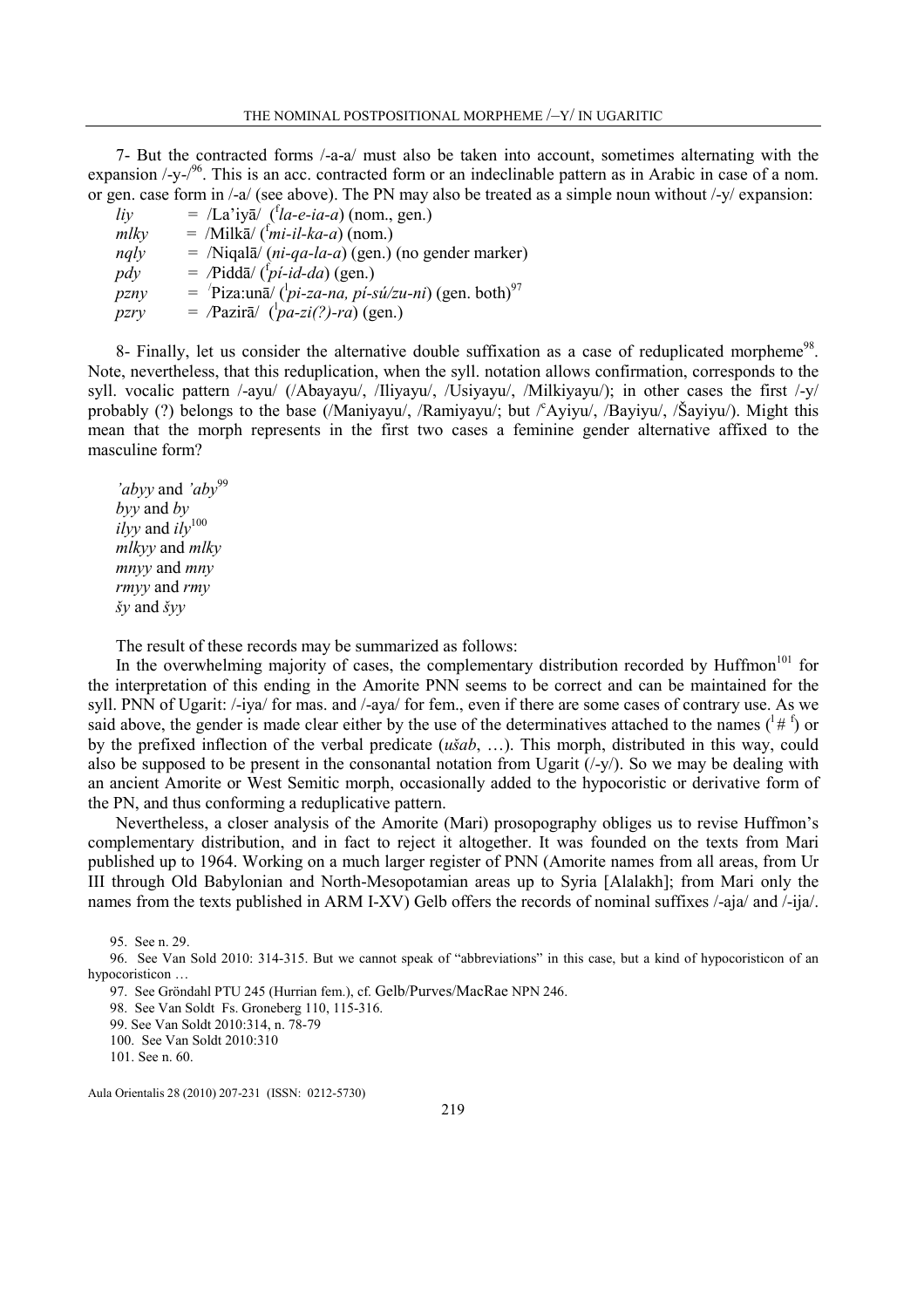Of 64 PNN ending in /-aja/ only 28 are fem., half of them from Mari, while the masc. PNN of this origin are almost the same in number; and of the 126 PNN ending in /-ija/ the majority are masc. in gender; only 17 are fem., 10 from Mari<sup>102</sup>. This means that the morph /-iyu/  $\#$  /-ayu/ is not by itself a gender marker<sup>103</sup>.

Moreover those studies have been superseded by Millet's<sup>104</sup> analysis of some 5,000 Mari PNN, coming from previous or recently published texts<sup>105</sup> and also from a notable quantity of unpublished ones, although limited to Zimrî-Lîm's reign.

In the first place, Millet's record confirms the conclusion to be drawn from the studies quoted previously: the small relative quantity of PNN exhibiting the ending /-ay-/, /-iy-/. Of the approximately five thousand recorded names, only some 160 present these endings. Of these, 49 end in /-aja/, 15 masc.<sup>106</sup>; while of the 90 ending in /-iya/, 34 are fem. PNN<sup>107</sup>. The calculation is approximate and does not take account of repetitions. This type of PNN is more frequent in the list and documents from the Mari district than in those from Terqa and Saggaratum. In fact the PNN recorded in these two last districts are certified in the Mari district as well: they can be considered as loans from Mari. In any case, the distribution points to a clear Amorite origin of this nominal formation.

The conclusion we can draw is that the two endings are interchangeable with regard to the gender of the individuals in question, to a much greater extent than in the previous Akkadian records or in Ugarit. We can then conclude that the difference between syll./Ac. /-ayu/ and /-iyu/ does not provide enough lexicographical support for the complementary distribution suggested by Huffmon. The names of males and females could end in either form.

What becomes clear is the persistent Amorite tradition (from Ur III to Ugarit) of the existence in this Semitic branch of a specific syll. morpheme  $/-(a:i)$  for the formation of PNN. The cuneiform sign in this final position is universally IA in Mari PNN, while PI is not used in this position. But this sing IA (/-

102. See Gelb CAAA 436f., 464-466. A retractatio of Gelb's materials has been carried out by M.P. Streeck AOAbZ, but his treatment of the PNN ending in /-iy-a/ and /-ay-a/ is rather cursory (pp. 340-355) and develops along the customary lines. On the other hand, the pioneering work of Th. Bauer, Die Ostkanaanäer (Leipzig 1926) was already considered by Gelb. Other treatments (by Buccelatti, Von Soden, Knudsen, Zadok, Gordon) are only partial; see Streck, op. cit., pp. 131-134.

103 .See in this regard Van Soldt Fs Groneberg 316

104. See Millet PRMERZL

105. Millet's dissertation includes all the PNN to be found in ARM (including Birot-Kupper-Rouault's onomastic index in ARM 16) and J.-M. Durand's Documents épistolaires du palais de Mari, T. I-III (Littératures Anciennes du Proche-Orient 15-18), Paris 1997-1998-2000, and some 700 unpublished onomastic tablets, up to 2001.

106. The number after the name sends to Millet's Dissertation page. The readings have been collated personally by the authoress whose transcription is maintained. Fem. PNN in /-aya/: 'Abubaya (90), 'Abu-laya (25), 'Agapaya (300), 'Bašaya (416), <sup>f</sup>Eštar-lilaya (305), <sup>f</sup>Halum-abuya (371), <sup>f</sup>Hardaya (287), <sup>f</sup>Huraya (536), <sup>f</sup>Kalaltulaya (178), <sup>f</sup>Kanzaya (178), <sup>f</sup>Lamassaya (311), <sup>f</sup>Labaruya (515), <sup>f</sup>Lanisaya (311, 480), <sup>f</sup>Nanâya (89), <sup>f</sup>Manaya (180), <sup>f</sup>Mar[saya] (420), <sup>f</sup>Menulaya (181), <sup>f</sup>Narbaya (142), <sup>f</sup>Mashaya (364), <sup>f</sup>Nenišnaya (182), <sup>f</sup>Nubennaya (24), <sup>f</sup>Rubaya (37, 71, 96, 184, 364), <sup>f</sup> Salimaya (184), <sup>f</sup> Šamas-înâya (185), f Šehlum-naya (186), <sup>f</sup> Serum-nâya (90), <sup>f</sup> Šulnaya (242), <sup>f</sup>Tulup-naya (242), fTunip-šaya (24), <sup>f</sup> .Tuzaya (242, 539), <sup>f</sup>Yataraya (82, 189). Mas. PNN in /-aya/: "Dagan-ašraya (215, 444), "Iddaya (115), "Ilî-ašraya (154, 338, 537), "Ilî-binaya (354), "Ilî-har naya (215), "Ilî-kima-abiya (221), "Ilî-gumlaya (221), "Ilî-mešimhaya (405), "Ilî-turaya (32, 537), "Irsaya (419), "Kazataya (310), "Ilî-mešimhaya (405), "Ilî-turaya (32, 537), "Irsaya (419), "Kazataya (310), "Ilî-simhaya (36,

107. Mas. PNN in /-iya/: "Abiya (160, 337), "Ahiya (106), "Akatiya (152), "Akiya (25, 50, 1153, 160), "Aliya (394), "Ayaturiya (47), <sup>m</sup> [Az]ziya (115), <sup>m</sup>Binniya (509), <sup>m</sup>Dâdiya (179), <sup>m</sup>Dagan-asiya (450), <sup>m</sup>Dagan.-ašriya (66), <sup>m</sup>Eniya (107), <sup>m</sup>Erra-asiya (240, 305), <sup>m</sup>Hammiya (143, 519), <sup>m</sup>Haniya (186), <sup>m</sup>Hubuš-baniya (418), <sup>m?</sup>Ilî-gumliya (236), <sup>m</sup>Ilî-kima-abiya (221), <sup>m</sup>Imniya (111), <sup>m</sup> Išhiya (147 [cf. Išhi-Samaš]), <sup>m</sup> Ithiya (147, 223), <sup>m</sup>Katiya (338), <sup>m</sup>Lâ'iyu (311), <sup>m</sup>Lā'um (491)], <sup>m</sup>Lipit-Iliya (217), <sup>m</sup>Mannum-kima-beliya (124), <sup>m</sup>Pusiya (116), <sup>m</sup>Qêriya (105), <sup>m</sup>Šamaš-kima-iliya (72, 270), <sup>m</sup>Samsiya (118, 131), <sup>m</sup>Sîn-kima-iliya (200), <sup>m</sup>Sitriya (116), <sup>m</sup>Tukkiya (108), <sup>m</sup>Zimriya (105). **Fem. PNN in /-iya/:** <sup>f</sup>Ababuya (94, 102), <sup>f</sup>Almu-haliya (166), <sup>f</sup>Amur-nišya (168), <sup>f</sup>Amur-nišuya (168), <sup>f</sup>Annu-asiya (168, 461), <sup>f</sup>Attuya (170), <sup>f</sup>Budiya (173), <sup>f</sup>Eštar-asiya (174), <sup>f</sup>Haburiya [// Puratiya] (534), <sup>f</sup>Hikniya (281), <sup>f</sup>Hinniya (82), <sup>f</sup>Ilî-asiya (177, 309, 441), <sup>f</sup>Ina-pî-lidiya (88, 177), <sup>f</sup>Ina-pîm-lidiya (177), <sup>f</sup>Išhara-asiya (177, 355), <sup>f</sup>Kakka-asiya (178), <sup>f</sup>Kînim-liya (32), <sup>f</sup>Kudiya (23), <sup>f</sup>La'iya (164, 233, 355), <sup>f</sup>Makiya (180), <sup>f</sup>Maliya (420), <sup>f</sup>Mamnu-asiya (180), <sup>f</sup>Mupattiya (181, 269, 312 [: Mupattiyatum: 312]; 483, 516), <sup>f</sup>Nanniya (183), <sup>f</sup>Nuna-bîniya (313), <sup>f</sup> Puliya (24), <sup>f</sup> Puratiya (364), <sup>f</sup>Rahiya (520), <sup>f</sup>Rameya (314, 454), <sup>f</sup>Ramiya (183), <sup>f</sup>Rapiya (37, 421), <sup>f</sup> Šagiya (185), <sup>f</sup>Tabubu-hâliya (187), <sup>f</sup>Taram-gagiyu (539).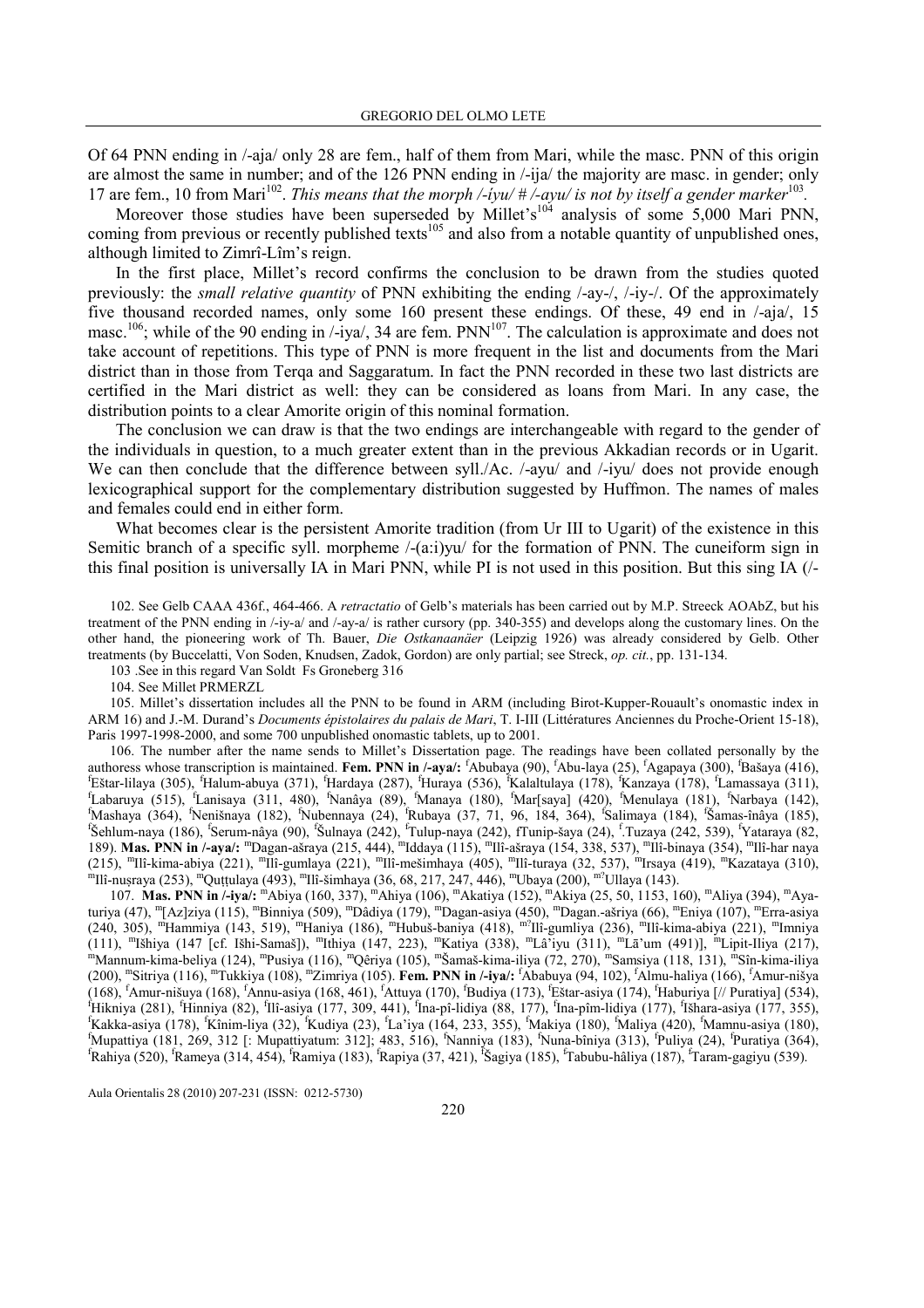ia/) is also ambivalent regarding its actual syllabic value. What in any case becomes clear from this record is the syllabic character of the alph. ending /-y/.

This tradition is reinforced by the presence of the same PNN in Mari and Ugarit as well (f.i., syll. Abiy-, Ahiy-, Aliy-<sup>?</sup>, Idday-<sup>?</sup>, Akiy-, Haniy-, Lâ'iy-, Salimay-). One question remains open: why did the Ugaritic scribes introduce the alternative notation PI/IA in the PNN ending in /-y-/ given the constant presence of IA in Mari notation As we saw above, PI is used for nom. and gen. (/-yu/, /-yi/) and IA for ac.  $(1-ya)$ , as pointed out by Van Soldt, leaving aside the exceptions to this rule. This implies that the Ugaritic PNN in  $\sqrt{-y}$  were triptotic. A distribution PI (nom.) # IA (gen./ac.) would have favoured this pattern<sup>108</sup>. However a generalization of the notations /-u-'u/, /-i-'i/, /-a-'a/, at least in case of homorganic vowels would have removed the ambiguity (see the TNN  $a^1$ am-mi-za // $a^1$ am-mi-za-ú, both nom.)

This ending has commonly been interpreted as a hypocoristicon or "Zärtlichkeitssuffix"/diminutive,<sup>109</sup>. But I feel that such abbreviated connotative and normally familiar names would be most unlikely to have been used in formal (and often legal) documents as is the case in the Ugaritic texts. It seems that we are projecting back modern uses into old societies<sup>110</sup>. Moreover many of those names do not easily lend themselves as the first or second element of theophoric or compound/phrase-names<sup>111</sup>; nor is the normal, entire form of the name extant. Dealing with Ḥaminnayu (see above n. 75) Gröndahl comments: "Kurzform eines Namens wie *cbdhmn*" (Phoen., Ug. *cbdhmn*)". It could seem a good case, but the syll. vocalization rules it out:  $ab$ -di- $\eta$ a-ma-n-<sup>112</sup>. In most cases we have no parallel theophoric names

108. See above. Even nominative forms like  $^f$ la-e-ia-a and  $^f$ mi-il-ka-a play for a monoptotic or indeclinable pattern. (- $\bar{a}$ )á:iya).

109. See Huffmon APNMT 135; Hess APN 202, 214, 217, 228; Gröndahl PTU 50; Stamm ANG 242f.; Lipiński SLOCG 223f. Tropper UG 283, leaves the question open. The morph is common in the onomastics of the epigraphic Aramaic: M.Maraqten, Die semitischen Personennamen in den alt- und reich- aramäischen Inschriften aus Vorderasien (Texte und Studien zur Orientalistik, 1), Hildesheim /Zürich/New York, 1988, p. 109 ("Hypokoristika auf –y"); for Hatra see S. Abbadi, Die Personennamen der Inschriften aus Hatra (Texte und Studien zur Orientalistik, 1), Hildesheim/Zürich/New York, 1983, p. 180 and passim ("Die Endung –Y steht entweder für die Hypocoristiconendung, die 1.p.sg., z.B. <sup>C</sup>YNY, oder für die arb. Nisba"). In Epigraphic South-Arabian the situation is ambiguous: while in Sabaic the peculiar use of the ending /-y/ is almost non-existent (ending element /-<sup>c</sup>ly/ and /-ḥy/ are nominal not morphemic), in Qatabanian they are not rare, either for masc. or fem. names. See S.A. Tairan, Die Personennamen in den altsabäischen Inschriften (Texte und Studien zur Orientalistik, 8), Hildesheim/Zürich/New York 1992. From the ca. ten thousand names (of Epigraphic North and South Arabian, both personal and toponymic) gathered in Harding ICPIAN only some two hundred exhibit the ending /-y/, in many as a radical consonant or nisba morpheme. In any case it is difficult to assess this evidence due to the lack of vocalization; the book has to be used with great caution as far as the etymological proposals go. See in this regard the updated on-line database of the University of Pisa (http://www.csai. humnet,unipi.it) which presents a range of some four thousand names (personal and toponymic) for the ESA only (mostly Qatabanian). The fact that Tigray, on the other hand, forms the diminutive with this morph  $(1-ay)$  does not seem enough to warrant the origin of the morph under discussion, except as a mere coincidence in the use of an original hypocoristicon; nor even the diminutive function of the ending /-iya/ is demonstrable (see Streck AOAbZ 349, 352). For the difference between hypocoristicon/shortening and "Zärtlichkeitswort"/diminutive see Van Soldt Fs Groneberg 309 n. 21, quoting Stamm and Streck. But the distinction may be not so clear-cut: a hypocoristicon can be also "affectionate" (see the English /-(i)y/), leaving aside nicknames.

110. What is taken as a hypocoristicon/abbreviation may be just a one-word name of the kind labelled "Arabic type" by opposition to the very common NWS "phrase-name"; see in this regard Del Olmo Lete's communication to the 3<sup>rd</sup> Meeting of the IACS Zaragoza 2010. In the many supposed hypocoristicons/abbreviations (see Van Soldt Fs. Groneberg 315 and his communication to the RAI55 Paris, in the press) we should see just alternative morphemic variations bearing in mind the multifuctionality of some morphemes that appear as homographs (above all in consonantal writing) and even as homophones, leaving aside their own etymology. See in this regarrd the Spanish morph /-ez/, used to form abstracts ('escas-ez') and patronymics (Fernánd-ez).

111. See Gröndahl's constant uncertainty about etymology.

112. See DUL 395; Gröndahl PTU 135, 230.; Sivan GAGl 223. See also Van Soldt Fs. Groneberg 312 n. 42: Milkā /Milkinadal/ari. See the many examples in Van Soldt's communication in the RAI55 Paris, in press. This kind of abbreviation of PNN in /ay/ seems to be very common in Aramaic; see Dalman GJPA 178-180: "Bei Verkürzungen längerer Namen, besonders solcher auf iy-yā, wird die Endung ai, aus welcher  $\bar{a}$  werden kann, gern angewandt".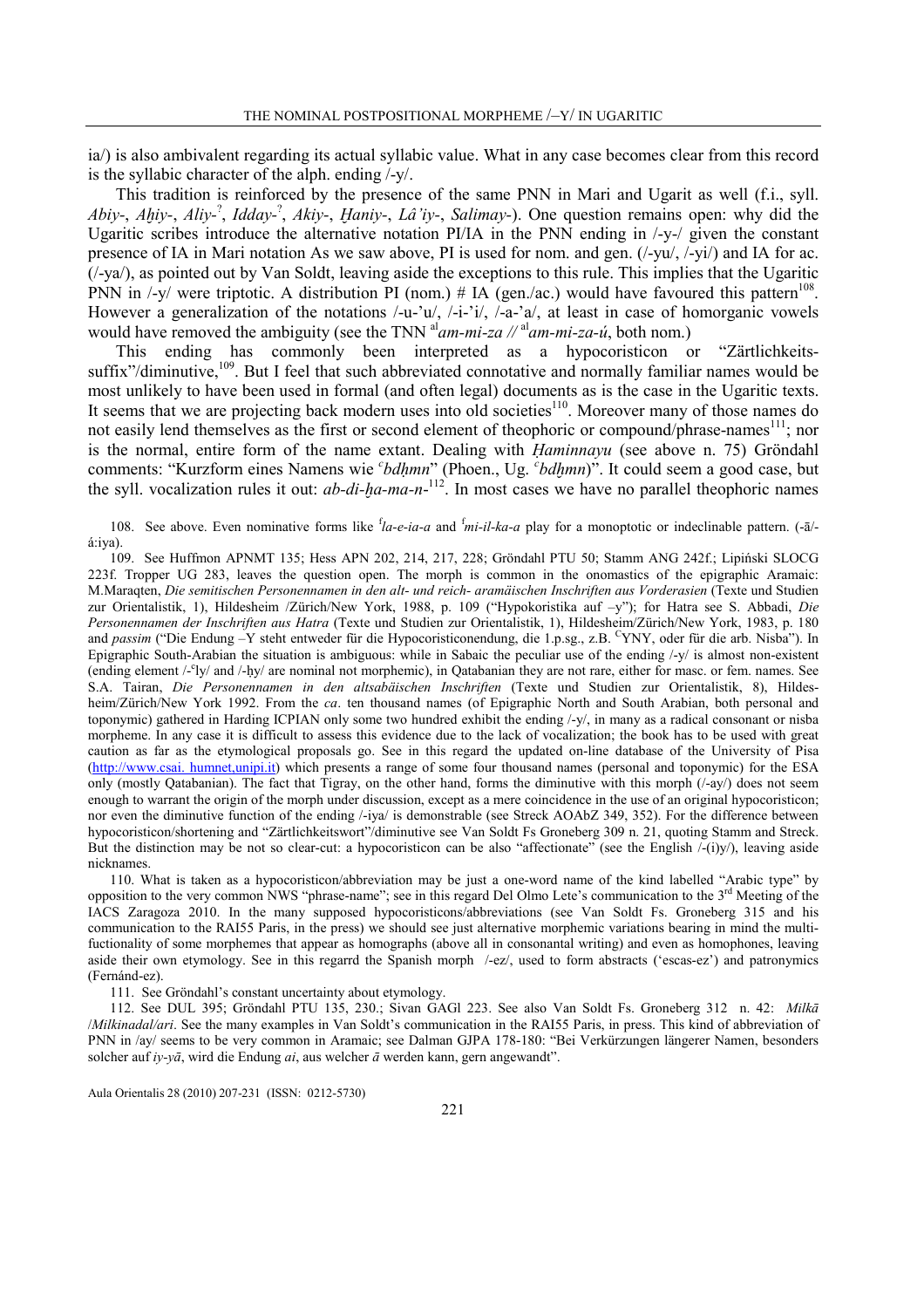for the lexical element of the PNN, and it seems difficult to figure them out. However in many cases the  $\frac{1}{2}$  ending emerges as a derivative element or suffix. Masculine PNN ( $\lt$  /-iyu/) in particular present this pattern *prima facie*, with the PN, the TN and the GN sometimes coinciding in the consonantal skeleton.

 Consequently the parsing of these postpositions /-īyu/ and /-ayu/ in the formation of Ugaritic PNN should be: nisba suffix /-ī:āyu/ in case masc. PNN and the archaic alternative fem /-ayu/ morph in case fem. PNN.

#### 5. Place names

Finally we also have TNN ending in /-y/ in Ugaritic. In principle we might expect to find the same situation with those Ugaritic toponyms as with the PNN. But the comparison with the syll. transcription, when we are fortunate enough to have it, offers a very different result. To begin with, the determination of the gender of these names cannot be solved by these means; grammatically they are all presumed to be feminine and normally diptotic<sup>113</sup>. The gender determination is in this case categorial and could be explained by reference to a feminine noun like  $qar(i)tu$  or the like<sup>114</sup>. But such a reference or dependence, apparently of a nisba sort (we also have some TNN ending in syll.  $-iy$ -), does not explain the form of the normal fem. ending /–ayu/, as a suffix /-atu/ would do, nor does it account for the TNN ending in /-iyu/. In the case of PNN we have seen other kinds of suffix being added to masculine names. We could say that the Ug. TNN ending in /-y/ are feminine according to noun category not according to noun morphology, which must be explained differently in each case.

The normalization /-ayu/ of the alphabetic script starts from the conclusions reached in keeping with the fem. PNN and its Amorite ascendancy which will be summarized and discussed later on (see n. 153). Here also we refer the reader to DUL for the sources quoted.

'ubr<sup>c</sup>(y) = /Ubur<sup>c</sup> $\bar{a}$ /< /Ubur<sup>c</sup>ayu/(<sup>al</sup>u-bur-a)(nom., gen.)  $\text{logm}(y)$  = /Agimu/ < /Agima<sup>?</sup>yu/ (<sup>al</sup>a-gi-mi, <sup>al</sup>a-gi-mu) (nom., gen.) 'agny = /Aganayu/>/Aganā/ $\binom{al}{a}$ -ga-na,  $al$ a-ga-na-a)<sup>115</sup> (gen.) 'alty = /Alatīyu/ ( $\frac{\text{mat}}{a}$ -la-ši-IA, a-la-ši-PI)<sup>116</sup> (gen.) 'amdy = /Ammidayu/> /Ammida/ ( $\alpha$ <sup>al</sup>am-mi-za,  $\alpha$ <sup>al</sup>am-mi-ša,  $\alpha$ <sup>al</sup>am-mi-za-ú)<sup>117</sup> (nom.) 'apśny = /Apśunayu/ > /Apśunā/ ( $a^{\text{al}}$ ap-su-na-PI,  $a^{\text{al}}$ ap-sú-ú-na,  $a^{\text{al}}$ ap-su-na-a,  $a^{\text{m}}$ ap-su-na)<sup>118</sup> (nom., gen.) 'arny = /Aranīyu/  $\binom{a}{a}$ -ra-ni-PI) (nom. gen.)<sup>119</sup> 'ary = /Arayu/ $\text{a}^{\text{al}}$ a-ra-PI)<sup>120</sup> (nom.)

113. See Joüon-Muraoka, GBH II 495; Costaz GS 33; Wright GAL 178;. But the Ugaritic PNN in /-ayu/ are triptotic, in accordance with function of this morph parallel to /atu/. See Van Soldt TCSU 10ff.

114. See Van Soldt Fs. Groneberg 316; id. TCSU 166.

115. See Van Soldt TCSU 7, 162; Bordreuil, UF 20, 1988, 15; Belmonte RGTC 4; id., AuOr 17-18, 1990-2000, p. 21.

116. See Belmonte RGTC !2/2 11f.; Richardson UPNY 308; apparently not dealt with by Van Soldt. In this case TN, PN and GN coincide in the conson. notation. This case is atypical and consequently does not warrant the extension of this vocalization type  $(\frac{\text{log } \mu}{\text{log } \mu})$  to the whole category of TNN ending in  $\frac{\mu}{\text{log } \mu}$ . See PRU 6 79 (RS 19.42) *passim* for TNN in  $\frac{\mu}{\text{log } \mu}$ . Cf. in this regard Van Soldt TCSU 166.

117 See Van Soldt TCSU 9162 SAU 337, n. 177; Belmonte RGTC 12/2 19f. For the interpretation of the hapax ending /-u/ in am-mi-za-ú see Huehnergard UVST, p. 236 n. 106; Richardson UPNY 308.

118. PN /'Apsunay-a/ as against GN /'apsuna:iy-u/; see above. See Van Soldt TCSU 10, 162, 170; Belmonte RGTC !12/2 27; Astour NuzHur 1 14 n. 9.

119. See Van Soldt TCSU 12, 170f; SAU 337; Belmonte RGTC 12/2 29f; Richardson UPNY 308. The vocalization /-iya/ is firm like in some other following TNN; see later.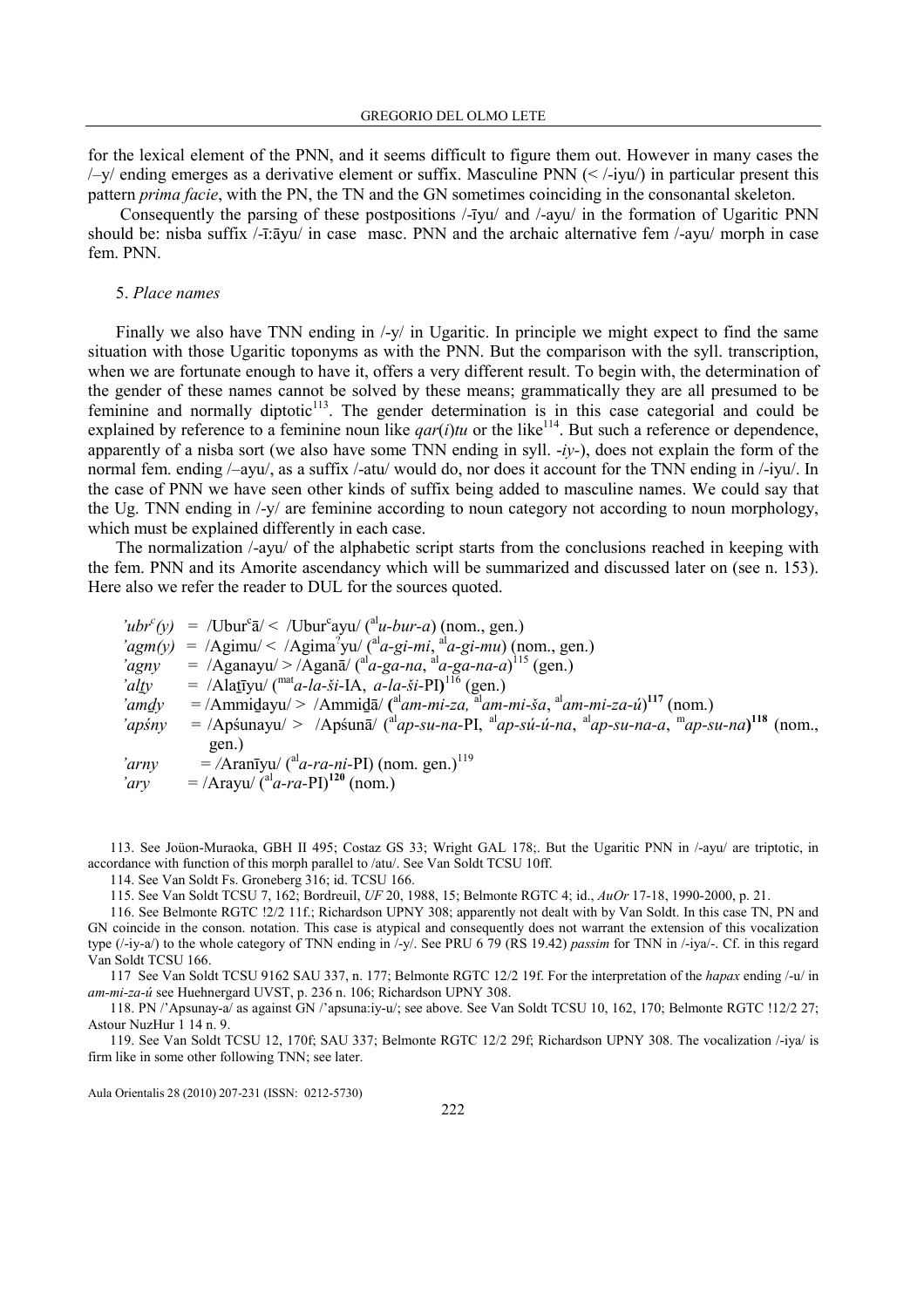| 'ayly                | $=$ /Ayalu/ ( <i>a-ia-la</i> , <i>a-ia-li</i> ) <sup>121</sup> (gen.)                                                                                                                                                                                                                                                                                                   |
|----------------------|-------------------------------------------------------------------------------------------------------------------------------------------------------------------------------------------------------------------------------------------------------------------------------------------------------------------------------------------------------------------------|
| ${}^{c}k$ y          | $=$ $\int^c$ Akīyu/ ( <sup>al</sup> a-ki-PI) (gen.) <sup>122</sup>                                                                                                                                                                                                                                                                                                      |
|                      | $\epsilon_{nmk}(y) = \sqrt{\hat{\epsilon}} n(u) m a k \bar{a}$ > $\sqrt{\hat{\epsilon}} n(u) m a k a y u'$ ( <sup>al</sup> IGI/ <i>inu-ma-ka</i> , <sup>[a]</sup> <sup>1</sup> IGI/ <i>inu-ma-ka</i> -PI <sup>123</sup> (nom.)                                                                                                                                          |
| gb <sup>c</sup> l(y) | = /Giba <sup>c</sup> lā/ > /Giba <sup>c</sup> liyu/ ( <sup>al</sup> gi <sub>5</sub> (KI)- <sup>d</sup> U(-la) / <sup>al</sup> ašar <sup>il</sup> <sub>2</sub> ba <sup>c</sup> ala <sup>la</sup> , ašar- <sup>il</sup> <sub>2</sub> ba <sup>c</sup> ali, <sup>al</sup> gi <sub>5</sub> - <sup>il</sup> <sub>2</sub> ba <sup>c</sup> la <sup>la</sup> , gi <sub>5</sub> - |
|                      | $^{\rm d}ba'ala$ , $^{\rm al}a\check{a}ar \quad ^{\rm il}ba'ala$ , URU gi <sub>5</sub> (KI)-bá-la, $^{\rm al}$ gi <sub>5</sub> (KI)-ba-'a-li-PI/ <sup>al</sup> ašar-ba-'a-li-PI) <sup>124</sup>                                                                                                                                                                         |
|                      | (nom, gen.)                                                                                                                                                                                                                                                                                                                                                             |
| glbt(y)              | $=$ /Gulbata $\sqrt{ }$ > /Gulbatayu/ ( <sup>al</sup> gul-ba-ta) (nom.)                                                                                                                                                                                                                                                                                                 |
| glltky               | $=$ /Galilitukīyu/ ( <sup>al</sup> ga-li-li-tu-ki-IA) <sup>125</sup> (gen.)                                                                                                                                                                                                                                                                                             |
| $gn^c(y)$            | $=$ /Gan $\bar{a}$ /> /Ganiyu/ ( $a^{1}$ ga-an-a, $a^{1}$ gán-na-a, $a^{1}$ ga-ni-'a (nom.)                                                                                                                                                                                                                                                                             |
| hb/pt(y)             | = /Hu:ab:patā/ $\ll$ /Hu:ab:patayu/ ( $a^l$ hu-pá-ta, $a^l$ hu-pa-ta, $a^l$ hu-pa-ta-ú, $a^l$ ha-pa-ta-PI, $a^l$ hu-                                                                                                                                                                                                                                                    |
|                      | <i>pa<sub>12</sub>-ti</i> , <i>hu-up-pa-ti</i> <sup>126</sup> (nom., gen.)                                                                                                                                                                                                                                                                                              |
| $h\,(y)$             | = /Halbā/> /Halbayu/ ( <sup>al</sup> hal-ba, <sup>al</sup> hal-ba-PI) <sup>127</sup> (gen.)                                                                                                                                                                                                                                                                             |
| $h\,dy$              | $=$ /Huldā/ > /Huldayu/ $\binom{al}{}$ <i>lu-ul-da</i> ) <sup>128</sup> (gen)                                                                                                                                                                                                                                                                                           |
| kbry                 | $=$ /Kubarīyu/ ( <sup>al</sup> <i>ku-ba-ri-</i> IA- <i>a</i> ) <sup>129</sup> (nom.)                                                                                                                                                                                                                                                                                    |
| kmkty                | = /Kamkatīyu/ $({}^{al}kam-ka_{3}$ -t[i-?]) <sup>130</sup> (nom.)                                                                                                                                                                                                                                                                                                       |
| knpy                 | = /Kanapīyu/ (ka-(an)-na-pi-PI, ka-na-bi-PI, ka-an-na-bi-PI) <sup>131</sup> (nom.)                                                                                                                                                                                                                                                                                      |
| $m^crb(y)$           | $=$ /Ma <sup>c</sup> rabā/ > /Ma <sup>c</sup> rabayu/ ( <sup>al</sup> ma-ra-ba, <sup>al</sup> ma-ra-ba, <sup>al</sup> ma-ra-pa, <sup>al</sup> ma-ra-bá, <sup>al</sup> ma-ra-bá-a,                                                                                                                                                                                       |
|                      | $\alpha$ <sup>al</sup> ma-?/ah-ra-bá, $\alpha$ <sup>l</sup> ma-a '-ra-pa, $\alpha$ <sup>l</sup> ma-a-ra-bu) <sup>132</sup> (nom., gen.)                                                                                                                                                                                                                                 |
| mgdly                | $=$ /Magdalayu/ ( $a1$ <i>ma-ag-da-la-a</i> , $a1$ <i>ma-ag-da-la</i> ) (nom.)                                                                                                                                                                                                                                                                                          |
| nhry                 | = /Nahrayu/ $\int_a^{\text{nar}} n a$ -ha-ra, na-ah-ra, $\int_a^{\text{nar}} n a$ -ah-ra-PI) <sup>133</sup> (gen.)                                                                                                                                                                                                                                                      |
| nny                  | = /Nanayu/ $(\frac{HUR.SAG}{na-na-a})^{134}$ (gen.?)                                                                                                                                                                                                                                                                                                                    |

120. See Van Soldt TCSU 11, 162, 170; SAU.337 (rdg. a-ra-ya); Belmonte RGTC 12/2, p. 30;. Dietrich - Loretz - Sanmartín, UF, 5 1973 83; Astour. UF 13 1981 4; Richardson UPNY 304-305 ("there is considerable doubt that ar and ary are the same place"), 312.

121. See Van Soldt TCSU 8, 162, 170; Belmonte RGTC 12/2, p. 48; Richardson UPNY 308, 312. In /ayala/, /ayali/ are there two different types of contraction or is it just a (mistaken) scribal normalization of nominal inflection? If the latter, then this would certify the triptotic pattern of TNN.

122. It is missing in Van Soldt TCSU.

123. See Dietrich - Loretz - Sanmartín, UF 5, 1973, 113ff.; Astour RSP 2 353; Van Soldt UBL 11 376f. ('Ēn Makā); id., SAU 338f. n. 177: Watson LSU 198; Richardson UPNY 306.

124. See Belmonte RGTC 12/2 80; Astour, UF 11, 1979, 15f.; Van Soldt, UF 28, 1996, 11, 664f.; id., UF 29, 1997, 699; id., UF 30, 1998, 718;. Huehnergard AkkUg 401f.:  $a^l$ ašar-ba $\delta a$ la/i; Watson LSU 199; Belmonte,  $AuOr$  17/18, 1999/2000, 17 with n. 13; Richardson UPNY 308.

125. See Astour RSP 2 347; id., UF 11 1979 20; Van Soldt, UF 28 1996 665; id., SAU, p. 337 n. 177; Richardson UPNY 308-309, 312.

126. See Virolleaud, Syria 21 1940 144; id., GLECS 3, 1940, 98; Astour, UF 13, 1981, 6; id., NuzHur 1 16 no. 23; Van Soldt, UF 28, 1996, 670; id., UF 30, 1998, 727); Richardson UPNY 309. On the endings /–u/, /-i/ see above.

127. See Belmonte RGTC 12/2, p. 108f.; diff. Van Soldt, UF 28, 1996, 667 [Ḫalbā(yu)]; Dietrich, Loretz, Sanmartín, UF 5, 1973, 108; Astour RSP 2 285f. no. 41; id., NuzHur 1, p. 15 no. 21; Richardson UPNY 306.

128. See Richardson UPNY 309.

129. For the reading see Van Soldt, UF 28, 1996, 674 (Kubariyā); Arnaud, SMEA 32, 1993, 128 (šu-ma-ri-a).

130. See Astour, UF 13, 1981, 8 n. 51; Van Soldt, UF 28, 1996, 674 (Kamkatiya); id., UF 29, 1997, 691.

131. See Belmonte RGTC 12/2, p. 87f., 402; Kühne, UF 7, 1975, 255f.; Huehnergard UVST, p.138; SAU, p. 304; Richardson UPNY 309-310. But see Van Soldt Toponimie 155 (adj. / NP?)

132. See Belmonte RGTC 12/2 180ff.; Astour, UF 11, 1979, 23 n. 71; Van Soldt SAU 338; id., UF 28, 1996, 677; Sivan GAGl, 242. The transcription /ma°rabu/ is questionable; see Van Soldt, l.c.; Richardson UPNY 306.

133. See Belmonte RGTC 12/2 392; Astour, RSP 2 305f., 359; Sivan GAGl, p. 251; Van Soldt SAU 331 n. 160, 338 n. 177; id., UF 28, 1996, 679. This represents a special category of TNN, river name, reflected maybe in its nisba triptotic inflection. See  $narg_{rad}$ -ah-ra-yi: (RS 25.516:7', unpubl.; cf. Van Soldt, UF 28, 1996, 679, n. 214; id., TCSU 166).

134. See Del Monte, Tischler RGTC 6 106f., 280: Bordreuil, Syria 66, 1989, 275ff.; Astour, RSOu 11, p. 65 n. 72; Van Soldt, UF 28, 1996, 679, n. 215 [/Nanu'u/].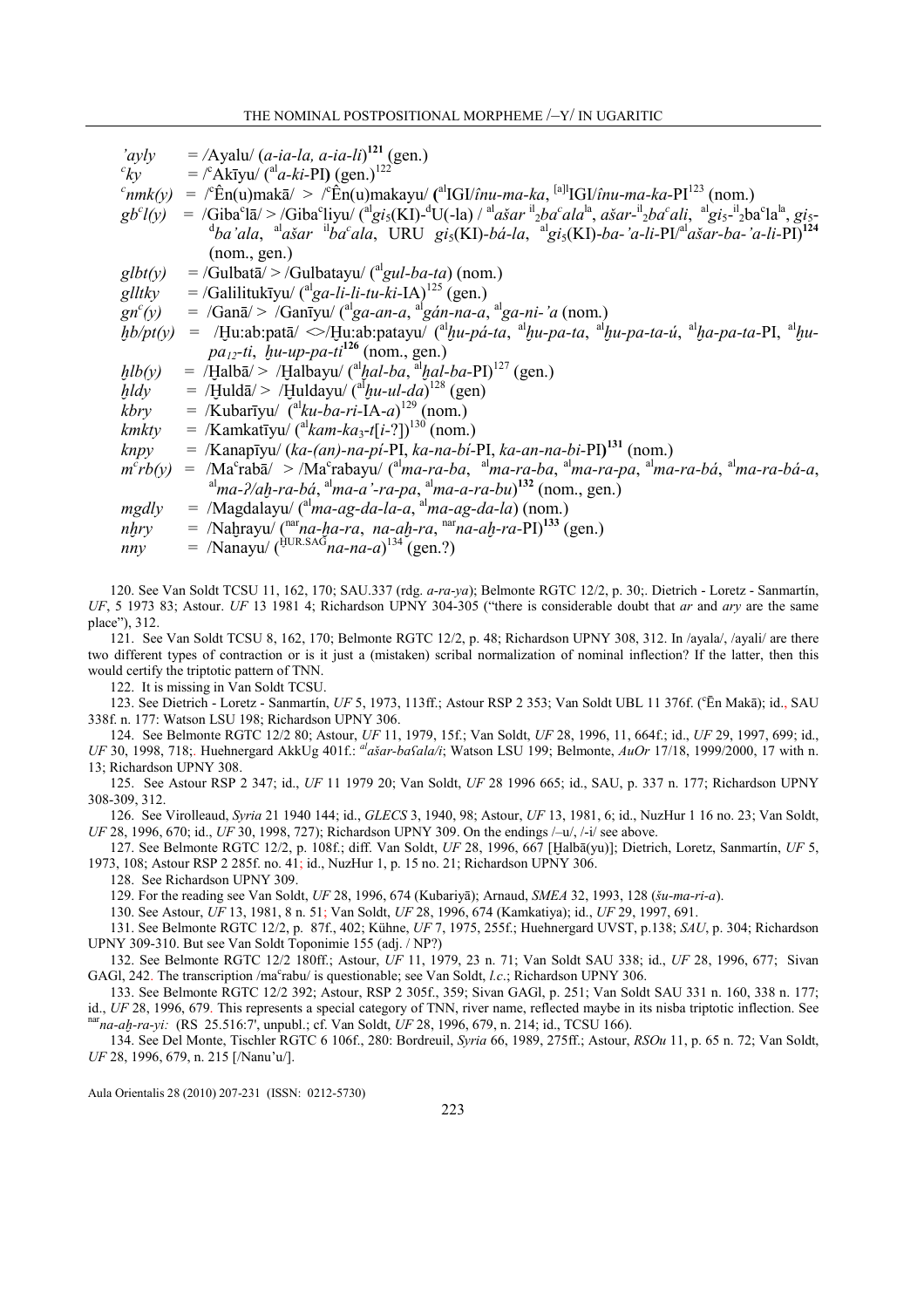| rkby                          | $=$ /Rakbayu/ ( <sup>al</sup> ra-ak-ba, <sup>al</sup> ra-ak-ba[-?]a) <sup>135</sup> (nom., gen.)                                                                                                                                                                                                                                                 |
|-------------------------------|--------------------------------------------------------------------------------------------------------------------------------------------------------------------------------------------------------------------------------------------------------------------------------------------------------------------------------------------------|
| $\check{sl}m$ y               | = $\delta$ /Salmīyu/ ( <sup>al</sup> ša-al-ma, <sup>al</sup> šal-ma, <sup>[a]l</sup> šal-ma-a, <sup>al</sup> šal-mi-PI, <sup>al</sup> šal/ša-(al-)mi-IA- <sup>136</sup> , <sup>al</sup> s/ša <sub>10</sub> -li-                                                                                                                                  |
|                               | $ma-a$ , $\mathrm{a}^{15}$ <i>sal-ma</i> <sup>137</sup> (nom., gen.)                                                                                                                                                                                                                                                                             |
|                               | $\sin(n)g(y) = \sin(n)g(x)$ > $\sin(m)g(x)$ = $\sin(m)g(x)$ = $\sin(m)g(x)$ = $\sin(m)g(x)$ = $\sin(m)g(x)$ = $\sin(m)g(x)$ = $\sin(m)g(x)$ = $\sin(m)g(x)$ = $\sin(m)g(x)$ = $\sin(m)g(x)$ = $\sin(m)g(x)$ = $\sin(m)g(x)$ = $\sin(m)g(x)$ = $\sin(m)g(x)$ = $\sin(m)g(x)$ = $\sin(m)g(x)$ = $\sin(m)g(x)$                                      |
| $\check{s}/\underline{t}$ mny | $=$ /Š:Tamnayu/ ( <sup>al</sup> ša-am-na) <sup>138</sup> (nom., gen)                                                                                                                                                                                                                                                                             |
| $t$ lhny                      | = $\text{Tulhanayu} \left( \frac{a_1}{2} a - na/nu \right)$ , $\frac{a_1}{2} \left[ s \right] i \left( \frac{a_2}{2} \right) - il - ba - na \right)$ (nom., gen.)                                                                                                                                                                                |
| tlrby                         | = $\sqrt{\text{I}}$ allurbayu/ $\sqrt{\text{a}^{\text{I}}}\text{a}a\text{I}-\text{u}-\text{u}r$ -ba- $a^{[40]}$ , $\sqrt{\text{a}^{\text{II}}}\text{a}a\text{I}-\text{u}r_x$ -ba- $a$ , $\sqrt{\text{a}^{\text{I}}}\text{a}a\text{I}-\text{u}r_x(NIR)$ -bu <sup>141</sup> ; $\sqrt{\text{a}^{\text{II}}}\text{a}a\text{I}-\text{u}r_x(NIR)$ -bi- |
|                               | $PI$ (nom., gen.)                                                                                                                                                                                                                                                                                                                                |
| mry                           | = $\text{Tam}(u)$ rayu/ ( <sup>al</sup> šam(Ú)/ú(?)-ra-a, <sup>al</sup> šá-am-ra-a <sup>142</sup> ) (nom., gen., ac.)                                                                                                                                                                                                                            |
| $y^c ny$                      | $=$ /Ya <sup>c</sup> (a)nīyu/ ( <sup>at</sup> ya-'a-ni-PI) (gen./nom.)                                                                                                                                                                                                                                                                           |
| yny                           | = /Yênayu/ ( $\alpha$ <sup>l</sup> ye-na-a, $\alpha$ <sup>l</sup> ye-na, $\alpha$ <sup>l</sup> GEŠTIN-na) <sup>143</sup> (nom., gen., ac.)                                                                                                                                                                                                       |

The picture that emerges from this record of TNN is that of a completely random distribution of the syll. endings /-iy-/ and /-ay-/, as was the case with the PNN at Mari. Moreover, unlike GNN and PNN, one cannot speak of a gender-dependent complementary distribution of TNN. The simple, non-extended or derivative ones with  $\sqrt{Q}$  gender marker are pointed out clearly as feminine (see Ug. *udm rbt/trrt*), which conforms to the general grammatical Semitic categorization, as noted above<sup>144</sup>. This would be the case when we find syll. notation of ending /-u:i:a/ in non-derivative TNN: *agimu/agimi*, *a-ia-li*, *ma-a-ra-bu* ...; even in hypercorrections like the ones we saw in the case of PNN :  $am$ -mi-za-ú (< \*ammizayu),  $hu$ -pa-ta-ú (< \*bupatayu), but  $\mu u$ -up-pa-ti. All these forms suggest a triptotic pattern<sup>145</sup> or a scribal hypercorrection to reconstruct the regular nominal inflexional pattern<sup>146</sup>.

135. See Astour RSP 2 330, 361; Van Soldt SAU 338; id., UF 28 1996 685 [/Rakbāyu/]; Richardson UPNY 310.

136 See Van Soldt, UF 28 1996 687 n. 279: "The two references ... stem from a letter written at Alalah, which probably explains their aberrant spelling".

137. See Belmonte RGTC 12/2, p. 260f.; on the existence of two places with this name cf. also Van Soldt SAU 337 n. 177; also id., UBL 11, 365 ("more than one town"); id., UF 28, 1996, 687 n. 279; Bordreuil, Syria 61, 1984, 9; Astour RSP 2 330f., 364f; Richardson UPNY 310.

138. See Belmonte RGTC 12/2 262f.; id., AuOr 17/18 1999/2000 22, on the existence of two villages with this name cf. also Van Soldt SAU 338 n. 177; id., UF 28, 1996, 687; Astour RSP 2 331, 365; Sivan GAGl 272; Richardson UPNY 307.

139. See Belmonte RGTC 12/2 302; Huehnergard AkkUg 365; Van Soldt, UF 28 1996 690; Richardson UPNY 310.

140. See Arnaud SMEA 32, 1993, 128; Van Soldt, UF 28, 1966, 690.

141. Así Van Soldt TCSU 47 n. 416, colación desde un moulage; la copia de Nougayrol (PRU 6, XXXIX) un PI borroso.

142. See Belmonte RGTC 12/2 300; Rainey, IOS 3, 1973, 40f.; Astour RSP 2 337f., 365; id., UF 11, 1979, 20 n. 60; id., UF 13, 1981, 9, 11; id., RSOu 11 68; Van Soldt UBL 11 365 n. 9 (6); id., UF 30, 1998, 734; Sivan GAGl 281; Van Soldt UBL 11 365 n. 9 (6); id., SAU 337f. n. 177; id., UF 28, 1996, 690; Richardson UPNY 311; for URU Ú-ra-a, PRU 6 78:10, cf. Huehnergard UVST 252 n. 164; Van Soldt, Fs. Loretz 1998, p. 780.

143. See Van Soldt TCSU 25, 163, 176; id. UBL 11 377, 381; Belmonte RGTC 12/2 345f,; Astour, UF 13, 1981, 7; id., RSOu 11 65; Dietrich, Loretz, UF 10, 1978, 63; Richardson UPNY 309.

144. See above n. 117. The gender of the TNN can be seen determined by the implicit appellative (town, city: Ug. qrt, mdnt, as was pointed out. Many modern Arabic TNN are shaped according to this nisba ending /-iyya(h)/ or /-iyyi:e/ (by palatalization, conditioned by the consonantal environment, according to F. Corriente, private communication). See Al-Macani NJON 172.178. But in Ar. TNN we also have an ending in /-ayyā/ ("Die Aramäische Nisbe"), indeclinable; see id., op. cit., pp. 178-180., also 170-172.

145. See Van Soldt TCSU 160.

146. On those readings in /-Ca-ú/ Huehnergard (AkkUg 45) comments: "final –Ca-ú might be taken to represent /-Cayu/... It is preferable, however, to regard these spellings as attempts by the scribe to create nominative forms out of GN's that are normally monophtotic in /-a/".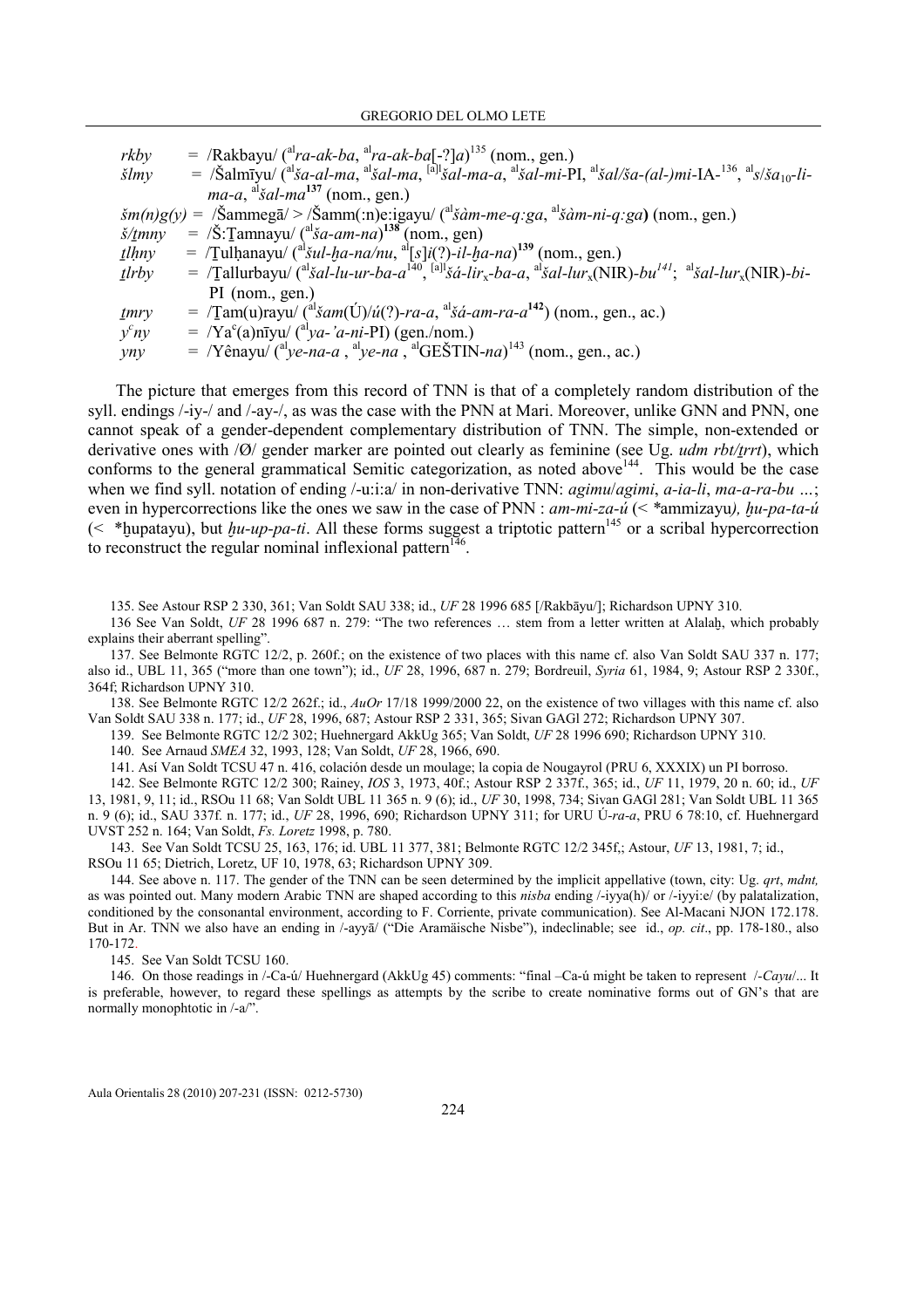But since most TNN are clearly derivative ("this of  $\dots$ "), many times in coincidence with GNN<sup>147</sup>, the hypothesis can be advanced of an origin of this kind for some if not all the TNN which bear the vocalized nisba marker  $\frac{1}{148}$ . They may be presumed to be masculine in gender and of triptotic inflection, referring back to a masculine substantive: mqm,  $a_{rr}$ , g  $\dots^{149}$ , whereas those TNN taking the ending /-ay-/ would follow the archaic triptotic feminine pattern (/-ayu/), discussed earlier (see Fleisch's opinion on toponyms)<sup>150</sup>, also with derivative value ("that of..."), with both endings being contracted to monoptotic  $\sqrt{a}$  in the AkkUg<sup>151</sup> and in consonantic Ug. as well, the alternative writing with  $\sqrt{y}$  representing an archaic notation, as pointed out above. If we do not have syll. notation of the /-y/ ending, the pattern is unpredictable. But in this category the hypocoristicon or "Zärtlichkeit" origin of the postposition must also be questioned: we are dealing apparently with well known suffixes and morphemes. In this lexical category we do not seem to have a TNN ending in double /-yy/.

#### Conclusions

Summing up: in the case of the nisba adjectives the ending /-y/ functions as a grammatical derivative suffix. This is a primary grammatical morph whose origin cannot be discussed further. The morphological pattern can be parsed in this way:  $-\overline{i}y(y)$ -/ derivative suffix, masculine<sup>152</sup>, triptotic, with gentilic value. From this grammatical group we must separate the group of *feminine* PNN and qualifiers ending also in /-y/ by reason of semantic function, gender and vocalization. In this case the parsing of the morph will be:  $/$ -ay- $/$  suffix, feminine, triptotic<sup>153</sup>, functioning as PN. Its origin is in keeping with the existence in Semitic of a nominal feminine suffix /-ay-/ witnessed in common nouns in Syriac, Arabic and sporadically in Hebrew. In this case we lack any clues regarding its inflectional and vocalization pattern, since there are not syll. counterparts. Nevertheless, comparative Semitics and the semantic coincidence in Ugaritic of forms ending in /-y-/ with others ending in /-t-/, obliges us to postulate the existence of a feminine suffix /-ayu/<sup>154</sup> as a morphemic alternative of the normative /-atu/. In this case the morph turns out to be: /-ayu/

147. The same lexeme GN-PN-TN: alty, arny, ary,  $gb<sup>c</sup>ly$ ,  $m<sup>c</sup>rb(y)$ . The same lexeme GN-TN:  $<sup>c</sup>ky$ ,  $gb/pt(y/bby)$ ,  $hlby$ , magdl,</sup> šlmy, šmny, tlhny, tlrby.; PN-GN: gpny (?). In Alalakh the TNN bear the ending /-iya/, also /-uya/, to the exclusion of /-aya/; see Wiseman AT 154ff.; in Amarna we have /-ū:ī:āya/; see Hess Am PN 202f.

148. But the presupposed fem. gender of these TNN would present a problem: the expected form would be  $-iyat-$ ; see in this regard the alternance *nihrija/nihraju/nihrijatum* (Mari).

149. See above  $a^l$  as ar  $a^l$   $b$  a<sup>la</sup>. This type of TNN is not infrequent in ancient and modern languages, a sort of locative nisba. 150. See n. 46 A reflection of the influence of the Akk./Aram. nisba, could not be ruled out [see n. 1]. –āyu es nisba frecuente en mB.

151. See Richardson UPNY 314-315 ("whatever its meaning, because it is so often reflected in Akkadian spellings as /a/, it may have been as original /-aya/ (which would naturally have been written in Ugaritic as  $-y$ ) which has contracted to /- $\bar{a}$ ).

152.. The feminine derivation is carried out, as is well known, by the ulterior marker /-at-/, sometimes contracted to /-it-/  $(<$  /-iy(y)-at-/); see n. 4.

153. But the diptotic declension of PNN is common in Semitic: Brockelmann GVG I 461; Lipiński SLOCG 258f. Even Izre'el AALS 193 asserts. "Personal names do not regularly inflect for case", in regard to El-Amarna PNN (see also p. 195).

154. The length of the vowel in fem. /-āyu/ (vs. /-ayu/) is not clear to me (pace Van Soldt Fs Groneberg 321). There is no cogent reason to presume a long vowel in this case. I maintain for the time being the brief notation of the fem. morph /-ayu/ (see Tropper UG 282ff.), based on the testimony of the NWS grammar and on the correspondence with its functional counterpart /-atu/. Furthermore, the existence in Ug. of contracted tripthongs /-ayu:i:a/ (Tropper UG 198-200; Van Sols Fs Groneberg 308) against the permanence of nisba /-āyu/ suffix, presupposes the brief notation; with a long vowel the contraction is impossible, as Van Sold recognizes (see n. 29); the parallelism with the ending/-ānu/ is not a valid argument. In this case the comparative lexicography provides it. In this connection Van Sold Fs Groneberg 322 n. 141 quotes Barth, Brockelmann and Kienast. The first two speak of the nisma suffix /-āy-/ and Kienast does not mention the fem. ending /-ay/ at all.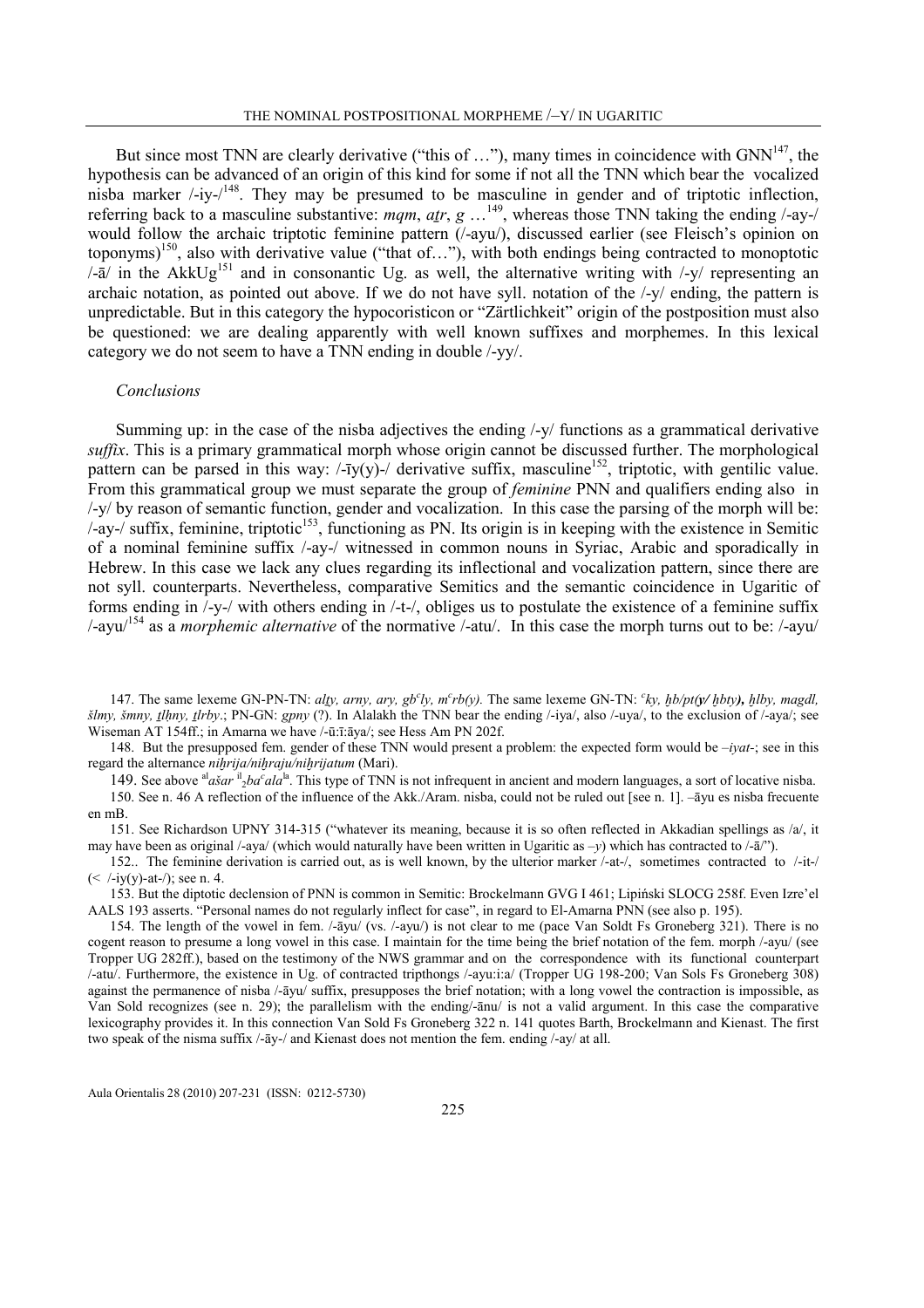primary (archaic?) morph (not a derivative suffix), feminine in gender, most probably triptotic, and used with common nouns.

Finally the presence of the suffix  $\frac{1}{y}$  in Ug. onomastics (anthroponymy and toponymy) presents particular problems, although in this case we may use the syll. notation to address them. The vocalization /-iy-/ and /-ay-/ is found in PNN, either masculine or feminine. In case of the former, both suffixes should be linked to the nisba counterparts, the normative (-īyu) and the alternative (-āyu), in keeping with the pivotal and undifferentiated character of the north-west Semitic Syrian language of that moment<sup>155</sup>. In turn, the feminine PNN ending in /-ayu/ bears witness to the alternative feminine nominal ending we found in Ugaritic and other Semitic languages. So do the TNN, which end for the most part in /-ay-/ and considered feminine in gender by categorical distribution. In consequence their inflection will be triptotic against the grammatical norm for this nominal category. In this case the suffix will conform to the feminine nominal morph just mentioned to which toponymy, as a universally recognized archaizing nominal category, will also bear witness<sup>156</sup>. The few masculine TNN vocalized in /-īyu/ will also be parsed as derivative nisba forms, extensively certified in the Semitic languages in those nominal categories<sup>157</sup>.

#### \* \* \* \* \*

Some determinative adjectives,  $(avy)$ , interrogative  $(my)$  and personal suffixed pronouns  $(-nv)$ , which are well known in various Semitic languages, also bear a similar sort of ending /-y/. They belong to the primitive stock of the linguistic family and should be considered from a comparative perspective.

There are also some functors/particles whose ending  $\frac{1}{x}$  must be considered as an agglutinative enclitic particle with its independent semantic value rather than a suffix morph:  $i dy$ ,  $iky$ ,  $iy$  (?),  $uv$ ?,  $ky$ . But all these lexes and 'particles' lie outside the nominal morphology to which our inquiry is restricted. A study of the possible function of the ubiquitous emphatic particle /-y/ in the formation of all those morphs, including the nominal and functorial ones, would be most welcome.

## GENERAL ABBREVIATIONS

| ac.       | accusative       |
|-----------|------------------|
| c.        | case             |
| CN(N)     | common noun      |
| CS.       | construct        |
| $f(em)$ . | feminine         |
| g.        | gender           |
| gen.      | genitive         |
| GN(N)     | gentilic name(s) |
| m(asc.).  | masculine        |
| nom.      | nominative       |

155. See in this regard Del Olmo Lete Fs. Militarev 44ff. ; id. LEA 169ff.

156. This kind of derivative morpheme should be clearly separated from the nisba ending. So Kühne: "Aus morphologischen Gründen empfiehlt es sich nicht, (etwa ausgehend von der Gleichförmigkeit der alphabet-schriftlichen Gestalt) das im ugaritischen Toponomastikon häufig belegte Afformativ  $-j = -\bar{a}j a$ , das, ohne praktisch eine Bedeutungsveränderung zu bewirken, an ONN angefügt sein kann, mit dem Nisbeafformativ  $-j = * \overline{i} j u$  gleichzusetzen" (UF 7, 1975, 258).

157. The few exceptions to this distribution (namely, masc. PNN in /-ay-/ (possible Akk.-Aram nisba /-ay-/ reflex) and fem. PNN in /-iy-/ (for which no explanation is extant; see Van Soldt TCSU 166; above 3) § 5)) can be assigned to phenomena of contamination, contraction, phonetic environment and foreign language conditioning, scribal oversights. The free distribution of those morphs supposes a problem in Mari. Maybe a similar solution can be applied.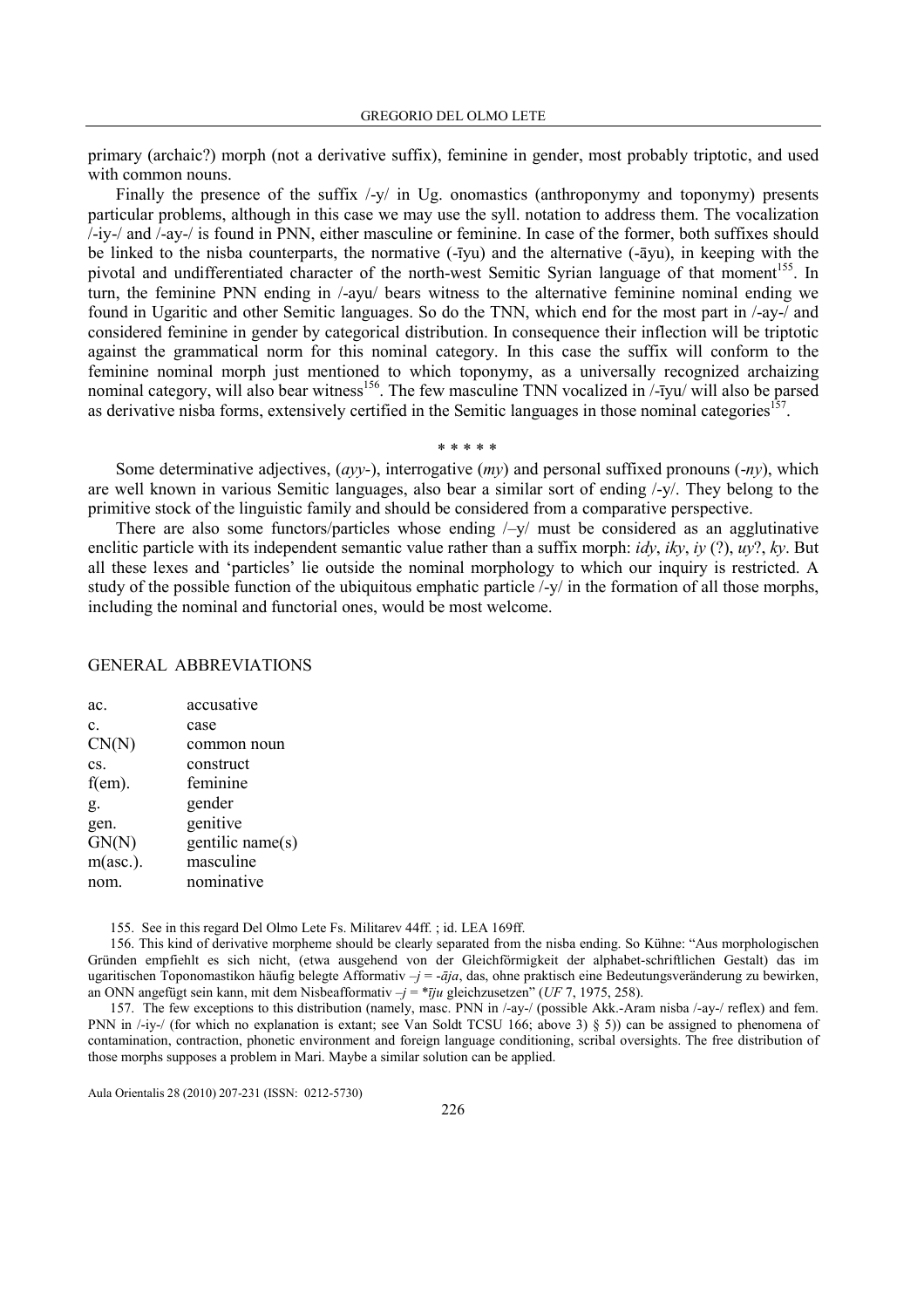$PN(N)$  personal name(s) prep. prepositional sing. singular syll. syllabic  $TN(N)$  toponym $(s)$ 

## BIBLIOGRAPHY

## Reference works

| <b>AALS</b>     | Sh. Izre'el, Amurru Akkadian. A Linguistic Study. Volume I (HSS 40), Atlanta GA 1991.             |
|-----------------|---------------------------------------------------------------------------------------------------|
| <b>AFCPN</b>    | Sc.C. Layton, Archaic Features of Canaanite Personal Names in the Hebrew Bible (HSM               |
|                 | 47), Atanta GE 1990.                                                                              |
| AkkUg           | J. Huehnergard, The Akkadian of Ugarit, Atlanta, GA 1989.                                         |
| AOAbZ           | M.P. Streck, Das amurritische Onomastikon der altbabylonischen Zeit. Band 1. Die                  |
|                 | onomastische<br>Forschung.<br>Orthographie<br>und<br>Die<br>Phonologie.<br>Amurriter.             |
|                 | Nominalmorphologie (AOAT 271/1). Münster 2000.                                                    |
| AmPN            | R.H. Hess, Amarna Personal Names (Dissertation Series, 9), Winona Lake IN 1993                    |
| <b>ANG</b>      | J.J. Stamm, Die Akkadische Namegebung (MVÄG 44), Leipzig 1939.                                    |
| <b>ANN</b>      | E. Cassin, J.J. Glassner, Anthroponymie et Anthropologie de Nuzi, Malibu CA 1977.                 |
| ÄP              | H. Ranke, Die ägyptischen Personennamen, I-III, Glückstadt 1935-1977.                             |
| <b>APN</b>      | R. Hess, Amarna Personal Names (ASOR Dissertation Series, 9), Winona Lake IN 1993.                |
| <b>APNMT</b>    | H.B. Huffmon, Amorite Personal Names in the Mari Texts: A Structural and Lexical Study,           |
|                 | Baltimore, MD 1965.                                                                               |
| AT              | D.J. Wiseman, <i>The Alalakh Tablets</i> (Occasional Publications of the BIAA, 2); London         |
|                 | 1953.                                                                                             |
| BC <sub>2</sub> | M.S. Smith, W.T. Pitard, The Ugaritic Baal Cycle. Volume II. Introduction with Text,              |
|                 | Translat- ion and Commentary of KTU/CAT 1.3-1.4 (Supplements to Vetus Testamentum,                |
|                 | 114), Leiden/Boston 2009.                                                                         |
| <b>BHAN</b>     | J.J. Stamm, Beiträge zur hebräischen und aramäischen Namenkunde. Zu seinem 70.                    |
|                 | Geburtstag eds. E. Jenni and M. A. Klopfenstein, Freiburg-Schweiz/Göttingen 1980.                 |
| <b>CAAA</b>     | I. Gelb, Computer-aided Analysis of Amorite, Chicago 1980.                                        |
| <b>CAT</b>      | A.F. Rainey, Canaanite in the Amarna Tablets, I-IV, Leiden New York-Köln 1996                     |
| <b>CEWAL</b>    | R.D. Woodard, ed., The Cambridge Encyclopaedia of the World's Languages, Cambridge                |
|                 | 2004.                                                                                             |
| CSyr            | T. Muraoka, <i>Classical Syriac</i> (Porta Linguarum Orientalium, 19), Wiesbaden 1997.            |
| <b>CMHE</b>     | Fr.M. Cross, Canaanite Mythology and Hebrew Epic. Essays in the History of the Religion           |
|                 | of Israel, Cambridge Mass. 1973.                                                                  |
| <b>DEPM</b>     | J.-M. Durand's <i>Documents épistolaires du palais de Mari</i> , T. I-III (Littératures Anciennes |
|                 | du Proche-Orient 15-18), Paris 1997-1998-2000.                                                    |
| <b>DNWSI</b>    | J. Hoftijzer - K. Jongeling, Dictionary of the North-West Semitic Inscriptions. Parts             |
|                 | One/Two, Leiden 1995.                                                                             |
| <b>DUL</b>      | G. del Olmo Lete, J. Sanmartín, A Dictionary of the Ugaritic Language in the Alphabetic           |
|                 | <i>Tradition.</i> Part 1-2 8(HOI/67), Leiden/Boston 2004 <sup>2</sup> .                           |
| <b>EPNSNG</b>   | A. Archi, ed., <i>Eblaite personal names and Semitic Name-giving</i> (ARE-Studi 1), Roma 1988     |
|                 |                                                                                                   |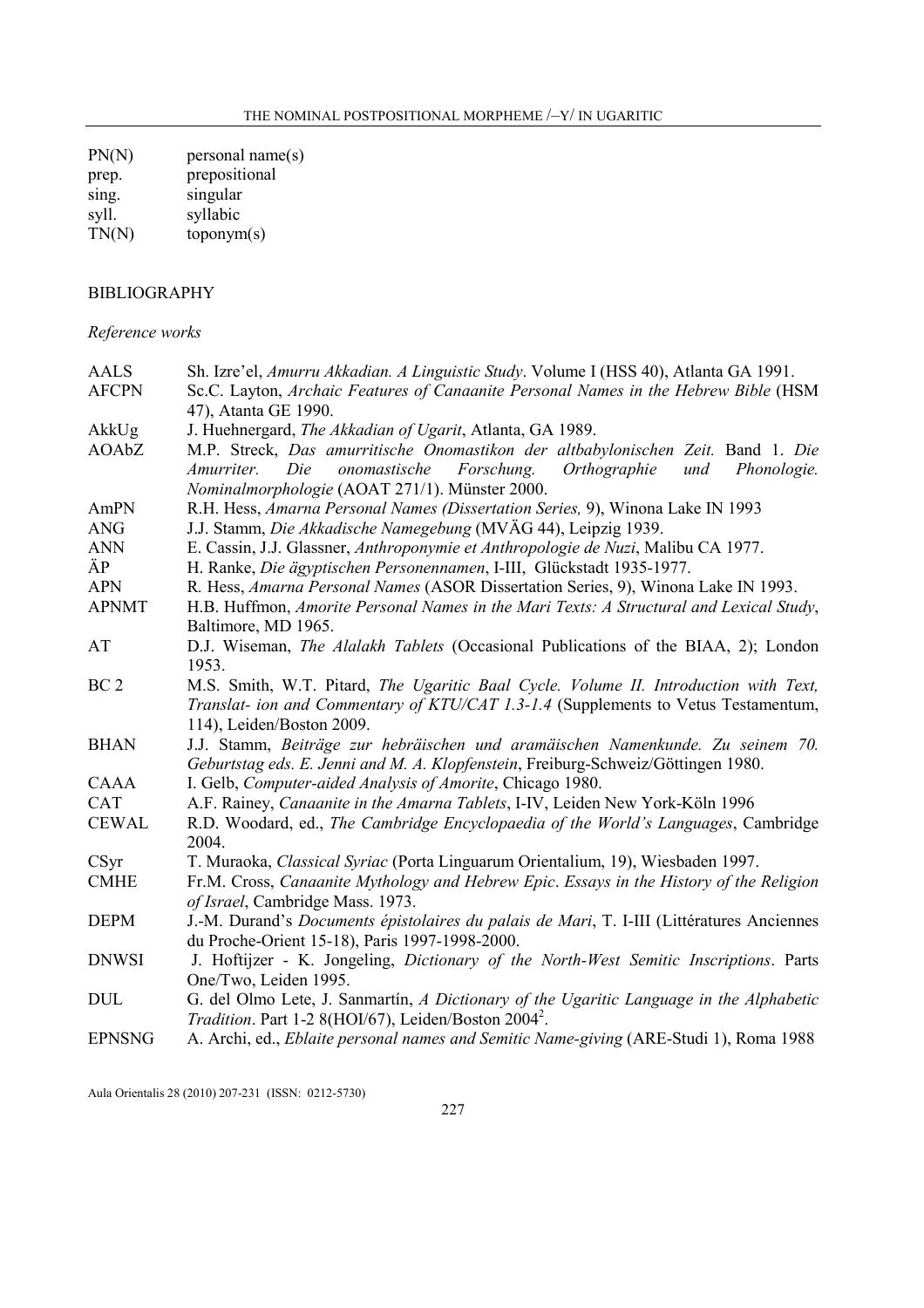| <b>ICPIAN</b>   | G. L. Harding, An Index and concordance of pre-Islamic Arabian names and inscriptions,                 |
|-----------------|--------------------------------------------------------------------------------------------------------|
|                 | Toronto 1971.                                                                                          |
| Fs. Groneberg   |                                                                                                        |
|                 | Sehata, Fr. Weiershäuser, K.V. Zand, eds, Von Götter und Menschen. Beiträge zur Literatur              |
|                 | und Geschichte des Alten Orients. Festschrift für Brigitte Groneberg (Cuneiform                        |
|                 | Monographs, 41), Leiden/boston 2010.                                                                   |
| Fs. LaSor       | G.A. Tuttle, ed., Biblical and Near Eastern Studies: Essays in Honor of William Sandford               |
|                 | LaSor, Grand Rapids, MI 1978.                                                                          |
| Fs. Loretz 1998 |                                                                                                        |
|                 | M Dietrich In. Kottsiepper, eds, "Und Mose schrieb diese Lied auf". Studien zum Alten                  |
|                 | Testament und zum Alten Orient. Festschrift für Oswald Loretz  (AOAT 250), Münster<br>1998.            |
|                 |                                                                                                        |
|                 | Fs. Militarev L. Kogan, ed., <i>Studia Semitica. Fs. Alex. Militarev</i> (Orientlaia III), Moscow 203. |
| Fs. Muraoka     | M. Baasten, W. van Peursen, eds, The Hamlet on the Hill, Studies for T. Muraoka, Brussels              |
|                 | 2003.                                                                                                  |
| GAG             | W. von Soden, Grundriss der akkadischen Grammatik, Rome 31995.                                         |
| <b>GAG1</b>     | D. Sivan, Grammatical Analysis and Glossary of the Northwest Semitic Vocables in                       |
|                 | Akkadian Texts of the 15th-13th C .B.C. from Canaan and Syria, Kevelaer/ Neukirchen-                   |
|                 | Vluyn 1984.                                                                                            |
| <b>GAL</b>      | W. Wright, A Grammar of the Arabic Language, Cambridge 1967 <sup>3</sup> .                             |
| <b>GBH</b>      | P. Joüon, T. Muraoka, A Grammar of Biblical Hebrew (Subsidia Biblica, 14/I-II), Roma                   |
|                 | 1993.                                                                                                  |
| <b>GHG</b>      | E. Kautzsch, Gesenius Hebrew Grammar, Oxford 1966 (repr. Oxford 1910 <sup>2</sup> ).                   |
| <b>GJPA</b>     | G. Dalman, Grammar des jüdisch-palätinischen Aramäisch, Darmstadt 1960 (repr. 1905).                   |
| <b>GLH</b>      | Em. Laroche, Glossaire de la langue hourrite (Études et Commentaires, 93), Paris 1980.                 |
| <b>GMVO</b>     | H.W. Haussig, ed., Götter und Mythen im vorderen Orient (Wörterbuch der Mythologie                     |
|                 | $I/1$ ), Stuttgart 1965.                                                                               |
| <b>GS</b>       | L. Costaz, Grammaire Syriaque, Beyrouth 2003 <sup>5</sup> .                                            |
| <b>GUL</b>      | D. Sivan, A Grammar of the Ugaritic Language, Leiden 1997.                                             |
| <b>GVG</b>      | C. Brockelmann, Grundriss der vergleichenden Grammatik der semitischen Sprachen in                     |
|                 | zwei Bänden, vols. I/II, Hildesheim 1961.                                                              |
| <b>HALOT</b>    | L. Koehler, W. Baumgartner, The Hebrew and Aramaic Lexicon of the Old Testament, I-V,                  |
|                 | Leiden 1994-2000.                                                                                      |
| HG              | R. Meyer, <i>Hebräische Grammatik</i> I-IV, Berlin 1966-1972.                                          |
| <b>HGHSAT</b>   | H. Bauer, P. Leander, Historische Grammatik der hebräischen Sprache des Alten                          |
|                 | Testaments, Hildesheim 1962 (repr. Halle 1922).                                                        |
| <b>ICGSL</b>    | S. Moscati, ed., An Introduction to the Comparative Grammar of the Semitic Languages,                  |
|                 | Wiesbaden 1964.                                                                                        |
| <b>IMC</b>      | G. del Olmo Lete, Interpretación de la mitología cananea (Fuentes de la Ciencia Bíblica,               |
|                 | 2), Valencia 1984.                                                                                     |
| <b>IPN</b>      | M. Noth, Die israelitischen Personennamen im Rahmen der gemeinsemitischen                              |
|                 | Namegebung, Stuttgart 1966 (repr. Stuttgart 1928).                                                     |
| <b>KSG</b>      | Th. Nöldeke, Kurzgefasste Syrische Grammatik, Darmstadt 1966 (repr. Leipzig 1998).                     |
| LEA             | J.P. Monferrer Sala, M. Marcos Aldón, eds, Lenguas y escritura en la Antigüedad, Córdoba               |
|                 | 2010.                                                                                                  |
| LSU             | W.G.E. Watson, <i>Linguistic Studies in Ugaritic</i> (AuOrSuppl. 19), Sabadell (Barcelona)             |
|                 | 2007.                                                                                                  |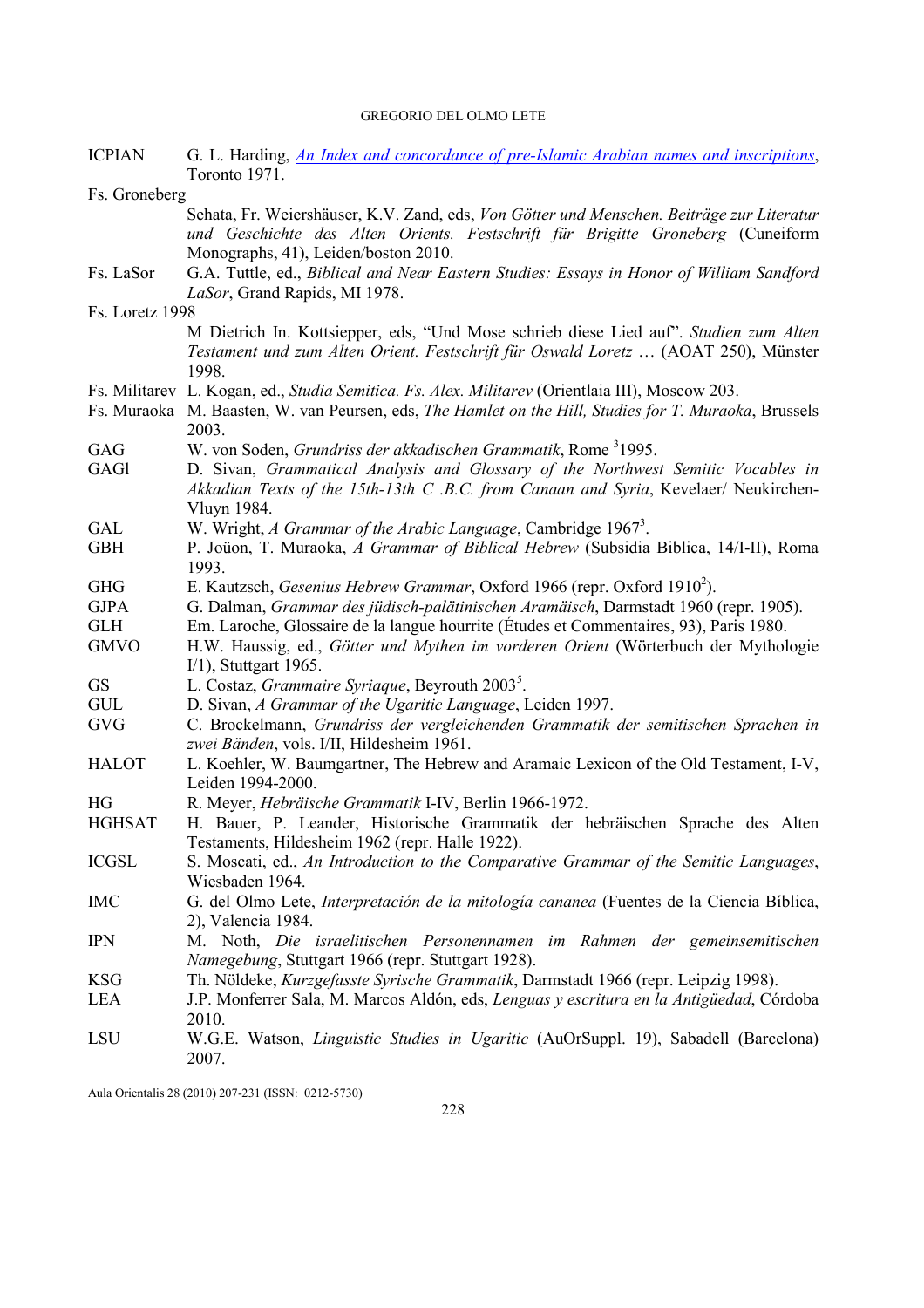| MLC              | G. del Olmo Lete, Mitos y leyendas de Canaán según la tradición de Ugarit (Fuentes de la      |
|------------------|-----------------------------------------------------------------------------------------------|
|                  | Ciencia Bíblica, 1), Madrid 1981.                                                             |
| <b>MLRSO</b>     | G. del Olmo Lete, Mitos, leyendas y rituales de los semitas occidentales (Pliegos de          |
|                  | Oriente, 1), Madarid/Barcelona1998.                                                           |
| MOu              | P. Bordreuil, D. Pardee, Manuel d'Ougaritique, vols. I-II, Paris 2004                         |
| <b>NBSS</b>      | J. Barth, Die Nominalbildung in den semitischen Sprachen, Hildesheim 1967 (repr. Leipziz      |
|                  | $1894^2$ ).                                                                                   |
| <b>NJOH</b>      | S. Al-Macani, Nordjordanische Ortsnamen (Texte und Studien zur Orientistik, 7),               |
|                  | Hildesheim/Zürich/New York 1992.                                                              |
| <b>NPN</b>       | I.J. Gelb - P.M. Purves - A.A. MacRae, Nuzi Personal Names, Chicago 1943.                     |
| NuzHur           | M.A. Morrison, D.I. Owen, eds, Studies on the Civilization and Culture of the Nuzi and the    |
|                  | Hurrians, Winona Lake 1981.                                                                   |
| <b>NUS</b>       | Newsletter of Ugaritic Studies, Calgary.                                                      |
| <b>PNET</b>      | M. Krebernik, Die Personennamen der Ebla-Texte. Eine Zwischenbilanz (Berliner Beiträge        |
|                  | zum Vorderen Orient, 7), Berlin 1988.                                                         |
| <b>PNPPI</b>     | F.L. Benz, Personal Names in the Phoenician and Punic Inscriptions, Rome 1972.                |
| <b>PNTE</b>      | R. Pruzsinszky, Die Personennamen der Texte aus Emar (Studies on Civilisation and             |
|                  | Culture of Nuzi and the Hurrians, 13), Bethesda MD 2005.                                      |
| <b>PRMERZL</b>   | A. Millet Albà, La population du Royaume de Mari à l'époque du Roi Zimri-Lîm, Diss.           |
|                  | EPHE Sciences Historiques et Philologiques, Paris 2001.                                       |
| PRU <sub>3</sub> | Cl.F.-A. Schaeffer, ed., Le Palais Royal d'Ugarit III. Textes accadiens et hourrites des      |
|                  | archives Est, Ouest et centrales, par J. Nougayrol, Paris 1955.                               |
| PRU <sub>4</sub> | Cl.F.-A. Schaeffer, ed., Le Palais Royal d'Ugarit IV. Textes accadiens des Archives Sud       |
|                  | (Archives internationales), par J. Nougayrol, Paris 1956.                                     |
| PRU <sub>6</sub> | Cl.F.-A. Schaeffer, ed., Le Palais Royal d'Ugarit VI. Textes en cunéiformes babyloniens des   |
|                  | archives du Grand Palais et du Palais Sud d'Ugarit, par J. Nougayrol, Paris 1970.             |
| PTU              | F. Gröndahl, Die Personennamen der Texte aus Ugarit, Rome 1967.                               |
| <b>RANP</b>      | M. Birot, J.-R. Kupper, O. Rouault, Répertoire analytique (2e volume)  Noms propres           |
|                  | (ARM XVI/1), Paris 1979.                                                                      |
| RGTC 3           | B. Groneberg, Die Orts- und Gewässernamen der altbabylonischen Zeit (Répertoire               |
|                  | Géographique des Textes Cunéiformes, Band 3), Wiesbaden 1980.                                 |
| RGTC 6           | G.F. Del Monte, J. Tischler, Die Orts- und Gewässernamen der hethitischen Texte               |
|                  | (Répertoire Géographique des Textes Cunéiformes, Band 6), Wiesbaden 1978.                     |
| <b>RGTC 12/2</b> | J.A. Belmonte Marín, Répertoire Géographique des Textes Cunéiformes, Band 12/2. Die           |
|                  | Orts- und Gewässernamen aus Syrien im 2. Jt. v. Chr. (BTAVO B/7/12/2), Wiesbaden              |
|                  | 2001                                                                                          |
| RSOu 7           | P. Bordreuil, ed., <i>Une bibliothèque au sud de la Ville</i> (Ras Shamra-Ougarit VII), Paris |
|                  |                                                                                               |
| RSOu 11          | 1991.                                                                                         |
|                  | Cl.F.-A. Schaeffer, ed., Le Palais Royal d'Ugarit VI. Textes et cunéiformes babyloniens des   |
|                  | Archives du Grand Palais et du Palais Sud d'Ugarit, par J. Nougayrol, Paris 1970              |
| RSOu 14          | M. Yon, D. Arnaud, eds, Études ougaritiques I: Travaux 1988-1995 (Ras Shamra-Ougarit,         |
|                  | 14), Paris 2001.                                                                              |
| RSP <sub>2</sub> | L.R. Fisher, ed., Ras Shamra Parallels. The Texts from Ugarit and the Hebrew Bible. Vol.      |
|                  | II (AnBi 50), Roma 1975 (Chapt. VIII, "Place Names", by M.C. Astour, pp. 249-369)             |
| <b>SLOCG</b>     | Ed. Lipiński, Semitic Languages. Outline of a Comparative Grammar (OLA 80), Leuven            |
|                  | 1997                                                                                          |
| <b>SOARI</b>     | M. Maraqten, Die semitischen Personennamen in den alt- und reich-aramäischen                  |
|                  |                                                                                               |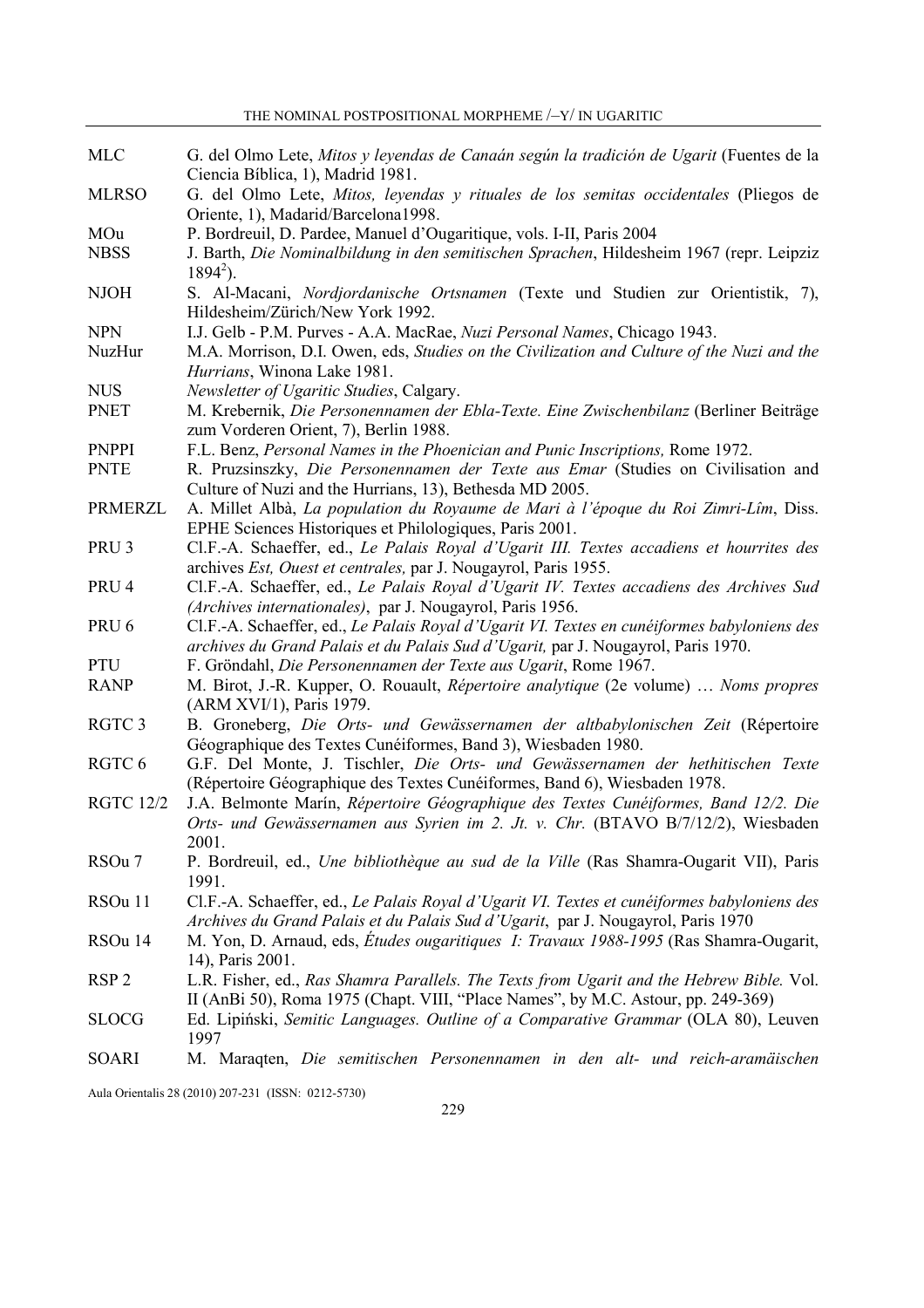Inschriften aus Vorderasien (Texte und Studien zur Orientalistik, 1), Hildesheim /Zürich/New York, 1988 SP J.C. de Moor, The Seasonal Pattern (AOAT 16), Kevelaer/Neukirchen-Vluyn 1971. StUL K. Aartun, Studien zur Ugaritischen Lexikographie. Teil I-II,A-B, Wiesbaden 1991-2006. TCSU W.H. van Soldt, The Topography of the City-State of Ugarit (AOAT 324), Münster 2005. TMOM 47 Y. Calvet, M. Yon, eds, OUGARIT au Bronze moyen et au Bronze recent (Travaux de la Maison de l'Orient et de la Méditerranée, 47), Lyon 2008. TP D. Pardee, Textes paramythologiques de la 24e campagne (1961) (RSO IV), Paris 1988. TR D. Pardee, Les textes rituels. Fascicule 1-2 (RSOu XII), Paris 2000. UBL 11 G.J. Brooke, A.I.W. Curtis, J.F. Healey, eds., *Ugarit and the Bible. Proceedings of the* Intenational Symposium on Ugarit and the Bible. Manchester, September 1992 (Ugaritisch-Biblische Literatur, 11), Münster 1994. Ug. 5 J. Nougayrol et al., Ugaritica V. Nouvelles texts accadiens, hourrites et ugaritiques ... (Mission de Ras Shamra, 16), Paris 1968. UPNY M.E.J. Richardson, "Ugaritic Place Names with Final –Y", JSS 23, 1978, 298-315. UT C.H. Gordon, Ugaritic Textbook, Rome 1965. UVST J. Huehnergard, Ugaritic Vocabulary in Syllabic Transcription, Atlanta, GA 1987. WSVATE E.J. Pentiuc, West Semitic Vocabulary in the Akkadian Texts from Emar (HSS 49), Winona Lake IN 2001. WSVES D. Sivan - Z. Cochavi-Rainey, West Semitic Vocabulary in Egyptian Script of the 14th to the 10th Centuries BCE, Beer-Sheva 1992.

### Studies

- D. Arnaud, "Contribution de l'onomastique du moyen-Euphrate à la connaissance de l'Émariote", SEL 8. 1991, 23-46.
- D. Arnaud, "Relecture de la liste sacrificielle RS 26.142", SMEA 34, 1994, 107-109.
- M.C. Astour, "Toponymic Parallels Between the Nuzi and Northern Syria. Appendix: Nuzi Place Names in Egyptian Topographic Lists", in M.A. Morrison, D.I. Owen, eds, Studies on the Civilization and Culture of the Nuzi and the Hurrians, Winona Lake 1981.
- P. Bordreuil, "Variations vocaliques et notations sporadiques du génitif dans les textes alphabetiques de l'Ougarit", SEL 5, 1988, 25-30.
- P. Bordreuil, "Nouvelles restitutions de toponymes de l'Ougarit", UF 20, 1988, 9-18.
- P. Bordreuil, "La citadelle sainte du Mont Nanou", Syria 66, 1989, 275-279.
- P. Bordreui, A. Caquot, Syria 56, 1979, 311, n. 12; 57, 1980, 384f.
- J.A. Brinkman, "Masculine or Feminine? The case of conflicting gender determinatives for middle Babylonian personal names", in M. Roth et al., Studies Presented to Robert D. Biggs, June 4, 2004 (From the Workshop of the Chicago Assyrian Dictionary, 2), Chicago 2007, pp. 2-10.
- D. Charpin, "La 'toponymie en miroir' à l'époque amorite", RA 97, 2003, 3-34.
- G. del Olmo Lete, "Notes on Semitic Lexicography (I). The Proto-Semitic Cluster /tr(r:w:y)/ and Ug. ṯrry/t", Aula Orientalis 16, 1998, 187-192.
- G. del Olmo Lete, "Ugarítico", in LEA, pp. 169-177.
- M. Dietrich, O. Loretz, "Neue Studien zu den Ritualtexten aus Ugarit (I). Ein Forchungsbericht", UF 13, 1981, 63-100.
- M. Dietrich, O. Loretz, J. Sanmartín, "Zur ugaritischen Lexikographie (VIII). Lexikographische Einzelbemerkungen", UF 5, 1973, 105-117.